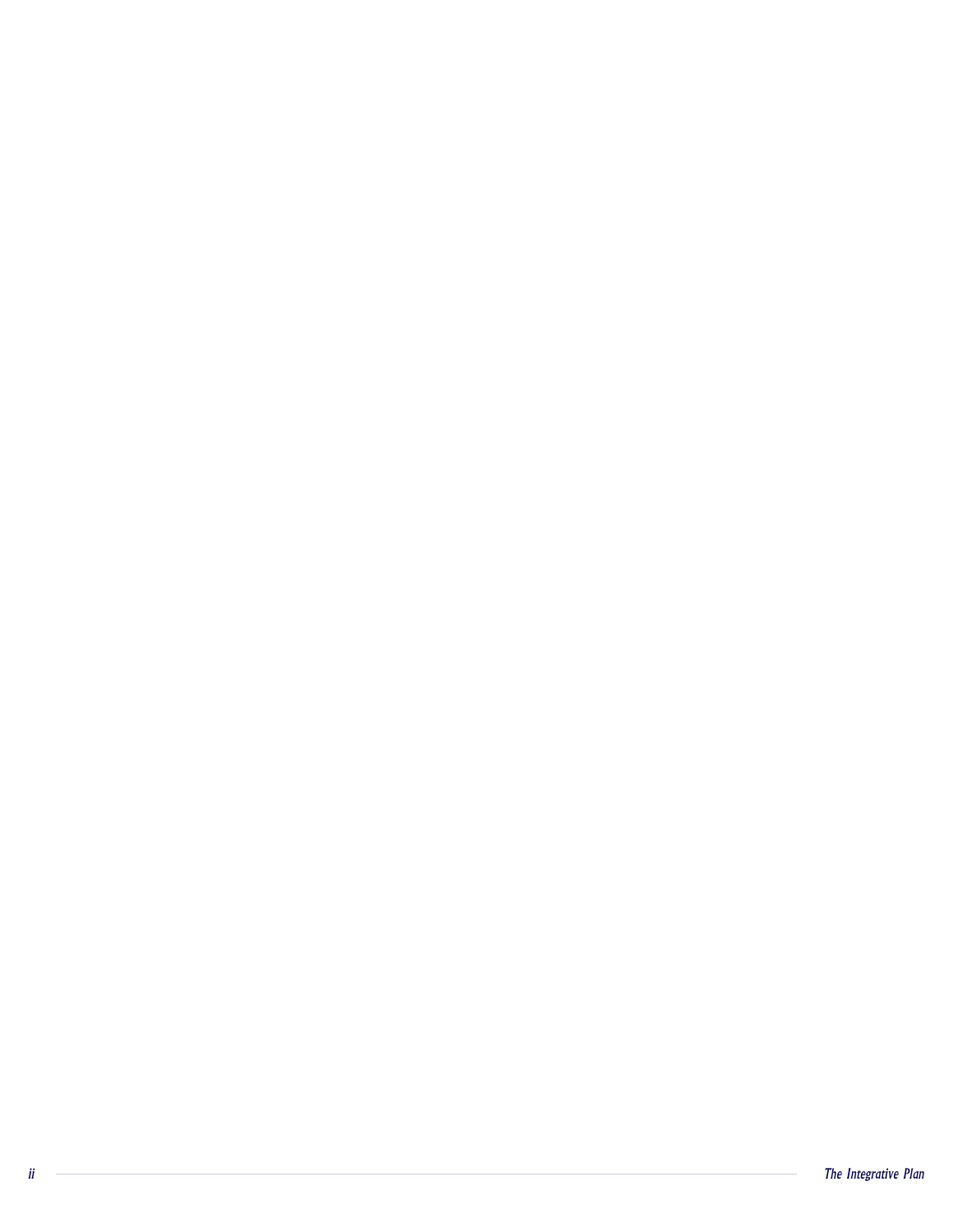

"WHEREAS, The Texas A&M University System is committed to servant leadership and has initiated an integrative WHEREAS, The Female Process was guided by the goal of the goal of the goal of the concept, and  $r = 0$ . protunities affortunities afforded Texas A&M University System, and the protection in the quality of higher education in the protection in the quality of higher education in the quality of higher education in the system of

WHEREAS, this planning process was guided by the goal of improving the quality of the educational, research and Where  $\epsilon$  is the university of the university of the university of the Texas Administration of the University System Health Science Center, and The Texas Administration of Texas generally, and  $\epsilon$  such  $S$  system, members of the board of the board of regents, and other interested parties have in

WHEREAS, executive staff, presidents of the universities and The Texas A&M University System Health Science Center, directors of agencies within the A&M System, members of the board of regents, and other interested parties have invested where is a generor whill the recent system, indicate of the sound of regains, and sense interested put

WHEREAS, these individuals and groups have produced a document, *The Integrative Plan: Promise for a New Century -The Texas A&M University System in 2020,* that describes excellence for The Texas A&M University System so that maximum The interest of the interest of the interest of the interest of the state, and the state, and the state, and and future regents, presidents, presidents, factors, factors, factors, factors, factors, studies of Texas A&M U

*The Integrative Plan will take the commitment and dedication of present* where  $\frac{1}{2}$  commitment, producing and linearchies, and  $\frac{1}{2}$ , and  $\frac{1}{2}$ , and there is no the careers  $\frac{1}{2}$ System, and

WHEREAS, the commitment will span the careers and lives of many and affect each and everyone; now therefore, be it de and  $\alpha$  of  $\alpha$  marching the community of  $\alpha$  in  $\alpha$  pair fire various

*The Integrative Plan and our sincerest thanks to those who worked* to set the direction for continued excellence that will ultimately affect the quality of every aspect of The Texas A&M  $U_{\text{E}}$  UNIVER, that we the member resolved the anti-there is resolved to the minutes of the minutes, and copies the parties of the Chairman of the Board of the Board of the Board of the Board of the Board of the Board of the Board of the Board of the Board  $\sum_{i=1}^{n}$ 

*The Integrative PlanThe Integrative Plan* become a map for future ection of The Texas A&M University System and a permanent expression of support for excellence.

 $\sum_{i=1}^{n}$ 

Fine Board of Regents<br>
Don Powell, Chairman<br>
Frederick D. McClure, Vice Chairman<br>
Robert H. Allen<br>
Robert H. Allen<br>
Proper Stevens, Jr.<br>
Robert H. Allen<br>
Erle Nye Susan Rudd Wynn, M.D.<br>
Proper Stevens, Jr.<br>
Robert H. Allen Don Powell, Chairman

Anne Armstrong Lionel Sosa

Anne Armstrong<br>
Dionel E. Aviles, Ph.D.<br>
R.H. "Steve" Stevens, Jr. hairman Mine Armstrong Lionel Sosa<br>
Erle Nice Chairman Dionel E. Aviles, Ph.D. R.H. "Steve" Stevens, Jr.<br>
Erle Nye Susan Rudd Wynn, M.D.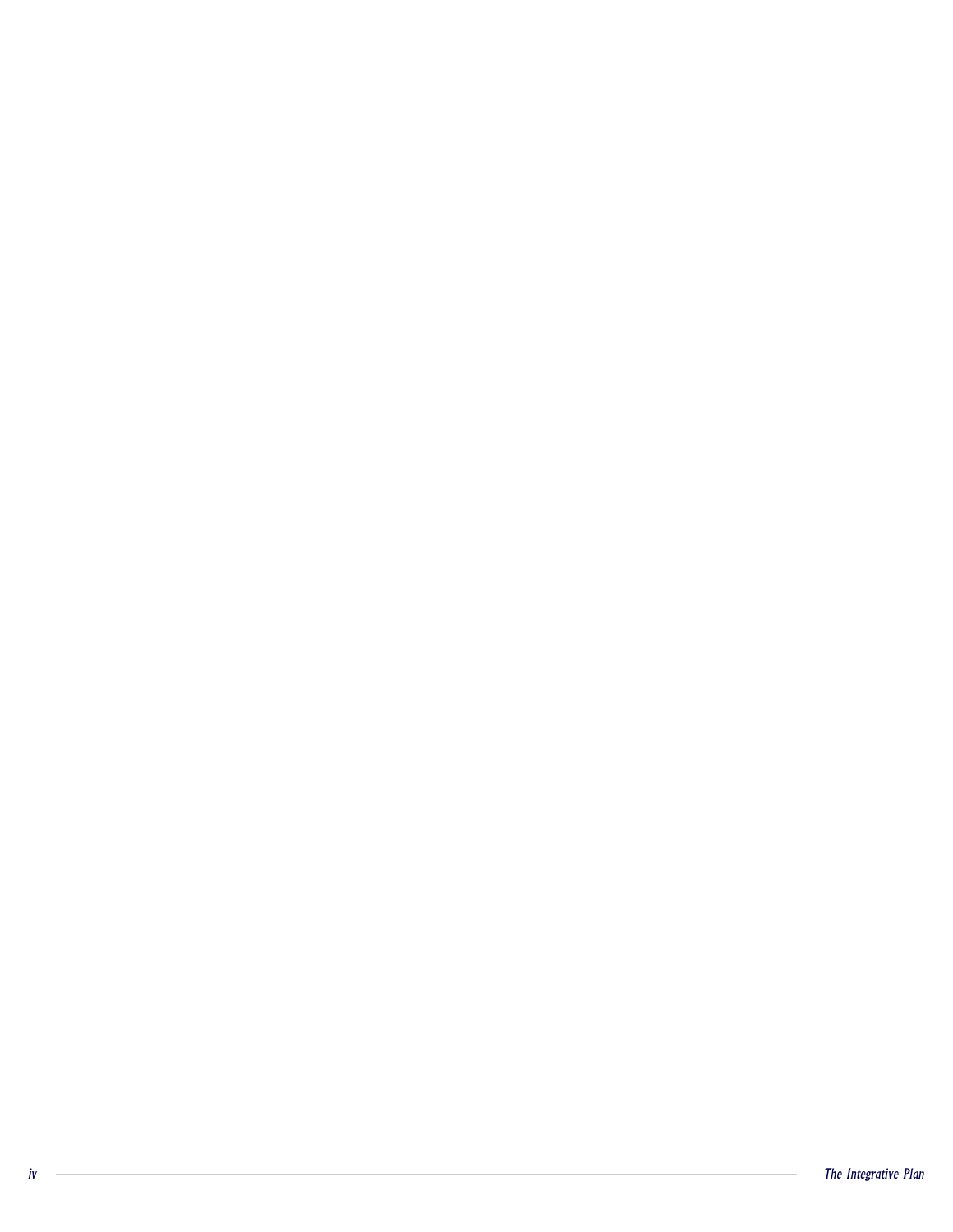| <b>Table of Contents</b>                              |  |
|-------------------------------------------------------|--|
|                                                       |  |
|                                                       |  |
|                                                       |  |
|                                                       |  |
|                                                       |  |
|                                                       |  |
|                                                       |  |
| Provide Educational Access and Excellence and Nurture |  |
|                                                       |  |
|                                                       |  |
| Serve Texas and Beyond: Anticipate and Solve          |  |
| Enhance Acquisition of Resources and Maximize Their   |  |
|                                                       |  |

*v*<br>*v*<br>*v*<br>*v*<br>*v*<br>*v*<br>*v*<br>*v*<br>*v*<br>*n*<br>*n* "Texas has a good higher education system. I want it to be the envy of the nation. Working together we can bolster our 140 institutions of higher education-public and private-and in doing so, bolster the dreams of our citizens and ensure prosperity for our future." -Texas Lt. Gov. Rick Perry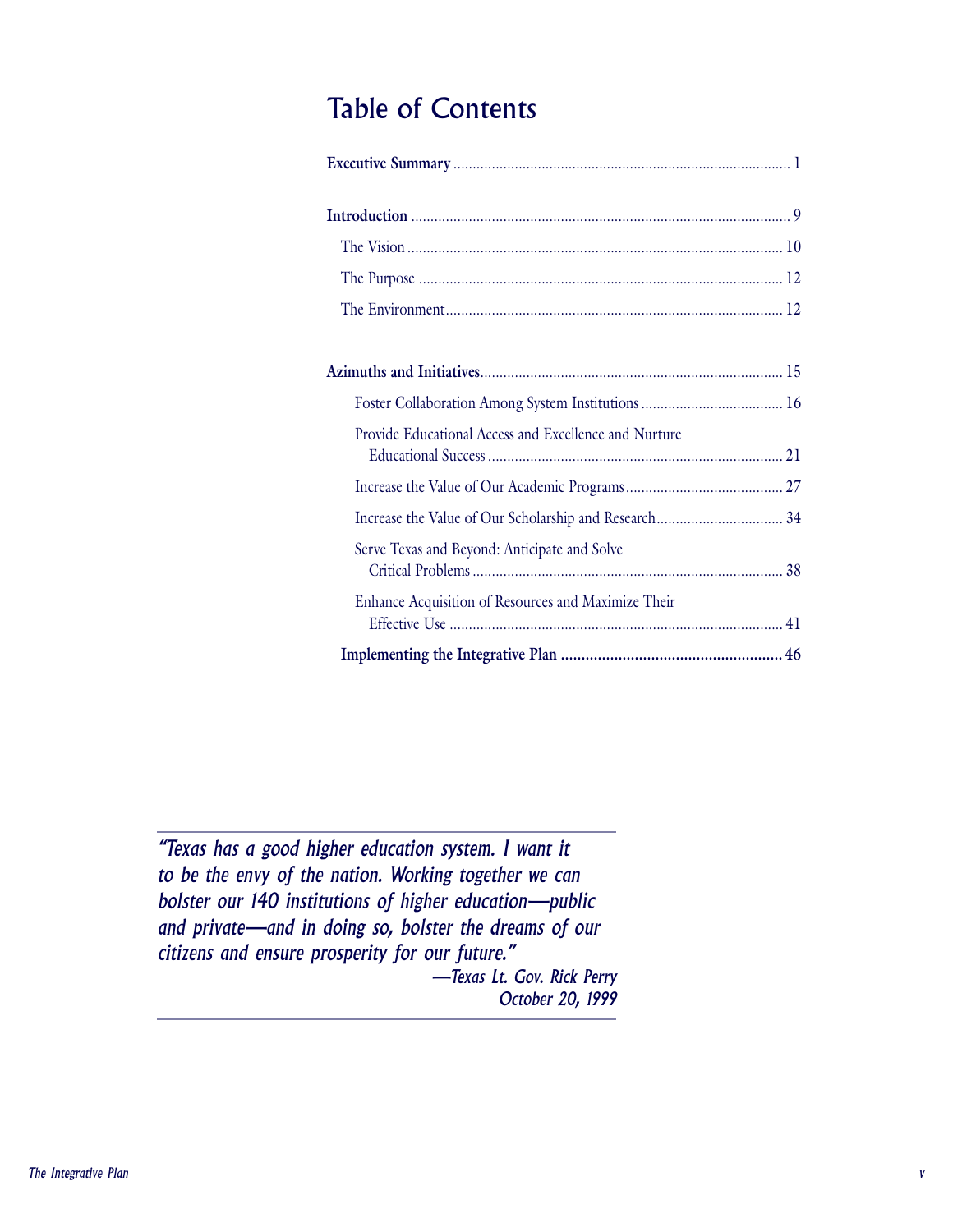# Established

| <u>The Texas A&amp;M University System</u> |                     |                                               |
|--------------------------------------------|---------------------|-----------------------------------------------|
|                                            | Year<br>Established | Year<br><b>Became</b><br><b>System Member</b> |
| The Universities                           |                     |                                               |
| Texas A&M University                       | 1876                |                                               |
| Texas A&M University at Galveston          |                     |                                               |
| Prairie View A&M University                | 1878                |                                               |
| <b>Tarleton State University</b>           | 1899                | 1917                                          |
| Texas A&M International University         | 1969                | 1989                                          |
| Texas A&M University-Commerce              | 1889                | 1996                                          |
| Texas A&M University-Corpus Christi        | 1947                | 1989                                          |
| Texas A&M University-Kingsville            | 1925                | 1989                                          |
| Texas A&M University-Texarkana             | 1971                | 1996                                          |
| West Texas A&M University                  | 1910                | 1990                                          |

#### **The Agencies**

| The Agencies                                   |      |
|------------------------------------------------|------|
| Texas Agricultural Experiment Station          | 1887 |
| Texas Agricultural Extension Service           | 1915 |
| Texas Engineering Experiment Station           | 1914 |
| Texas Engineering Extension Service            | 1919 |
| <b>Texas Forest Service</b>                    | 1915 |
| <b>Texas Transportation Institute</b>          | 1950 |
| Texas Veterinary Medical Diagnostic Laboratory | 1969 |
| Texas Wildlife Damage Management Service       | 1929 |

| The Texas A&M University System Health Science Center | 1999 |      |
|-------------------------------------------------------|------|------|
| <b>Baylor College of Dentistry</b>                    | 1905 | 1996 |
| College of Medicine                                   | 1971 |      |
| Graduate School of Biomedical Sciences                | 1999 |      |
| Institute of Biosciences and Technology               | 1992 |      |
| School of Rural Public Health                         | 1998 |      |
|                                                       |      |      |
|                                                       |      |      |
|                                                       |      |      |
|                                                       |      |      |
|                                                       |      |      |

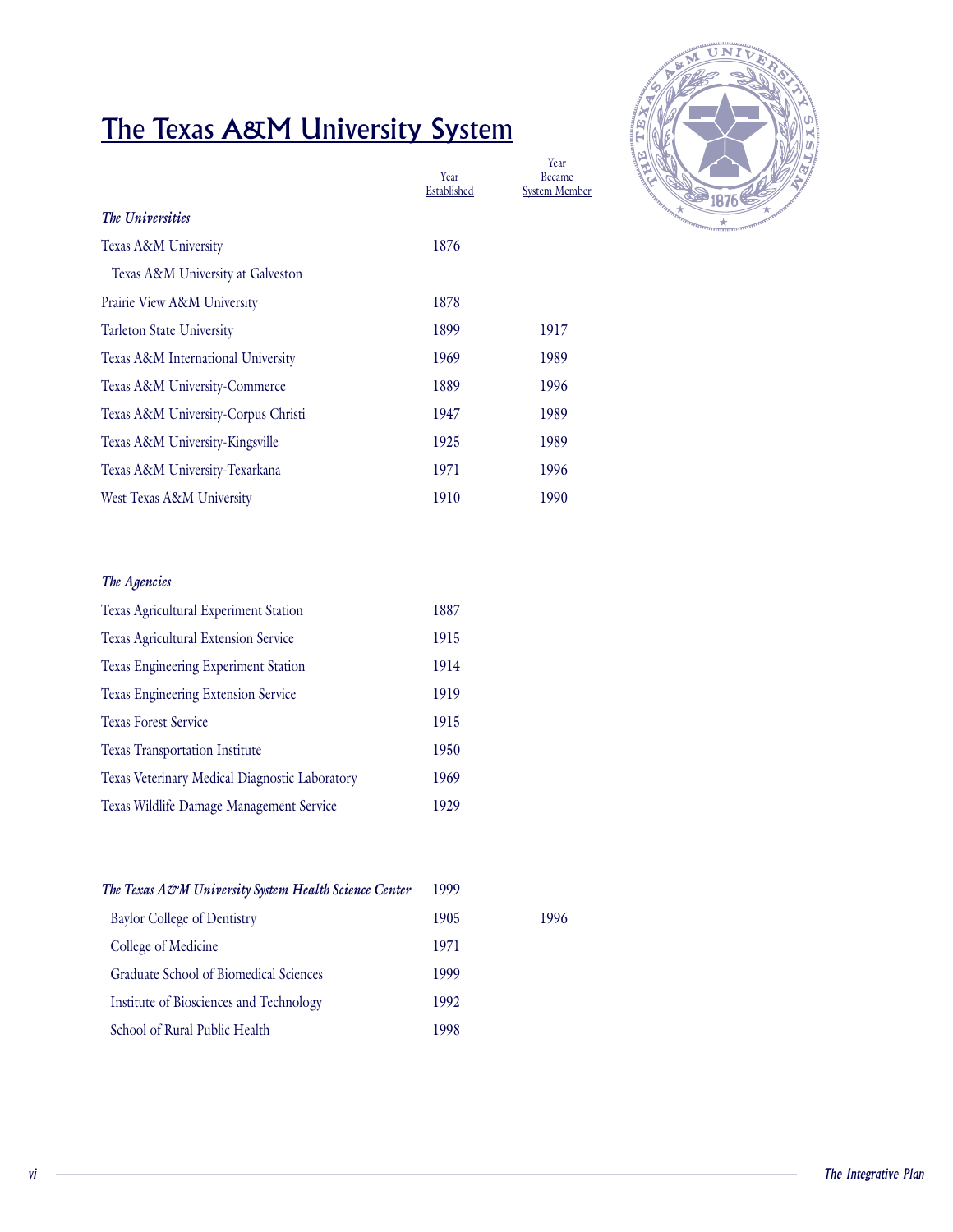# The Executive Summary

1

*Executive Summary*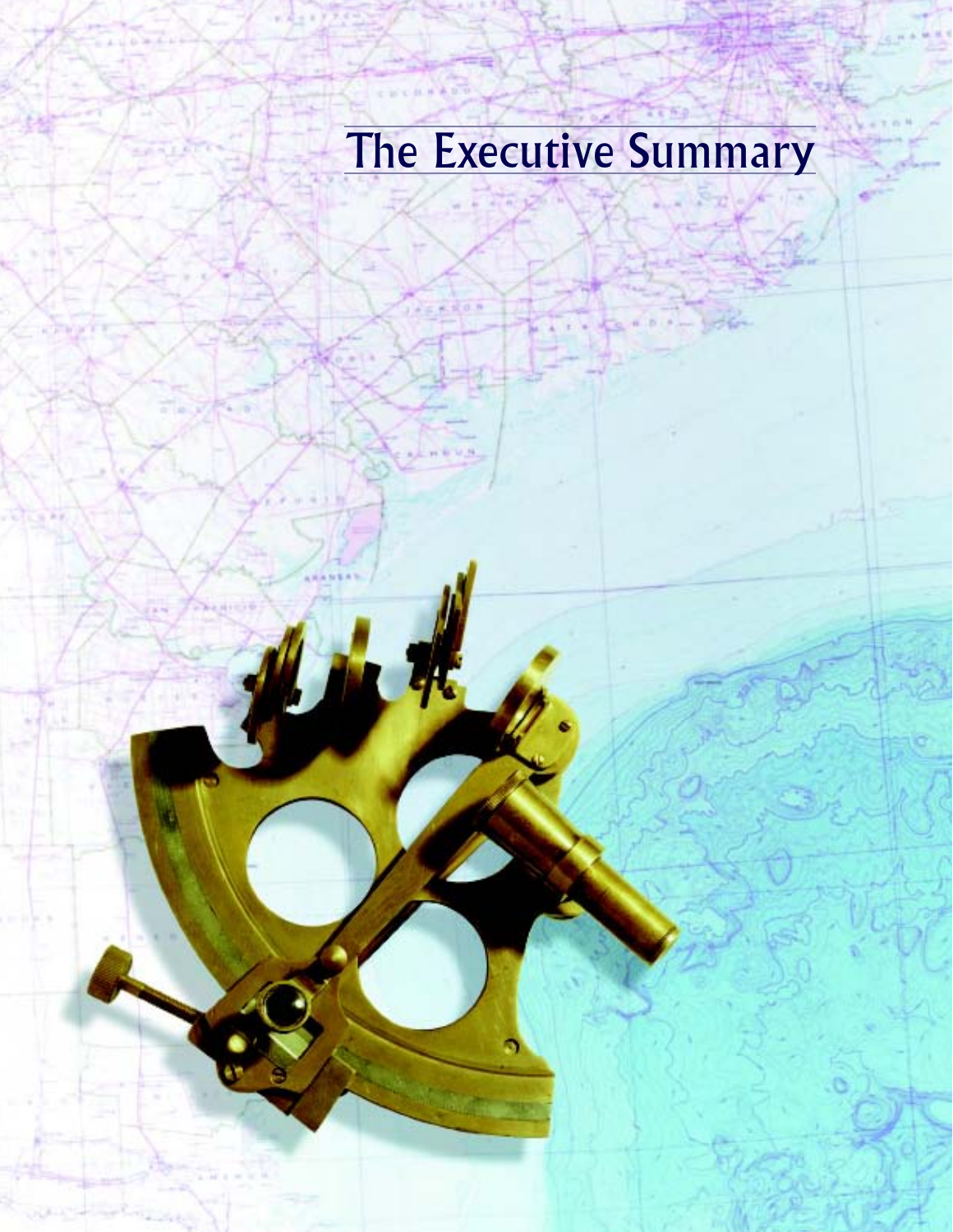#### The Vision The Vision making Texas higher education institutions and systems among the best in the

The Texas A&M University System and its members will be leaders in making Texas higher education institutions and systems among the best in the nation by 2020. Access to higher educational opportunity that is unsurpassed in any state will allow Texans to achieve their full potential. History will show that The Texas A&M University System was a servant leader and partner in the transformation of Texas to a higher level of excellence by providing the educational opportunity that allows individuals to succeed and the state to prosper through the creation of knowledge and human capital.

## **The Texas A&M University System will be pre-eminent among higher**  education systems in America for its: The Texas A&M University System will be pre-eminent among higher<br>education systems in America for its:<br>Core programs leading to mastery of critical thinking, verbal and written

communication skills, computational competence, leadership development, and the ability to work collaboratively so that graduates may become productive and engaged citizens in their communities, states, the nation, and the world.

**Commitment to educational opportunity and educational excellence** that moves civilization forward, and for individual growth and fulfillment. Foundations for a free society and its economy, the creation of knowledge<br>ves civilization forward, and for individual growth and fulfillment.<br>**Faculty and staff** whose superb communication and teaching skills are

continuously enriched with new technologies and curricular innovations that enhance student learning, whose scholarly work demonstrates the highest Faculty and staff whose superb communication and teaching skills are intellectual standards, whose concern for students is evident, and whose entrepreneurial spirit leads them to seek new frontiers of knowledge and opportunities for their students.

**Learner-centered communities** that stimulate intellectual attainment and development of the moral and ethical foundations that support a democratic society.

**Focus on distinctive competencies** that distinguish each member within Texas and from a national and world perspective.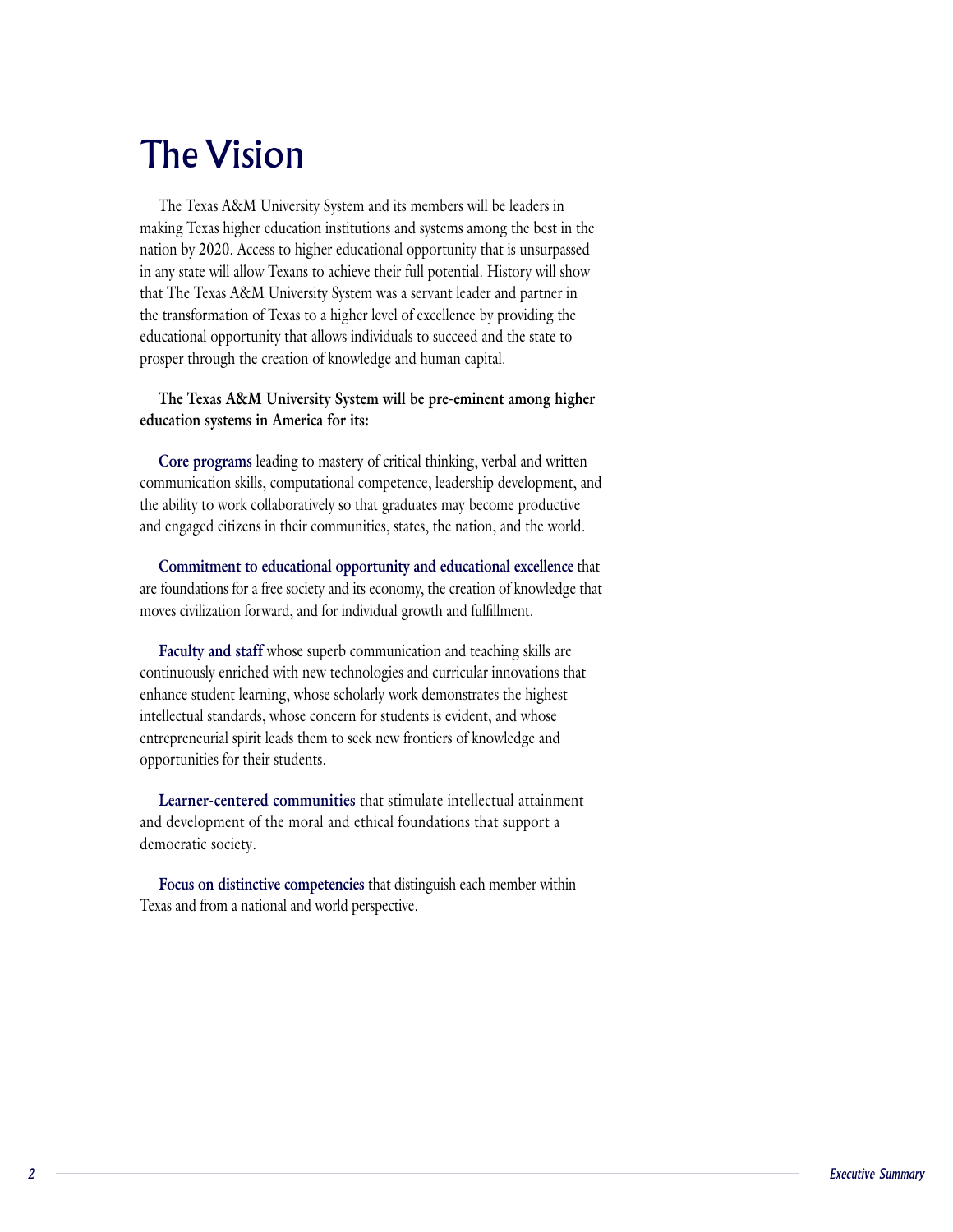## The Vision, continued well-being the vision

**Collaboration and interdependence of A&M System institutions** that contribute to the vitality and well-being of the members individually and to the A&M System collectively so that it is greater than the sum of its parts.

A&M System collectively so that it is greater than the sum of its parts.<br>**Partnerships with business, industry, government agencies, public education, and non-profit groups** that keep The Texas A&M University Partnerships with business, industry, government agencies, public System in touch with changing economic, political, social, and cultural environments to ensure that its graduates are prepared, that it supports the economic In the social development of Texas, and that it serves the citizens of Texas well.<br>**Global role** in higher education and research and the international perspec-<br>**Global role** in higher education and research and the intern and social development of Tex

tive this brings to its students. Global role in higher education and research and the international perspections by its students.<br>Dedication to service and outreach that arises from the land-grant

tradition upon which Texas A&M University was founded and that lives on in each of the universities and agencies in The Texas A&M University System.

**Commitment to the vitality of the communities and regions of Texas** through outreach and community development activities that breed a positive bugh outreach and community development activities that breed a positive tionship between our organizations and the communities in which they exis<br>Support and modeling of the highest moral and ethical standards for relationship between our organizations an

our students and for all whom we serve.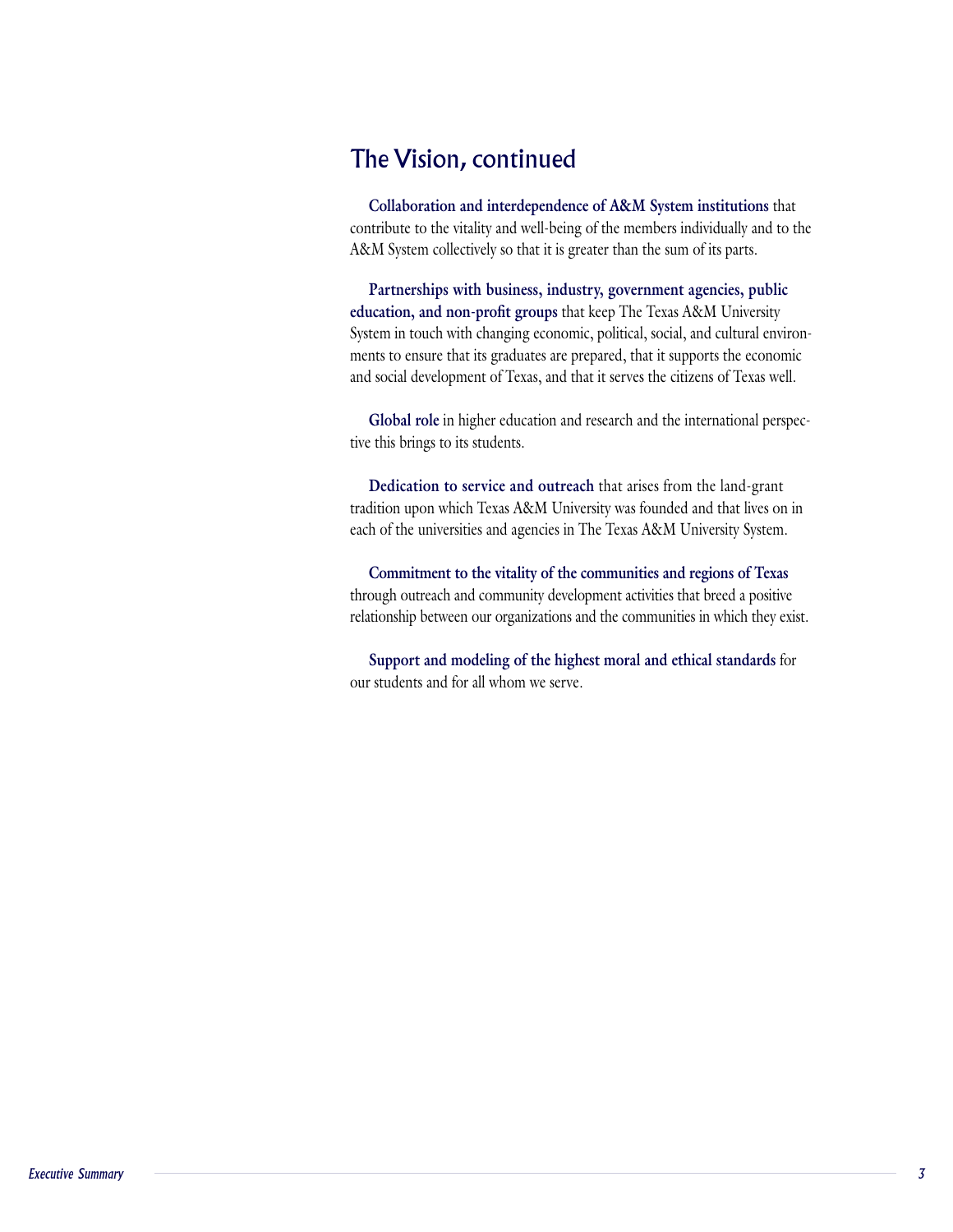#### The Azimuths  $T_{\rm eff}$  are  $T_{\rm eff}$  and  $T_{\rm eff}$  is strong when each university and university and university and university and university and university and university and university and university and university and university and u

#### Foster Collaboration Among System Institutions  $\sim$  Total system mission. The A $\mu$  System momentum

The Texas A&M University System is strong when each university and agency pursues its own mission with urgency and determination within the overall system mission. The A&M System will achieve its greatest strength when the complementary but distinctive missions interact in a more tightly coupled manner than is found among free-standing organizations in a loose institutions. In turn, collaboration creates interdependence, and it is desirable that all institutions within the A&M System have this mutually dependent federation. Collaboration brings strengths which increase the potency of all relationship with each other. Such interdependence will lead to a stronger and more mature organization.

#### **– Provide Educational Access and Excellence** and Nurture Educational Success and Executive better choices about leadership and offer greater hope for our country. A better-

Participation in higher education is a foundational element for a free society and its economy. The nature of democracy is that informed citizens make educated population provides a stronger economic base offering more career choices for all. The changing demographics of Texas will require that we offer better choices about leadership and offer greater hope for our country. A betteropportunity to a vastly different population in the next 50 years than we did in the last 50. The Texas A&M University System must serve the full population of Texas; it must provide support for learners who have the desire and capability to exploit the power of an education, for themselves, their families, and for the common good. The A&M System must attract students who are diverse in many generation college students. When students arrive, they will find environments that are demanding, yet supportive. Access and excellence must be built together ways, including more from traditionally underrepresented groups and more first- $A$  the secretary distribution  $P$ 

#### Increase the Value of Our Academic Programs  $\epsilon$  and the pass rates on certification examples that show  $\epsilon$

In the control of the graduate of propositional programs by our graduates. In addition, the personal satisfaction and growth experienced by individuals must<br>addition, the personal satisfaction and growth experienced by ind At the heart of every university are excellent academic programs. We must strive constantly to increase the value of our academic programs as evidenced by pass rates on certification exams, job placement rates that show the desirability of our graduates to employers in and out of Texas, and participation rates in graduate and professional programs by our graduates. In addition, the personal satisfaction and growth experienced by individuals must be recognized as essential components of the value of our academic programs. programs will be measured. The goals will be established by benchmarking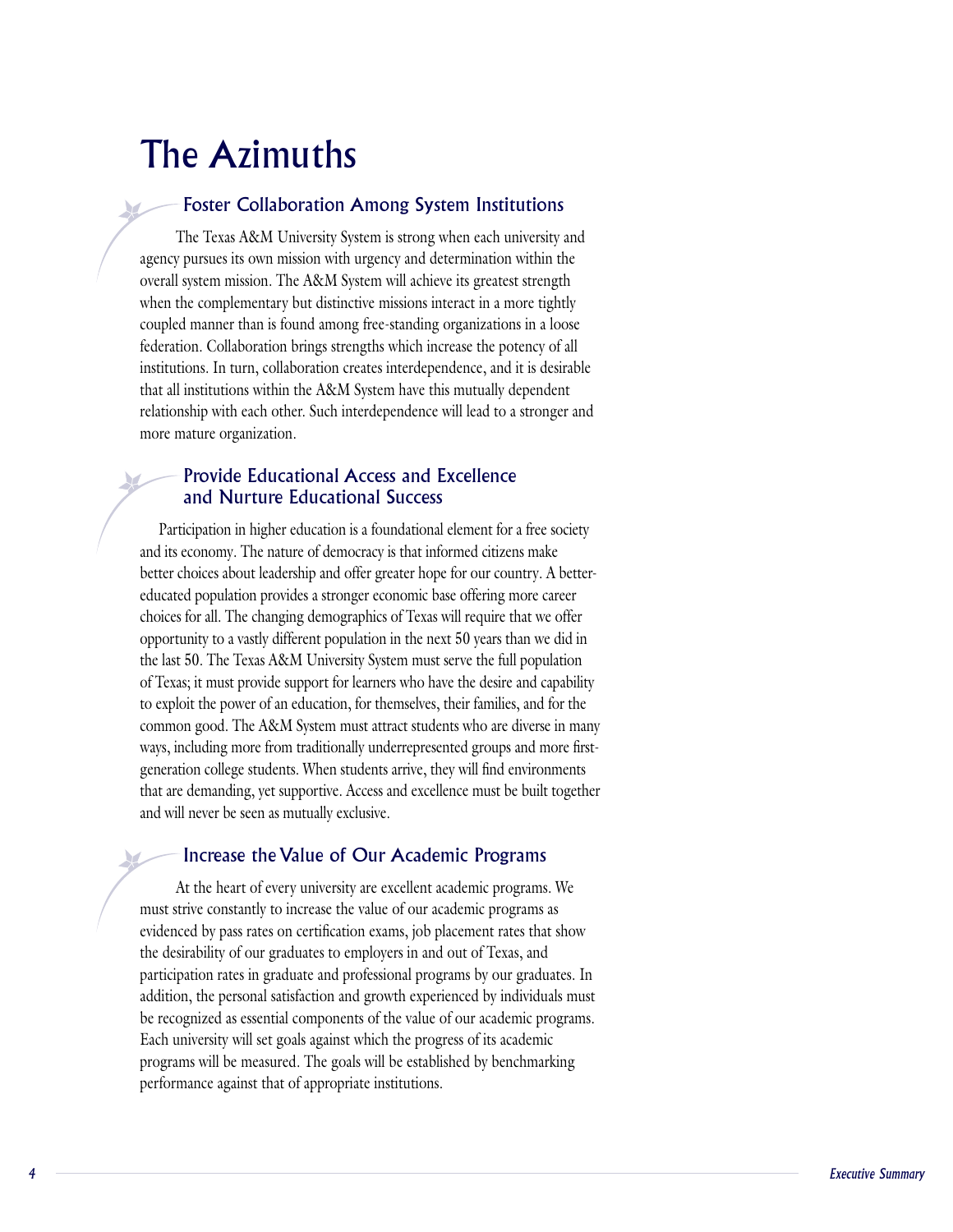#### Increase the Value of Our Scholarship and Research  $\mathcal{L}$  increase one canceler  $\mathbf{c}$  is a societies function. The research activities of

The knowledge generated through research, scholarship, and creative activity is transforming our lives—how we work, how we communicate, how we live our daily lives, how our societies function. The research activities of The Texas A&M University System will be central to this progress. Sponsored tion and agency to agency, but it is clear that research and the application of research will be critical in the ascension of the Texas higher education research programs will vary in intensity and focus from institution to instituenterprise to national leadership. Innovative research will not only provide incentive to faculty and students, but it will assist in fueling the Texas economy and offer new jobs and career opportunities for Texans. The Texas A&M University System has thus far played a major role in the development of new industry for Texas through research. National leadership, however, will require enhanced resources for focused research by qualified faculty and scholars throughout The Texas A&M University System.

#### **– Serve Texas and Beyond: Anticipate and Solve Critical** Problems  $W_{\text{full}}$  $\sim$  the weil-being of the state  $\sim$  the state with business and will work with business and  $\sim$

Applying research and scholarship to the solution of real problems in Texas will focus The Texas A&M University System family of universities and agencies on the well-being of the state. This means that we will work with business and industry in the state, that we will partner with public and private educational institutions to provide lifelong educational opportunity, and that service to citizens will mark the work of our faculty, staff, and students. Service is the fundamental concept upon which the A&M System was founded, and service will be its fundamental concept in the next century.

#### $-$  Enhance Acquisition of Resources and Maximize Their Effective Use  $\overline{\phantom{a}}$  opportunity and excellence in Texas. A higher level of  $\overline{\phantom{a}}$

The Texas A&M University System must carefully manage resources from all sources, public and private, to meet its goal of increasing educational opportunity and excellence in Texas. A higher level of funding per student from the Legislature is essential and will be pursued. Research and service indirect costs and other forms of income from our knowledge work will be increased. Private giving will become a priority for each institution and agency to further generate needed resources. Students may be expected to pay more for educational opportunity, supported by a greater range of grants, loans, and work possibilities. Our stewardship of all resources must be impeccable, and

**These six azimuths will provide the direction needed to accomplish our goal through the vision we have established. They are the map for the next generation of The Texas A&M University System.**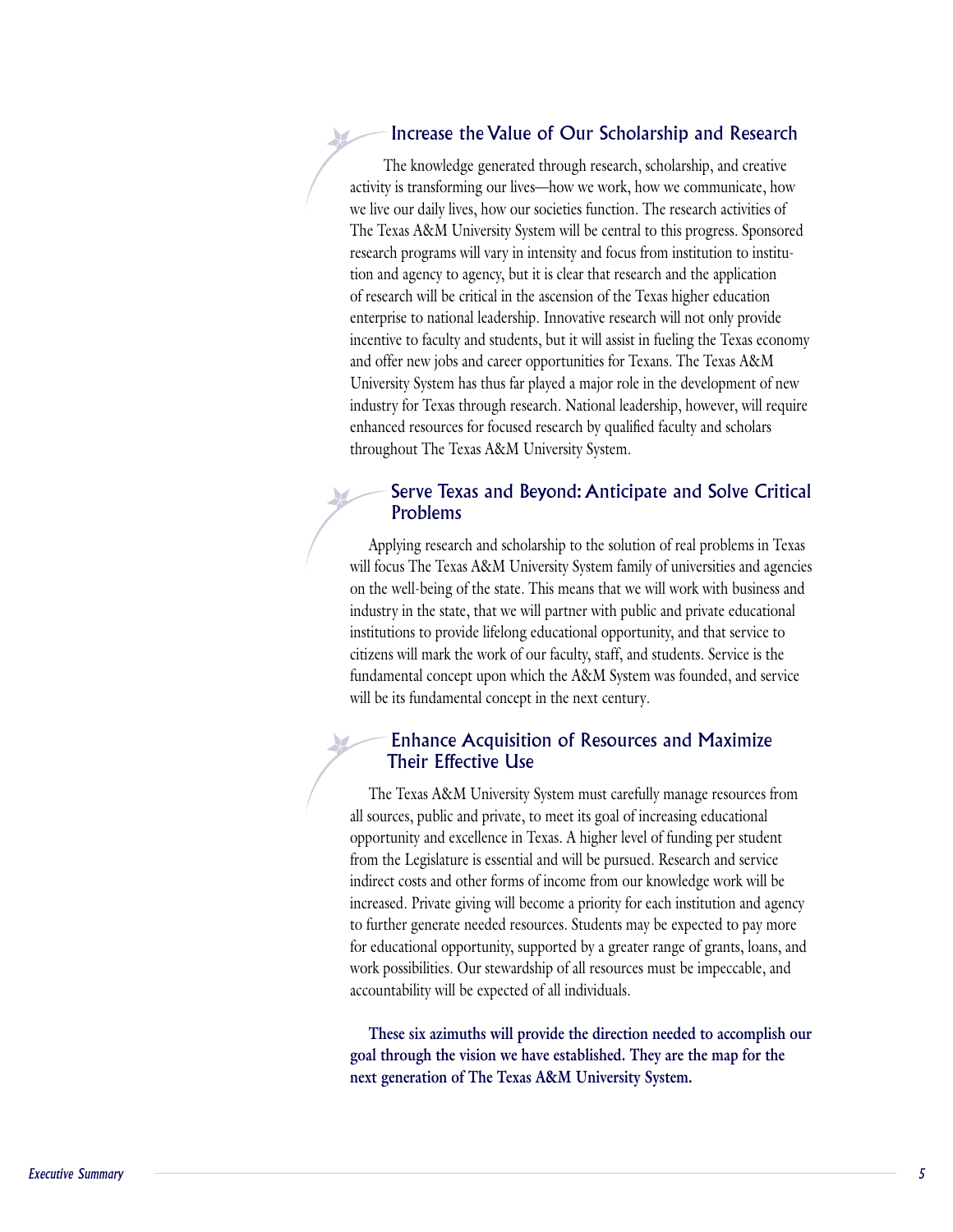# Summary of Azimuths and Initiatives

#### Foster Collaboration Among System Institutions

- $\Phi$  Develop, communicate, and implement clearly defined missions.
- ster Collaboration Among System Institutions<br>  $\begin{array}{c} \Leftrightarrow$  Develop, communicate, and implement clearly defined missions.<br>  $\Leftrightarrow$  Achieve maximum collaboration among academic and research programs. → Develop, communicate, and implement clearly defined missions.<br>→ Achieve maximum collaboration among academic and research program<br>→ Furnish access to resources in and out of the A&M System.<br>→ Provide pipelines to gradua Achieve maximum collabor
- **Example And System Institutions**<br>
↑ Develop, communicate, and implement clearly defined miss<br>
↑ Achieve maximum collaboration among academic and resear<br>
↑ Furnish access to resources in and out of the A&M System.
- A&M System institutions. → Furnish access to resources in and out of the A&M System.<br>
→ Provide pipelines to graduate and professional school for graduate<br>
A&M System institutions.<br>
→ Share best practices and establish linkages among like divisio Provide pipelines to graduate and prof
- departments across the A&M System.

# Provide Educational Access and Excellence and Nurture Educational Success University Increase the participation and success and Executive and Testantiane<br>
∴<br>
∴<br>
∴<br>
⇒ Increase the participation and success of underrepresented groups at all

- $\overline{\phi}$  Manage growth to provide appropriate educational access.
- A&M System institutions. → Manage growth to provide appropriate educational access.<br>
→ Increase the participation and success of underrepresented groups at all<br>
A&M System institutions.<br>
→ Foster educational success through innovative programs an
- integrate students into the intellectual and social life of the universities. A&M System institutions.<br>  $\triangleq$  Foster educational success through innovative programs and services<br>
integrate students into the intellectual and social life of the universitie<br>  $\triangleq$  Use technology, when appropriate, to
- $\ddot{\phi}$  Use technology, when appropriate, to increase access to excellence.<br> $\ddot{\phi}$  Cultivate partnerships with community colleges.
- 

#### Increase the Value of Our Academic Programs all students.

- $\epsilon$  rease the Value of Our Academic Programs<br> $\epsilon$  Deliver core programs that develop essential academic and life skills in the value of Our Academic Frograms<br>
→ Deliver core programs that develop essential academic and life skills in<br>
→ Produce highly qualified graduates for the state of Texas and beyond.  $\leftrightarrow$  Deliver core programs that develop essential academic and life skills in<br>all students.<br> $\leftrightarrow$  Produce highly qualified graduates for the state of Texas and beyond.<br> $\leftrightarrow$  Focus on academic programs that provide distincti all students.
- 
- each system member.  $\diamond$  Produce highly qualified graduates for the state of Texas and beyond.<br>  $\diamond$  Focus on academic programs that provide distinctive competencies fo<br>  $\diamond$  Recruit, develop, retain, and reward superior faculty who understa Focus on academic programs that provide distinci
- and are committed to their institutional missions. each system member.<br>
→ Recruit, develop, retain, and reward superior faculty who understand<br>
and are committed to their institutional missions.<br>
→ Recruit, develop, retain, and reward excellent staff and administrators  $\triangleq$  Recruit, develop, retain, and reward superior faculty who understand
- who understand and are committed to their institutional missions.
- $\overline{\text{ }+}$  Enhance undergraduate, graduate, and continuing education with the use of innovative instructional technology. who understand and are committed to their institutional missions.<br>  $\triangleq$  Enhance undergraduate, graduate, and continuing education with t<br>
of innovative instructional technology.<br>  $\triangleq$  Be responsive to emerging disciplin  $\diamond$  Enhance undergraduate, graduate, and continuing education with<br>of innovative instructional technology.<br> $\lozenge$  Be responsive to emerging disciplines and the needs of employers<br> $\lozenge$  Integrate agency researchers and s
- 
- of the universities.  $\Rightarrow$  Integrate agency researchers and staff into the academic pursuits<br>of the universities.<br> $\Rightarrow$  Emphasize leadership development and civic responsibility.
- ⊕ Emphasize leadership development and civic responsibility.<br> **The Integrative Plan**<br>
6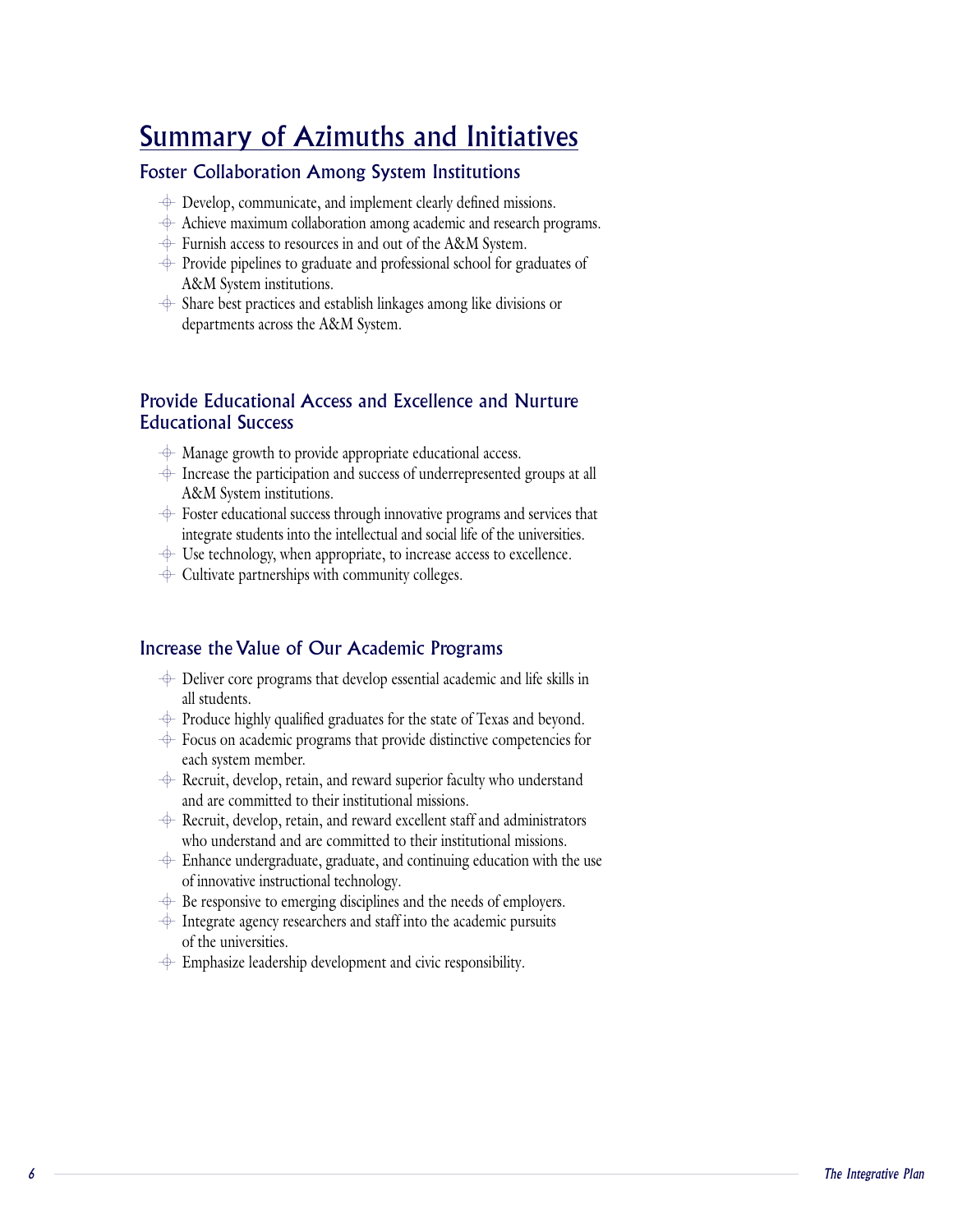## Increase the Value of Our Scholarship and Research  $\epsilon$ rease the Value of Our Scholarship and Research<br> $\div$  Celebrate and support the broad research mission of Texas A&M University.

- University. versity.<br>
⇒ Celebrate and support the broad research mission of Texas A&M<br>
University.<br>
→ Have targeted research missions for agencies and comprehensive A&M  $\div$  Celebrate and support the broad research mission of Texas A&M
- System universities. University.<br>  $\begin{array}{c}\n\text{#} \end{array}$  Have targeted research missions for agencies and comprehensive A&<br>
System universities.<br>  $\begin{array}{c}\n\text{#} \end{array}$  Enhance research collaboration among the universities and agencies.
- $\triangleq$  Enhance research collaboration among the universities and agencies.<br> $\triangleq$  Enhance research collaboration with business and industry.
- 

#### Serve Texas and Beyond: Anticipate and Solve Critical Problems

- $\overline{\text{A}}$  Develop the distinctive competency of service throughout the A&M System and broaden the concept of outreach beyond agriculture and engineering.  $\leftrightarrow$  Develop the distinctive competency of service throughout the A&<br>System and broaden the concept of outreach beyond agriculture<br>and engineering.<br> $\leftrightarrow$  Create and sustain exemplary partnerships with public education,
- communities, and parents to improve student preparation and teacher education.  $\triangleq$  Create and sustain exemplary partnerships with public education,<br>communities, and parents to improve student preparation and<br>teacher education.<br> $\triangleq$  Enhance partnerships with business, industry, and government to
- facilitate the solution of critical problems.

## Enhance Acquisition of Resources and Maximize Their Effective Use France Acquisition of Resources and Maximize<br>
increased state higher education funding, particularly general<br>  $\triangleq$  Obtain increased state higher education funding, particularly general

- revenue, for access and research excellence. → Obtain increased state higher education funding, particularly ge<br>revenue, for access and research excellence.<br>→ Increase funds available through research and service projects.  $\leftrightarrow$  Obtain increased state higher education funding, parti-<br>revenue, for access and research excellence.<br> $\leftrightarrow$  Increase funds available through research and service<br> $\leftrightarrow$  Enhance private giving to all A&M System members.
- 
- $\triangleq$  Enhance private giving to all A&M System members.
- Free tuition and feeducation and service projects.<br>
→ Increase funds available through research and service projects.<br>
→ Enhance private giving to all A&M System members.<br>
→ Achieve tuition and fees that more closely refl
- → Increase funds available through research and service projects.<br>
→ Enhance private giving to all A&M System members.<br>
→ Achieve tuition and fees that more closely reflect the cost of educ<br>
→ Leverage resources to provi enhance accountability.  $\begin{array}{c}\n\textcircled{+} & \text{Achieve tuition and fees that more closely reflect the cost of edu \\
\textcircled{+} & \text{Leverage resources to provide maximum benefit to the state and\n\end{array}$ <br>  $\begin{array}{c}\n\textcircled{+} & \text{Clearly communicate to the public and Legislature the benefits}\n\end{array}$  $\overline{\text{ }+}$  Leverage resources to provide maximum benefit to the state and
- higher education brings to the state.  $\triangleq$  Clearly communicate to the public and Legislature the benefits
- $\frac{1}{2}$  $\overline{\text{}^+}$  Secure a source of funds at the A&M System level to encourage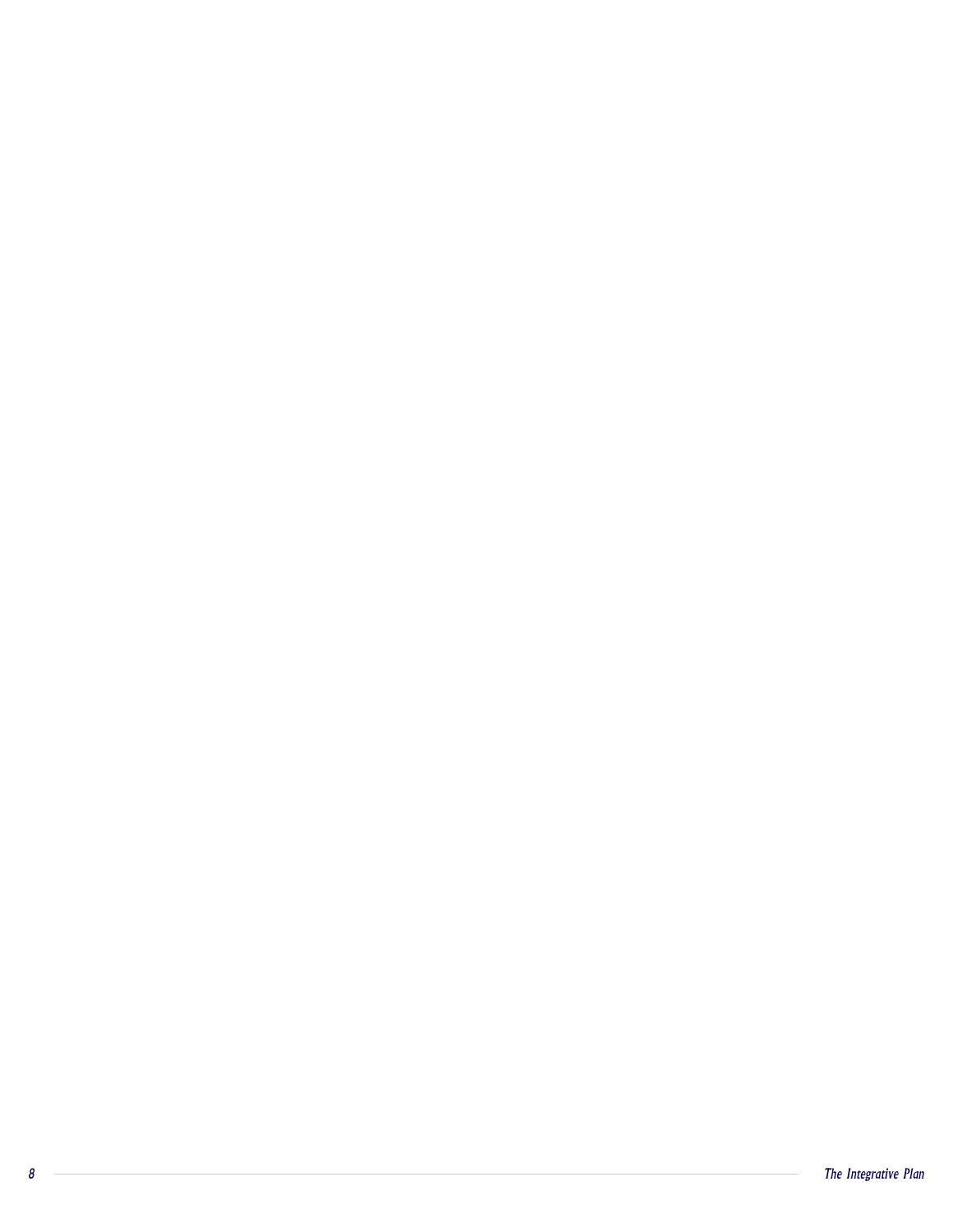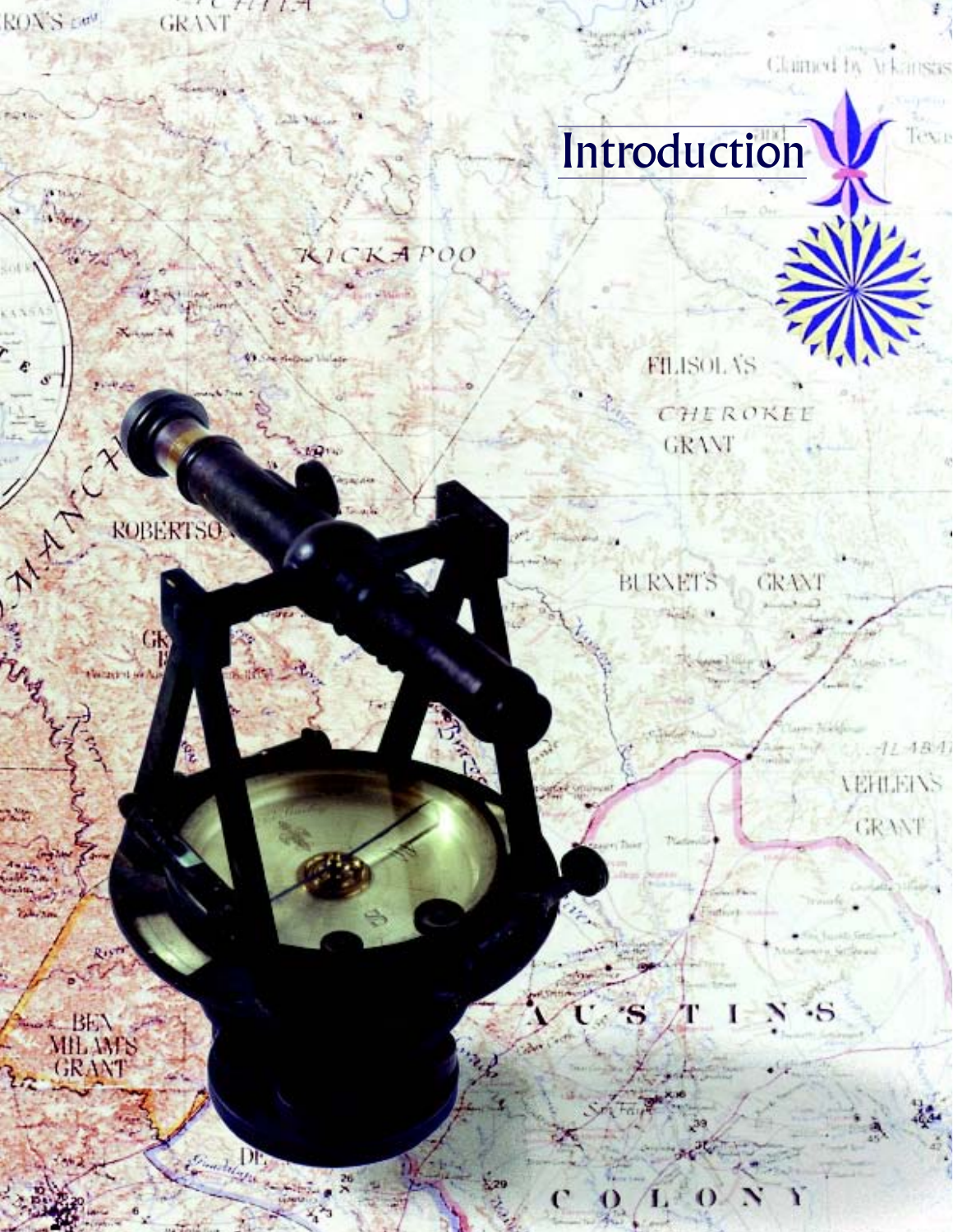#### $T \sim T$ The Vision institution institutions and systems and systems and systems are  $T$

making Texas higher education institutions and systems among the best in the nation by 2020. Access to higher educational opportunity that is unsurpassed The Texas A&M University System and its members will be leaders in the transformation of Texas to a higher level of excellence by providing the in any state will allow Texans to achieve their full potential. History will show educational opportunity that allows individuals to succeed and the state to that The Texas A&M University System was a servant leader and partner in prosper through the creation of knowledge and human capital.

## **The Texas A&M University System will be pre-eminent among higher**  education systems in America for its: The Texas A&M University System will be pre-eminent among higher<br>education systems in America for its:<br>Core programs leading to mastery of critical thinking, verbal and written

communication skills, computational competence, leadership development, and the ability to work collaboratively so that graduates may become productive and engaged citizens in their communities, states, the nation, and the world.

**Commitment to educational opportunity and educational excellence** t are foundations for a free society and its economy, the creation of knowledge that moves civilization forward, and for individual growth knowledge that moves civilization forward, and for individual growth<br>and fulfillment.<br>**Faculty and staff** whose superb communication and teaching skills are and fulfillment.

continuously enriched with new technologies and curricular innovations that enhance student learning, whose scholarly work demonstrates the highest intellectual standards, whose concern for students is evident, and whose entrepreneurial spirit leads them to seek new frontiers of knowledge and opportunities for their students.

**Learner-centered communities** that stimulate intellectual attainment and development of the moral and ethical foundations that support a democratic society.

**Focus on distinctive competencies** that distinguish each member within Texas and from a national and world perspective.

**The Integrative Plance of A&M System**<br> **The Integrative Plance of A&M System collectively so that it is greater than the**<br> **The Integrative Plance of The Integrative Plance of the A&M System collectively so that it is gre Collaboration and interdependence of A&M System institutions** that contribute to the vitality and well-being of the members individually and to the A&M System collectively so that it is greater than the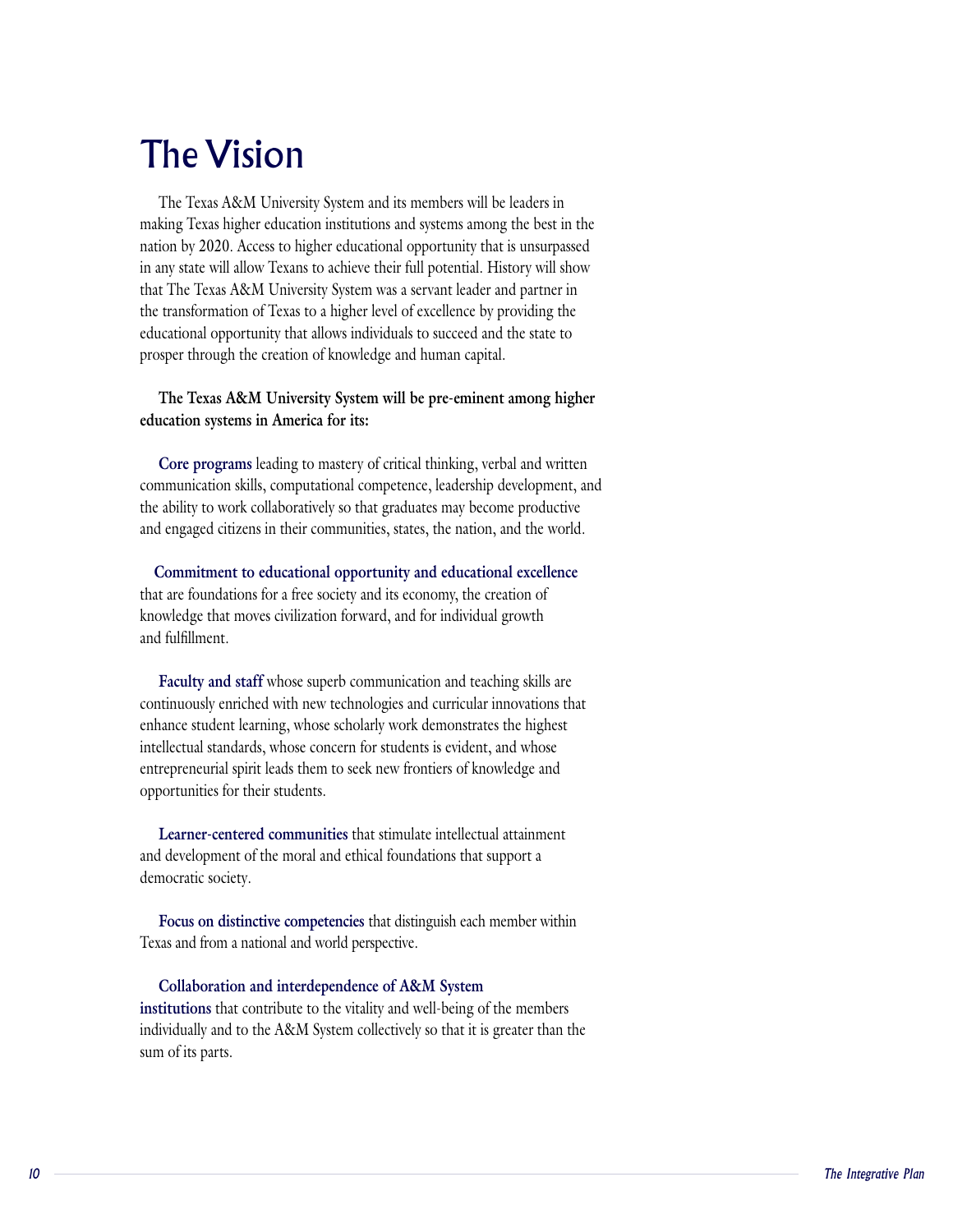Partnerships with business, industry, government agencies, public Partnerships with business, industry, government agencies, public<br>education, and non-profit groups that keep The Texas A&M University System in touch with changing economic, political, social, and cultural environments to ensure that its graduates are prepared, that it supports the economic and social development of Texas, and that it serves the citizens of Texas well.

**Global role** in higher education and research and the international perspective this brings to its students. Global role in higher education and research and the international<br>perspective this brings to its students.<br>Dedication to service and outreach that arises from the land-grant

tradition upon which Texas A&M University was founded and that lives on in through outreach and agencies in The Texas A&M University System.

Commitment to the vitality of the communities and regions of Texas *perceived a perceived as through outreach and community development activities that breed a positive* bugh outreach and community development activities that breed a positive tionship between our organizations and the communities in which they exis<br>Support and modeling of the highest moral and ethical standards for relationship between our organizations and relationship for a renail

our students and for all whom we serve.

"The real question is not whether higher education will be transformed, but rather how ... and by whom. If the university is capable of transforming itself to respond to the needs of a culture of learning, then what is currently perceived as the challenge of change may, in fact, become the opportunity for a renaissance in higher education in the years ahead."

 *<sup>11</sup>* -James Duderstadt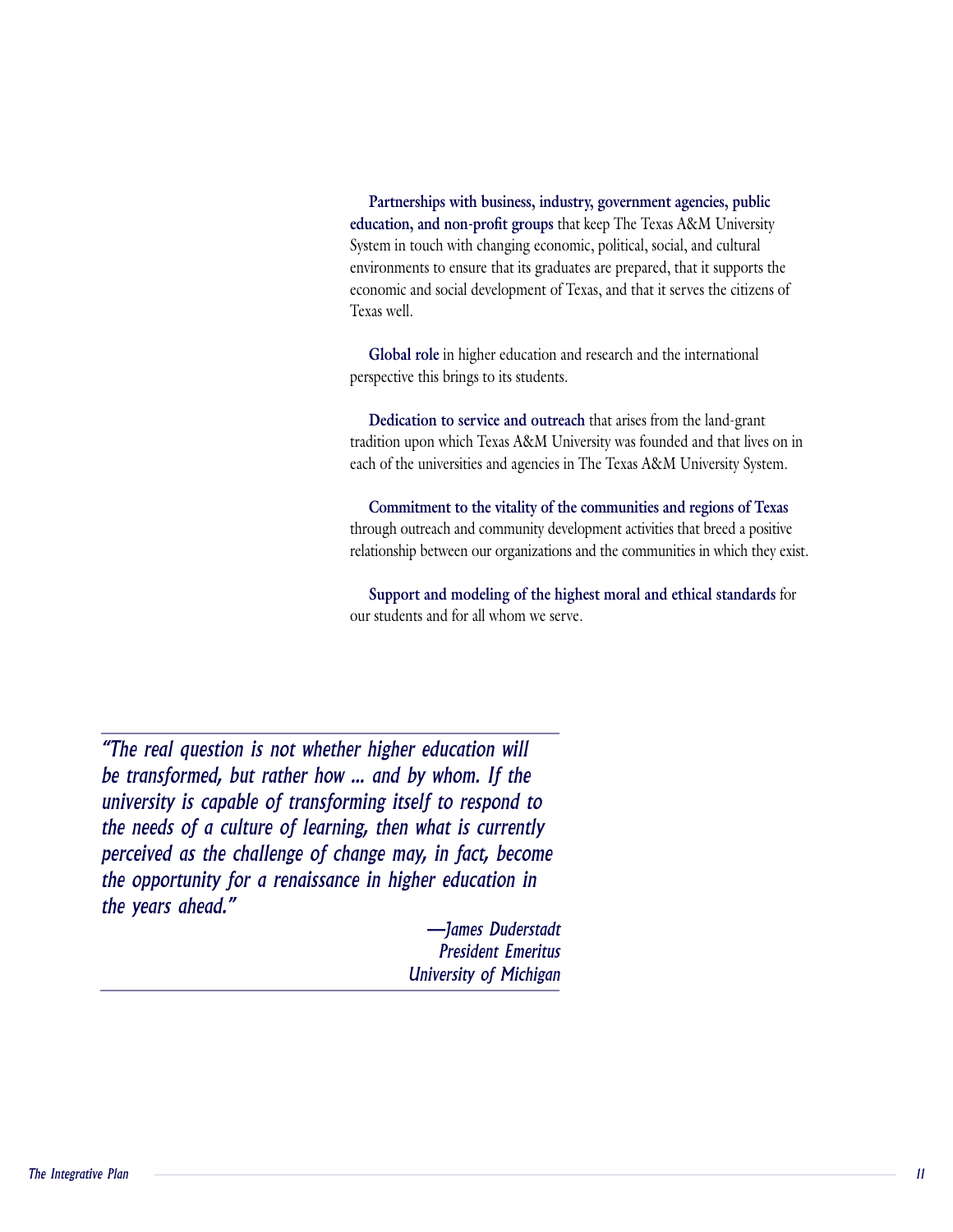#### The Purpose The Team System for the next 20 years. Its purpose is to focus planning efforts, guide planning efforts, guideling efforts, guideling efforts, guideling efforts, guideling efforts, guideling efforts, guideling efforts, guideling ef

This plan is intended to provide direction for The Texas A&M University System for the next 20 years. Its purpose is to focus planning efforts, guide decision making, and establish indicators for assessing the quality and direction environment and needs of the state change. Clearly, it is impossible to predict future with complete certainty, and the longer the time horizon, the less of our work. Periodically, the plan will be re-evaluated and modified as the accurate the prediction. The Texas A&M University System is committed to the principle that a 20-year plan must be assessed and updated continually.

Attainment of the specific goals in each area will vary from member to return returns return rates or six-year graduation rates. A very dramatic increase in the Internal Environment<br>*The Internal Environment in a second our programs around* these high expectation ourselves and be willing to assess our progress against those high expectations. man retention at one institution may still leave it short of the system average, For example, it is not anticipated that every institution will have the same the increase may be  $100$  percent and therefore exemplary. On the other retention rates or six-year graduation rates. A very dramatic increase in freshhand, a modest percentage increase at another institution performing near or above the system average may also be a significant accomplishment.

For the plan to be effective, it must shape the thinking and the actions of the members over the next two decades. It does not require a lock-step approach for A&M System members' growth and development, but it does put decades. It does not rears' growth and develogies for the work of all to *The Integrative Plan*.

# The Environment

#### The Internal Environment  $\frac{1}{2}$

Figure 1. The Integrative Plan is not only to provide for the needs of each member,<br> *The Integrative Plan* is not only to provide for the specifical of the poster. The specific of the A&M System, its members vary greatly have been in existence for more than a century, others, such as the Health The Texas A&M University System is a young organization in comparison Science Center, are less than two years old in their present form. Many of the to many systems of higher education. Although some A&M System members have been part of the system for a decade or less. In addition to the youth of system's universities had long histories before joining the A&M System, but the A&M System, its members vary greatly in mission and purpose. The goal<br>of **The Integrative Plan** is not only to provide for the needs of each member,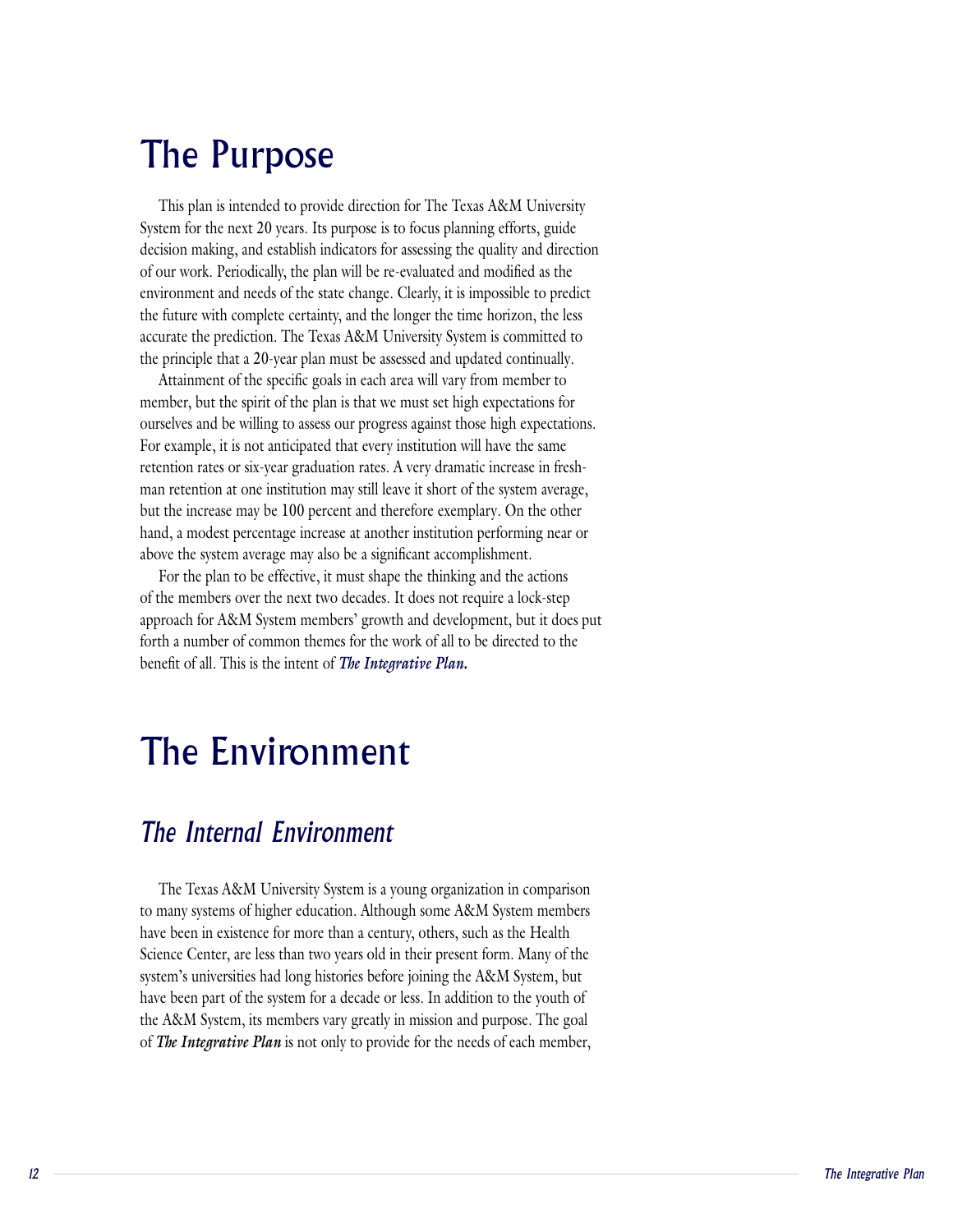but also to be a unifying effort that integrates the organizations and adds value individually and collectively.

bers benefit from the success of the Texas A&M University System has its own goals, traditions, and culture. Diversity brings strength, and *The Integrative Plan* bers benefit from the success of each. This approach creates a complex planning. Ilenge: develop goals that honor the principle "one size doesn't fit all" and encourages each institution to develop to its fullest potential so that all memcelebrate the great diversity of the A&M System. This diversity gives it strength and adds value to the higher educational enterprise in Texas.

The A&M System seeks to provide servant leadership to the state of Texas in improving higher education for the entire state. We will accomplish that by focusing on the unique missions of the institutions and agencies of the A&M System while we simultaneously address the more general issues related to the overall quality of higher education in Texas. Too often, progress in one system or individual institution has been achieved independent of consideration for other institutions or for the enterprise of higher education in Texas as a whole. Long-term progress will only be achieved when the whole of higher education is improved. One of our fundamental principles is that the quality of each component of the A&M System is dependent on the other components. The same principle applies in the relationship of the A&M System to the larger statewide enterprise of higher education.

#### The External Environment and able to make  $\mathcal{L}$  make  $\mathcal{L}$  is local issues is long part. In the subset of  $\mathcal{L}$

The time when higher education considered itself insulated from the world and able to make decisions without reference to external issues is long past. In The time when higher education considered itself insulated from the world<br>and able to make decisions without reference to external issues is long past. In<br>developing *The Integrative Plan*, The Texas A&M University System information from external sources on a number of issues and incorporated the information into its planning process. An issue of particular concern in Texas tion. By 2030, seven of every 10 children in Texas elementary and secondary schools and six of every 10 college students are expected to be minorities, with is the underrepresentation of our growing minority populations in higher educa-Hispanics constituting the largest minority group. These increasing minority populations bring forward questions of access, affordability, teacher preparation, educated worktorce in an economy dominated by knowledge and service work. *Frequending Figure 2013, attordability, teacher prepara*<br>*The Integrative Plan* include<br>*The Integrative Plan* include the relationship of universities with K-12 education, and the need for a more federal support for university research and the impact of information technology on instruction, research, and competition in the delivery of higher education.

federal support for university research and the impact of information technology<br>on instruction, research, and competition in the delivery of higher education.<br>**13**<br>**13**<br>**13**<br>**13**<br>**13**<br>**13** "I can only say that I view education as the most important subject which we as a people can be engaged in."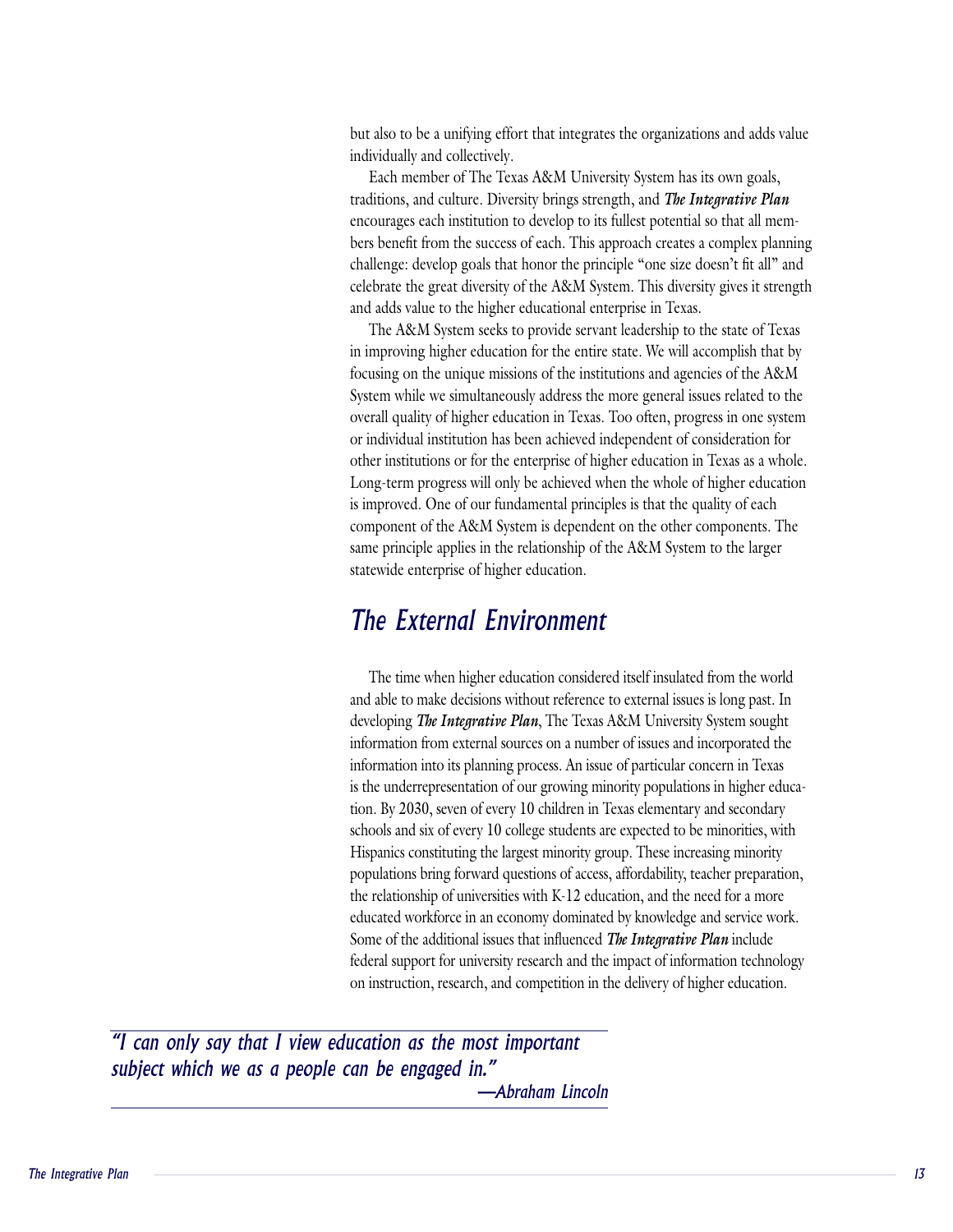#### Quality where  $\frac{1}{2}$

We will not compare ourselves to ourselves nor will we be self-satisfied and complacent about our quality. That will not lead to the mature educational system required to assist Texas and its citizens over the next few decades. The measures for benchmarking ourselves and evaluating our quality and educational efficiency and effectiveness will be rigorous standards, commonly vates us to strive for high standards because to accept less would weaken the member and the A&M System as a whole over time. Each organization in the accepted by academic and public leadership. Our care for each member moti-A&M System will strive to be the best of its kind, and that will be defined by

# $\mathcal{M}$  converse through discussion through discussion with the region  $\mathcal{M}$

Many ideas have been generated through discussion with the regents, the chief executive officers of the institutions and agencies, and the executive staff of the A&M System. These ideas have guided the development of the plan. The body of the plan is organized by azimuths, those general principles that will give direction to the A&M System over the next 20 years, and initiatives, more specific actions that will be encouraged to effect positive movement in the direction that the azimuths chart. Goals are included. Assessment of progress along the azimuths will be part of the continuous improvement process and will lead to the quality that all expect in our service to Texas, the nation, and the world.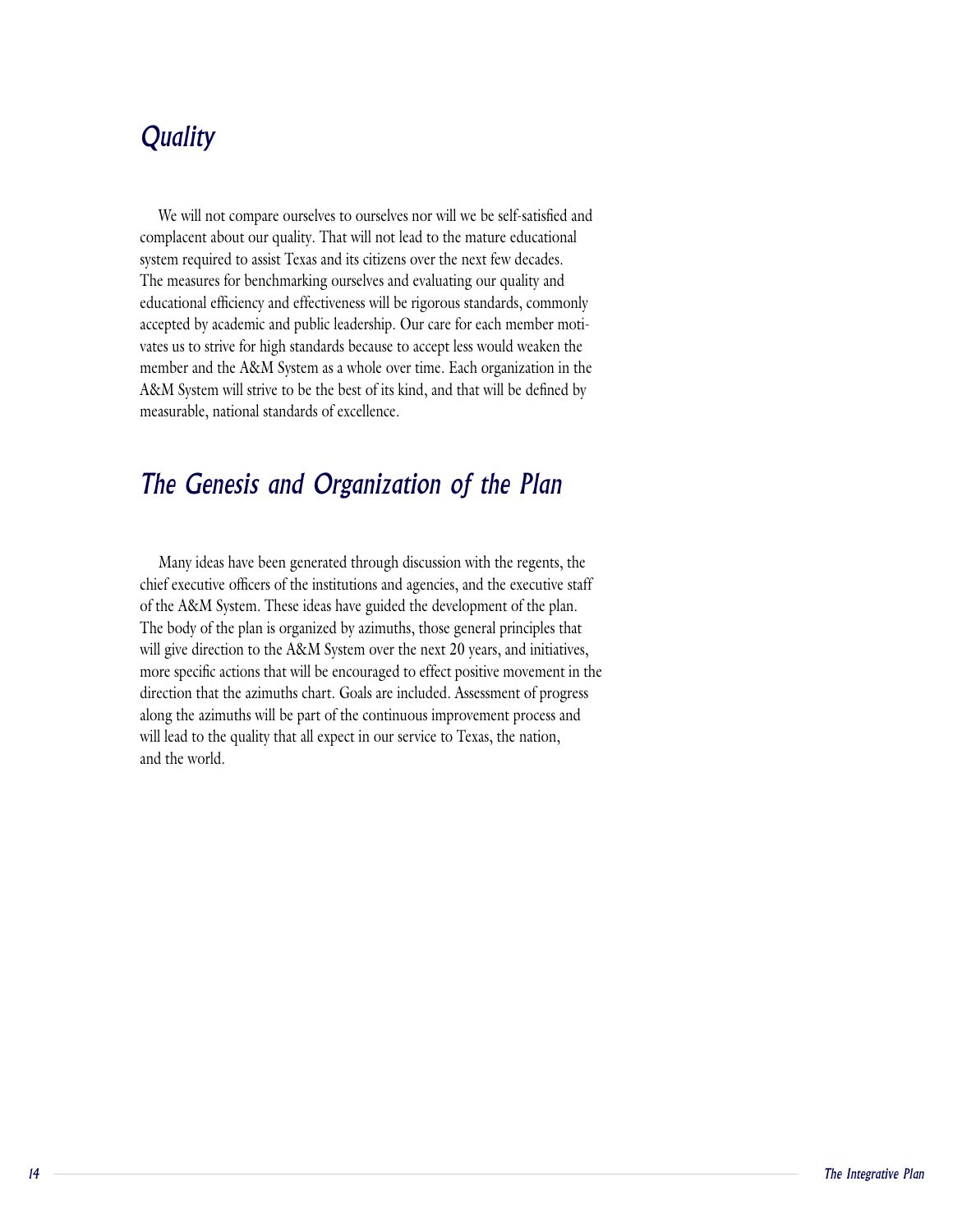# The Azimuths

43

Ł

¢

GARMIN

etrex

152

*The Integrative Plan*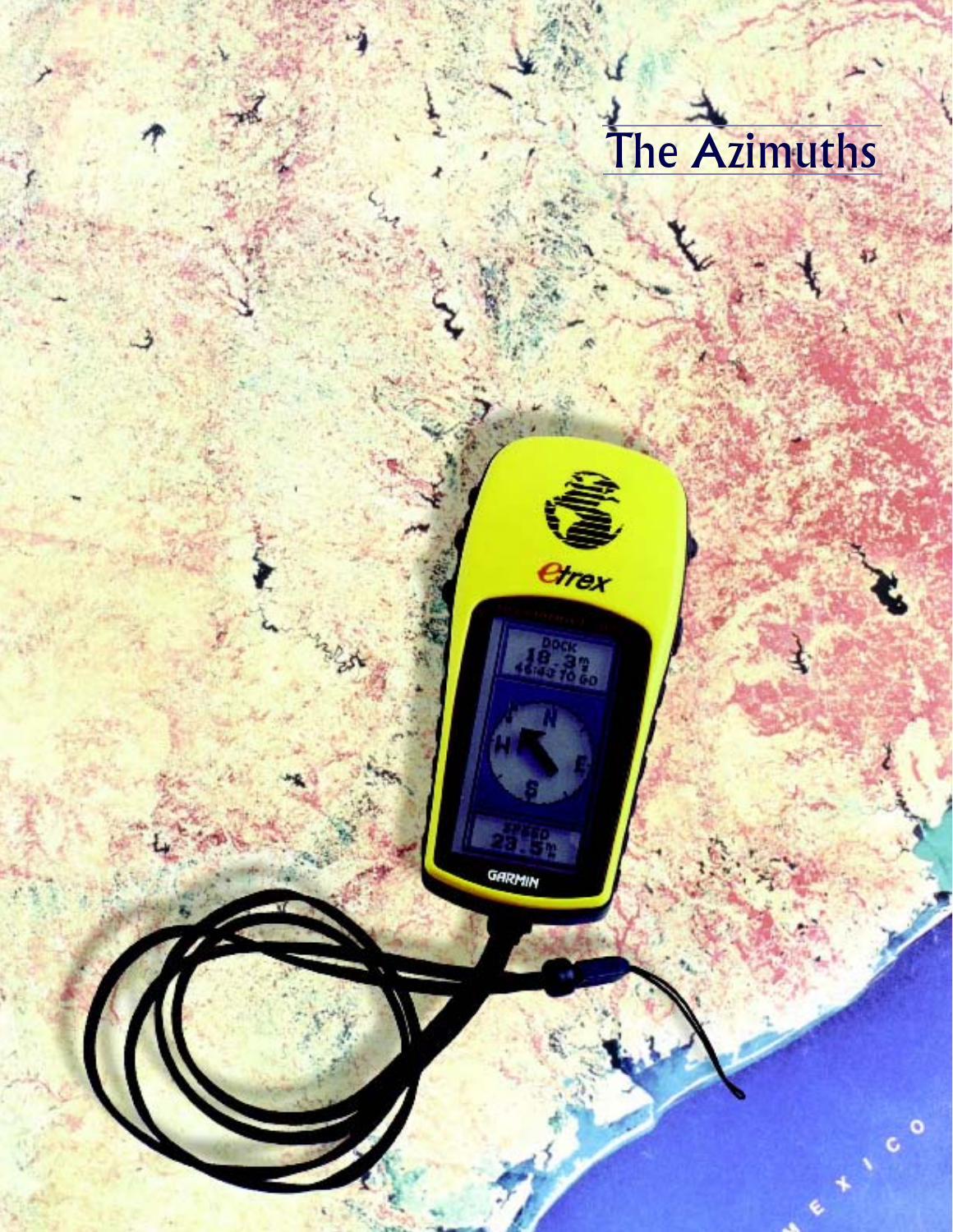# Foster Collaboration Among agency pursues its own mission with urgency and determination within the System Institutions

The Texas A&M University System is strong when each university and agency pursues its own mission with urgency and determination within the overall system mission. The A&M System will achieve its greatest strength when the complementary but distinctive missions interact in a more tightly coupled manner than is found among free-standing organizations in a loose federation. Collaboration brings strengths which increase the potency of all institutions. In turn, collaboration creates interdependence, and it is desirable that all institutions within the A&M System have this mutually dependent relationship with each other. Such interdependence will lead to a stronger and more mature organization.

# Develop, communicate, and implement clearly defined missions.

#### **Effective collaboration requires clearly defined missions for A&M System institutions. Tective collaboration requires clearly defined**<br>ssions for A&M System institutions.<br>Texas A&M University -Texas A&M University has grown to be a premier  $\frac{1}{2}$  continue to develop and  $\frac{1}{2}$  server strong core programs that server that server that server the needs of  $\frac{1}{2}$

research institution, important to Texas, the nation, and the world. It will continue to develop and offer strong core programs that serve the needs of undergraduate students. Texas A&M's unique role in the A&M System is as a ing its graduate enrollment, while maintaining undergraduate enrollment at its current level. For Texas A&M, the capability to perform significant major research institution. As such, it will give a greater emphasis to expandoriginal research and to couple this research to the educational program at the graduate and undergraduate levels is crucial for its becoming one of the 10 best public universities in the United States, as projected in its institutional plan, *Vision 2020: Creating a Culture of Excellence*. 10 best public universities in the United States, as projected in its institution<br>plan, *Vision 2020: Creating a Culture of Excellence*.<br>The Comprehensive Universities - The comprehensive universities of

Framers. Teacher education is a critical mission for the comprehensive<br>
learners. Teacher education is a critical mission for the comprehensive<br>
universities, as is providing access to undergraduate education throughout<br>
t The Texas A&M University System will focus on strong undergraduate programs that develop critical thinking, verbal and written communication skills, computational and technological competence, leadership skills, the ability to work collaboratively, and the disposition to become lifelong universities, as is providing access to undergraduate education throughout the state. Graduate programs will focus on distinctive competencies and learners. Teacher education is a critical mission for the comprehensive regional needs. These characteristics of comprehensive universities will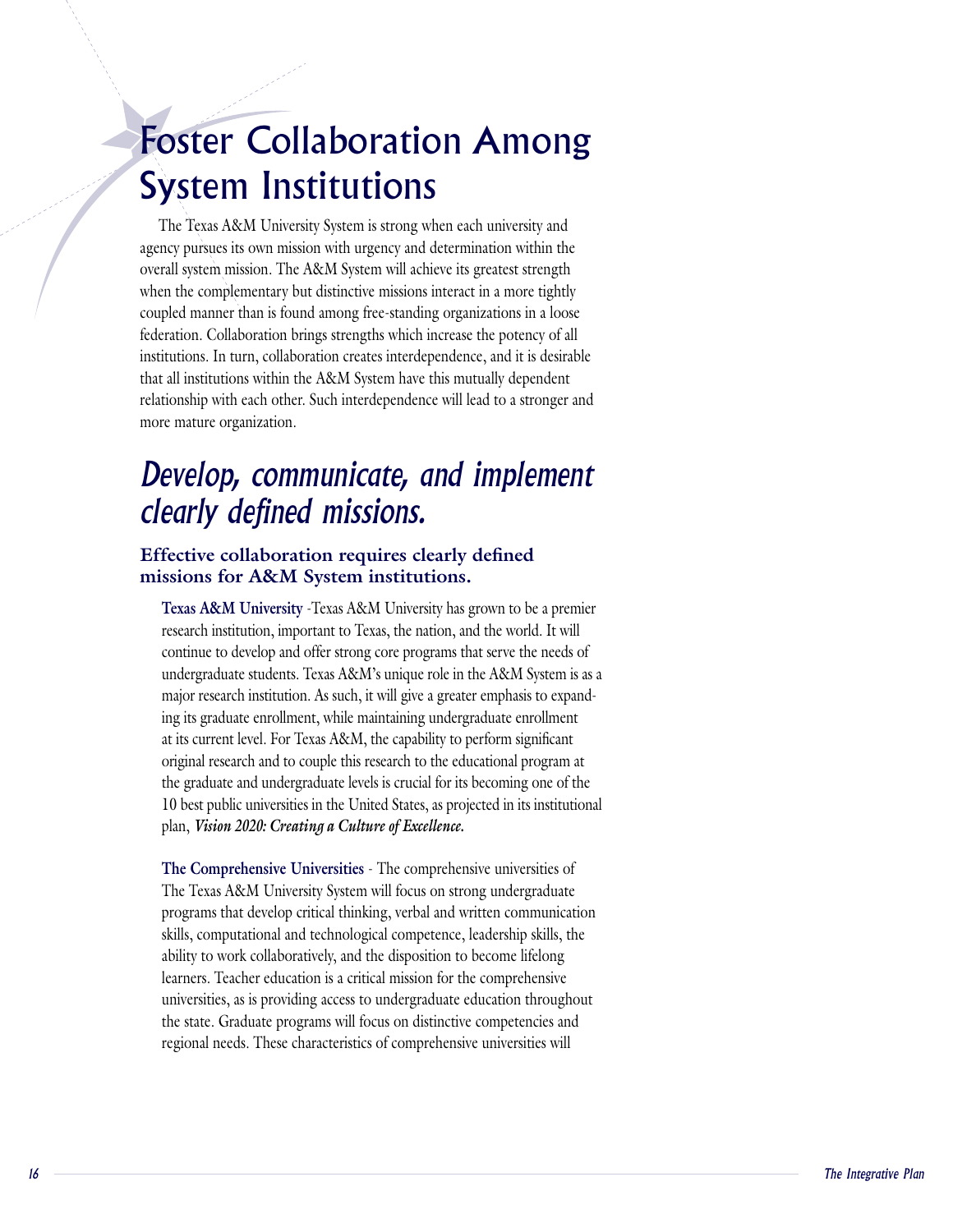cies of each of the A&M System members. The comprehensive universities will identify exemplary institutions with similar missions against which to reinforce the development and enhancement of the distinctive competenmeasure their progress. will identify exemplary institutions with similar missions against which to<br>measure their progress.<br>**The Agencies** - The traditional strengths of the agricultural and engineering

agencies and their philosophical commitment to the statewide land-grant mission of education, research, and service will be further enhanced and expanded as The Texas A&M University System continues to develop and eries and learning systems; serve citizens and industry in urban and rural areas through outreach education and lifelong learning; and protect and mature. Agencies will exemplify servant leadership; stimulate research discovmanage the conservation of our state's renewable and natural resources. Strong industry, community, and public-private partnerships are critical to the mission of the agencies. The agencies will continue to provide value to The Texas A&M University System and to improve the quality of life for citizens of Texas, the nation, and world. The agencies will seek cooperative and collaborative relationships among themselves and with the universities to create a stronger, interdependent system of higher education which ensures lifelong learning for all citizens, independent of age, geographic location, or socioeconomic level. The agencies are particularly suited for forming collaborations and will move ahead to do so at a rapid pace. or socioeconomic level. The agencies are particularly suited for forming<br>collaborations and will move ahead to do so at a rapid pace.<br>**The Health Science Center** - With combined roles of teaching, research,

service, and outreach, the Health Science Center embodies roles traditionally associated with both universities and agencies. Its mission, defined in part by the relationship it has to our universities and agencies, will be differentiated over time. It will become a unique Health Science Center in the United States. Given this mix of characteristics and the evolving identity of the Health Science Center, it is considered an academic institution of the A&M System.

#### $\alpha$ differentiate each member from the others, but stimulate interdependence interdependence interdependence Goal:

competencies of A&M System institutions among key audiences. A family of organizations, each with its own distinctive mission, but **iOal:**<br>A family of organizations, each with its own distinctive mission, l<br>united in purpose to serve Texas. Have plans and take actions that differentiate each member from the others, but stimulate interdependence within the A&M System. Attain recognition of the missions and distinctive competencies of A&M System institutions among key audiences.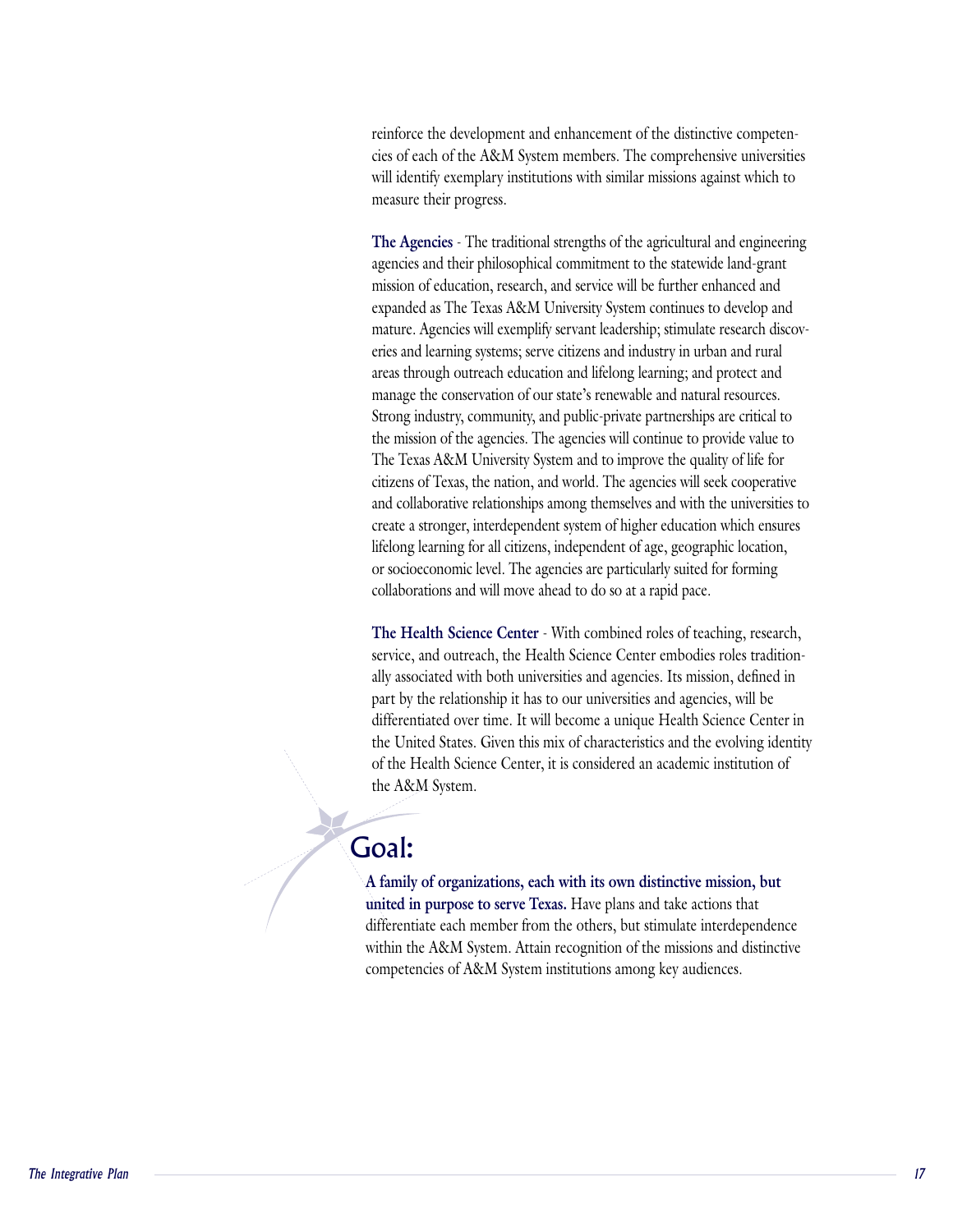## Achieve maximum collaboration among Collaboration among A&M System members will have many benefits. The most important benefit, because of its centrality to the mission of the Texas *Furnish access to resources in and out*

Collaboration among A&M System members will have many benefits. The<br>most important benefit, because of its centrality to the mission of the Texas. most important benefit, because of its centrality to the mission of the Texas A&M University System, is the strength it will bring to our academic and tions of the various members of The Texas A&M University System will be developed. These will build on the distinctive competencies of members research programs. Offerings and initiatives that bridge the goals and aspiraand contribute to the A&M System's academic strength. Opportunities for collaboration with other system members will be considered on all research projects, academic degree programs, and academic courses, and evidence of cies, which are uniquely positioned to foster collaboration across boundaries, will move strongly to do so. As an organization of agencies and universities, such consideration will be part of program and research reviews. The agenour paramount purpose is to provide academically excellent opportunity to Texas learners.

# joint degree programs, collaborative research projects, and collaboratively Goal:

**A current baseline will be established** for the number of collaborative or joint degree programs, collaborative research projects, and collaboratively taught academic courses, and goals will be established.

## f the  $A\&M$  System. Furnish access to resources in and out  $\mathcal{L}$  and  $\mathcal{L}$  and  $\mathcal{L}$  resources. Distance learning programs programs programs programs programs programs programs  $\mathcal{L}$

will be completely shared across institutional lines. I ransparency in both<br>software and hardware will be developed so that any user, anywhere, in or<br>out of the A&M System, will be able to access intellectual resources hou Electronic communication influences every aspect of institutional life. While each A&M System organization may have different communication needs, all demand electronic information resources. Distance learning programs our institutions will build programs that provide access. In many cases, programs may share distinctive competencies from other institutions in the allow us to serve more effectively a broader population of learners, and A&M System, allowing those from both inside and outside access to the best thinking we have to offer the state and the nation. Our library resources will be completely shared across institutional lines. Transparency in both software and hardware will be developed so that any user, anywhere, in or out of the A&M System, will be able to access intellectual resources housed in our libraries through a single access framework. While progress is being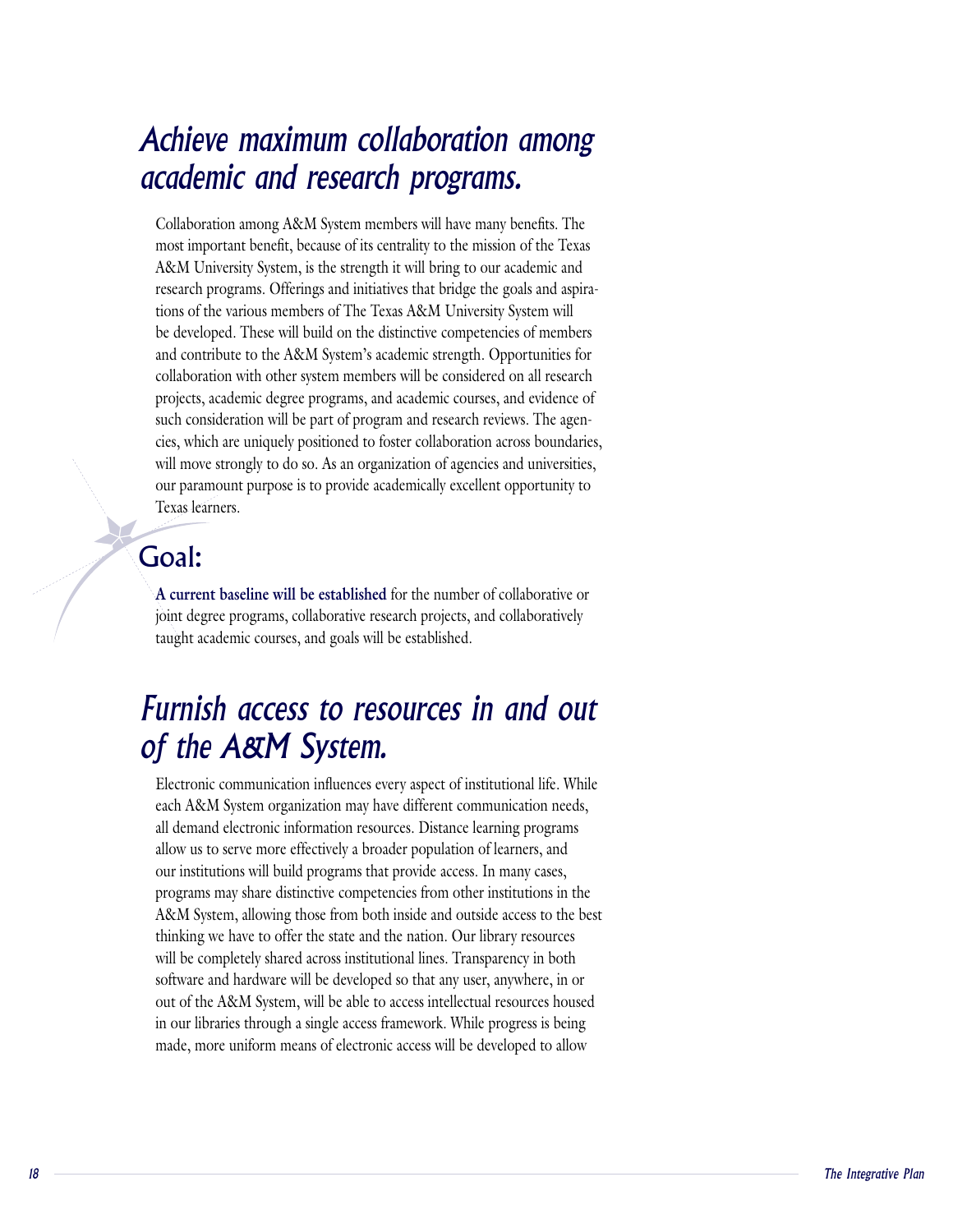for the highest degree of collaboration and interdependence among the A&M System members. This is good stewardship of state resources.

#### will be compatible and accessible and accessible from any  $A$ Goal:

**All A&M System intellectual resources, libraries, financial information management systems, and student information management systems** will be compatible and accessible from any A&M System member.

## Provide pipelines to graduate  $\mu$ araches to graduate and professional study and  $\mu$ f A&M System institutions.  $\mathcal{L}$  is the entry criteria will be denoted the developed to denote the developed to develop to develop to  $\mathcal{L}$

Access to graduate and professional study at all Texas A&M University System institutions for students from other A&M System universities who meet entry criteria will be encouraged, and programs will be developed to expedite the process. These programs will be especially helpful in building positive working relationships among system institutions and encouraging the A&M System to act as a coordinated whole. This effectiveness and interdependence will be the hallmark of The Texas A&M University System *l* for the state.

#### sion to graduate and professional schools with the A&M System will be Goal:  $\frac{1}{2}$ special consideration in the admissions process.

Graduates from A&M System institutions who meet qualifications for admission to graduate and professional schools within the A&M System will be given special consideration in the admissions process.

 $\mathcal{L}$  as a metal system institutions who meet  $\mathcal{L}$ 

"Come, my friends, it is not too late to make a better world." -Lord Alfred Tennyson  $(1809 - 1892)$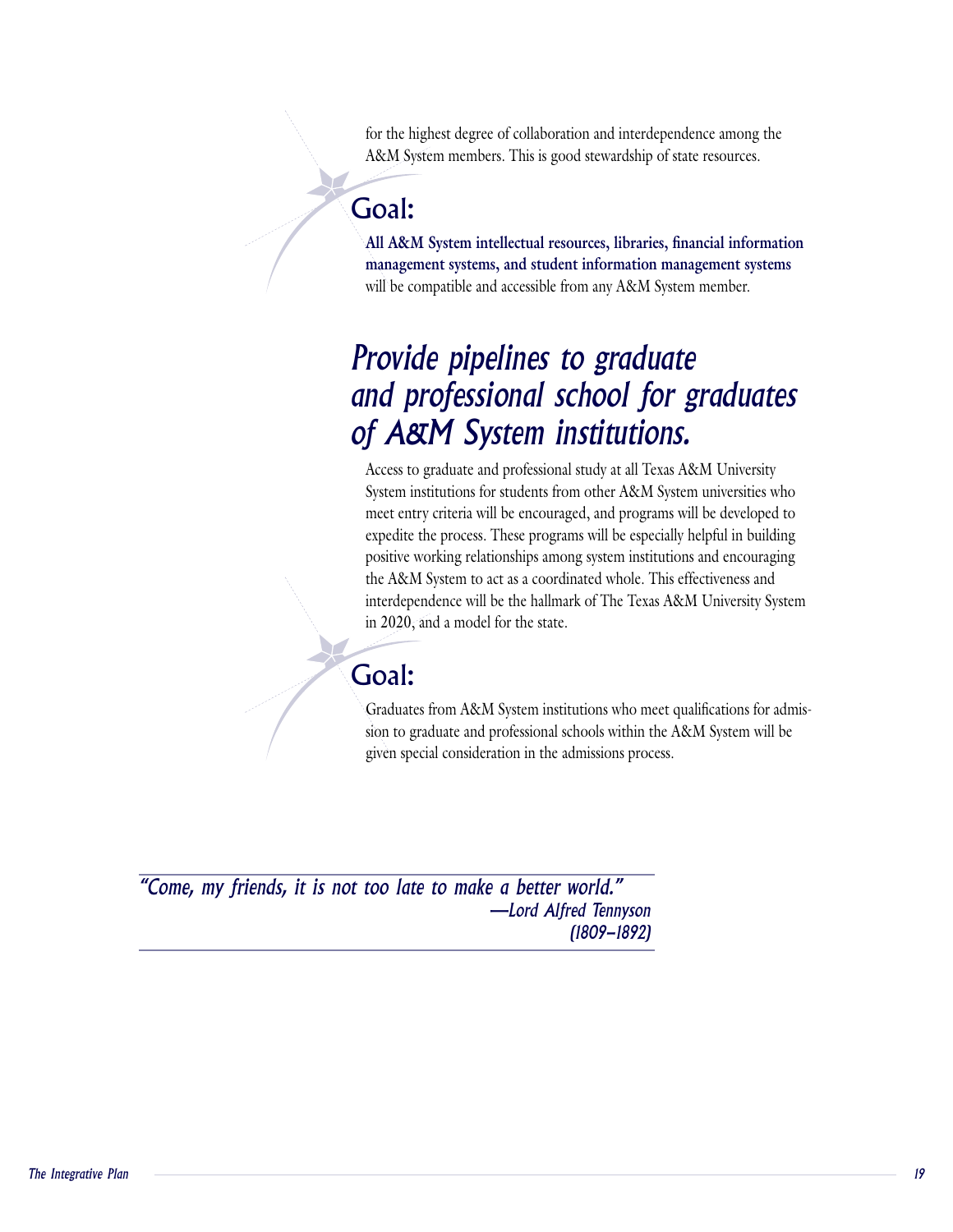## Share best practices and establish  $m$ ugus amviis meeting aand academic areas and according  $m$ r departments across the A&M System laboration and understanding accounts in the second lines. Adjustment of  $\frac{1}{2}$

Some administrative divisions and academic areas already meet annually laboration and understanding across institutional lines. Administrative and academic leaders will take the initiative in establishing more such formal and to share best practices and to establish connections that can lead to colinformal connections across the A&M System.

# Goal:

**STEP** 

Formal and informal connections among like divisions or departments across the A&M System.

For mal and informal connections among like divisions among like divisions among like divisions and  $\alpha$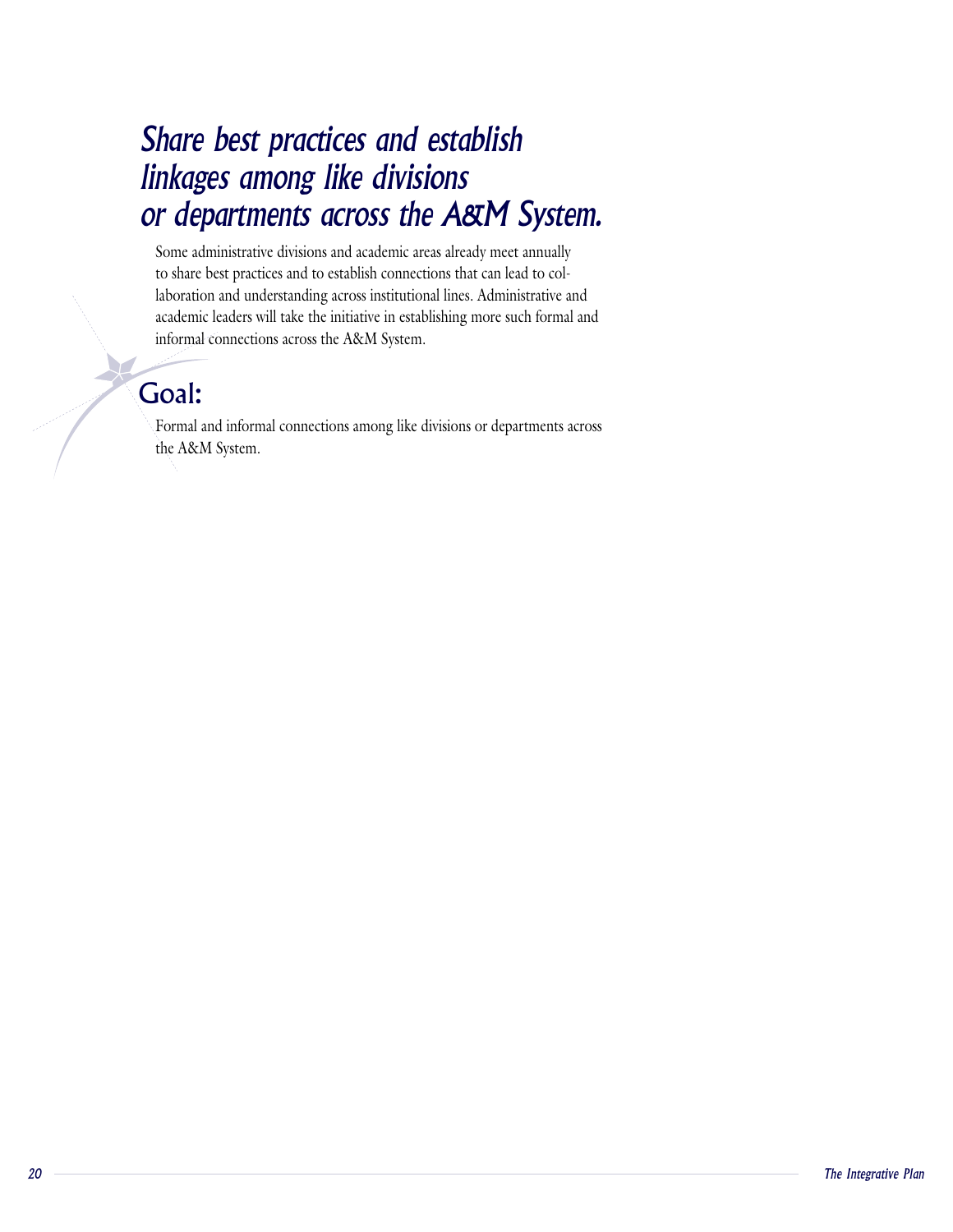## Provide Educational Access and Excellence and **Nurture Educational Success** Participation in higher education is a foundational element for a free society  $\frac{1}{\sqrt{2}}$

about **leader the conduction of the state of the state of the state for a free society**<br>Participation in higher education is a foundational element for a free society



and its economy. The nature of democracy is that informed citizens make better choices about leadership and offer greater hope for our vides a stronger economic base offering more country. A better-educated population prographics of Texas will require that we offer opportunity to a vastly different population in career choices for all. The changing demo- $\epsilon$  too,  $\epsilon$  the selves of the common section and for the Coral Section government good. The Texas A&M University System must serve students who are diverse in the full population of Texas; it must provide support for learners who have the desire and capability to exploit the power of an

support for learners who have the desire and capability to exploit the power of an education, for themselves, their families, and for the common good. The A&M System must attract students who are diverse in many ways, including more from traditionally underrepresented groups and more first-generation college students. When students arrive, they will find environments that are demanding, yet supportive. Access and excellence must be built together and will never be seen as mutually exclusive.

## Tang a grown to proviat appropriate educational access. year institutions, a community college system ties of localities, and the Texas system ties, and the Texas system ties, and the Texas system ties, and the Texas system ties, and the Texas system ties, and the Texas system

this state higher education environment, The Texas A&M University System<br>must manage its growth in enrollment and programs to provide appropriate<br>access to education at A&M System institutions. Distance education must be<br>a Texas has a unique system of higher education in that it has five public year institutions, a community college system tied to localities, and the Texas State Technical College System. The Texas Higher Education Coordinating systems, five independent public four-year institutions, many private four-Board is charged with overseeing the higher education enterprise in Texas, but in reality, decisions about growth and placement of higher education institutions are usually made by the Legislature. Within the constraints of this state higher education environment, The Texas A&M University System must manage its growth in enrollment and programs to provide appropriate access to education at A&M System institutions. Distance education must be

Specific issues to consider include that moderate growth in enrollment is expected in Central Texas and the Upper Rio Grande by 2010, while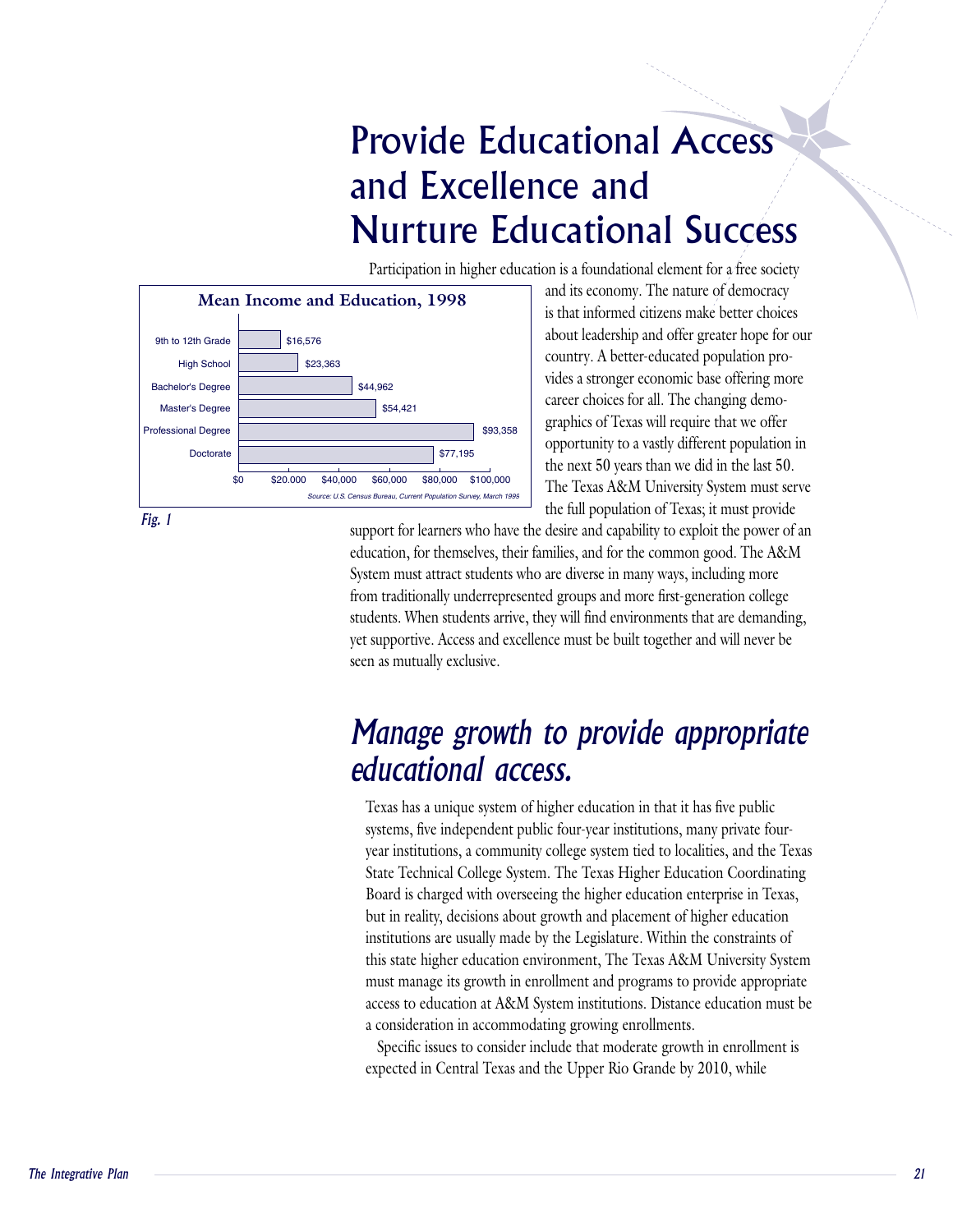large increases are expected in South Texas, the Metroplex, and the Gulf Kingsville, and Texas A&M International University now serve about Coast. Texas A&M University-Corpus Christi, Texas A&M University-

30 percent of undergraduates attending. four-year institutions in South Texas. The growth projections are based on current levels of higher education participation. Texas lags behind other states in higher I'dexas lags behind other states in higher<br> **Increase the participation and success**<br> *I* New York<br>
New Versey minorities. With the expectation and goal of having higher education participation viding access to undergraduate education  $\Box$  compares 10 most populous s will be even more important. Other issues Lattitudinal must generally system must generally system must general of having higher valued by participation of processes among Texas youth, issues of processes and many system in





of growth have to do with the evolution of programs and missions at comprehensive universities, as well as the number and location of Research I institutions in Texas. The Texas A&M University System must ground its decisions about growth on what will best serve the state and must work diligently with all higher education interests to bring opportunity and excellence to Texans.

Increase the enrollment and program capacity of the A&M System insti-

#### $\theta$  the educations in South Texas to serve the education  $\theta$ Goal:

Increase the enrollment and program capacity of the A&M System instifutions in South Texas to serve the educational needs of the growing **Help increase the percentage of prepared 19-year-olds attending college to the average of the 10 most populous states and provide access and opportunity to 50 percent of the undergraduate students attending four-year institutions in South Texas.**

## Increase the participation and success J dramatic change in the composition of the state  $\boldsymbol{s}$ t all A&M System institutions. state institution, the student population at Texas A&M University must be a Texas A&M University must be a Texas

Fractivide institution, the student population at Texas A&M University must<br> *Toughly match the demographics of the college-bound population of Texas.*<br> *Eventually, as participation in higher education is more equal acros* A dramatic change in the composition of the state's population is under way. By 2010 the Anglo population of Texas will no longer be the majority. As a statewide institution, the student population at Texas A&M University must roughly match the demographics of the college-bound population of Texas. Eventually, as participation in higher education is more equal across ethnic groups, the enrollment of Texas A&M University will match the demographic distribution of the state.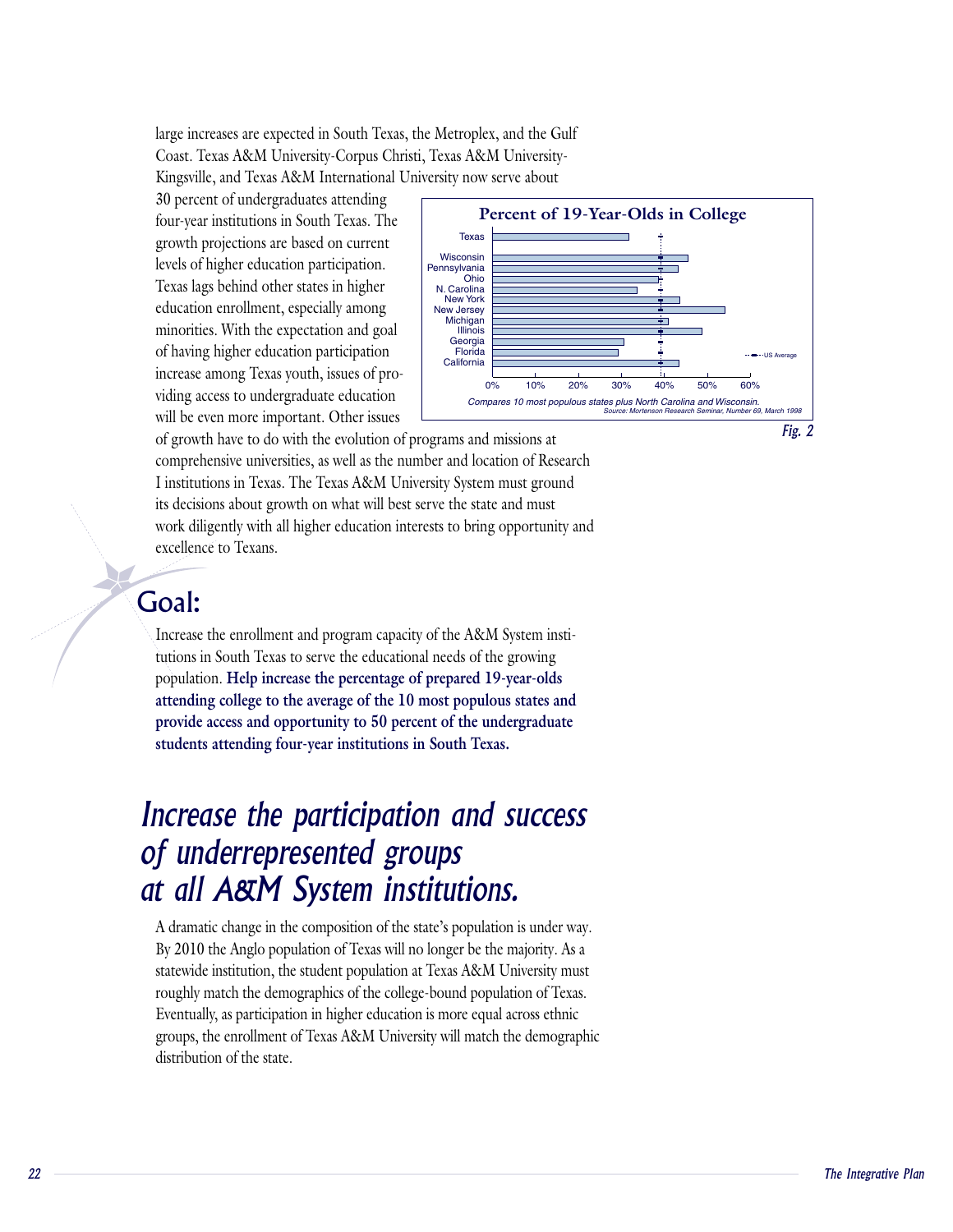ulations of other The student pop-A&M System instiservice area. The line with the demo-Texas A&M



access and success to traditionally underrepresented groups through more partnerships with public education and community colleges, as well as recruiting, mentoring, and retention efforts. Best practices will be investigated and implemented and innovative approaches to service will be developed by A&M System institutions.

A higher education system that represents the state it serves.

#### $\sim$  state, and enrollment at the other Texas A $\sim$ Goal:

A higher education system that represents the state it serves. **Enrollment at Texas A&M University will reflect the general population characteristics** of the state, and enrollment at the other Texas A&M University System institutions will reflect the demographics of their service areas.

# **Foster educational success through** innovative programs and services that integrate students into the  $\mu$ udentual and social hje of the  $\mu$ universities. services that foster such integration will be the university integration will be the university integration of

different forms at each university depending on mission and service region.<br>
Within each campus environment, the programs that will integrate students<br>
into the intellectual and social life of the institution and thus lead Students whose intellectual and social development are integrated into the life of an institution are more likely to be retained and to graduate. Programs and services that foster such integration will be the hallmark of the universities in The Texas A&M University System. These programs will undoubtedly take different forms at each university depending on mission and service region. Within each campus environment, the programs that will integrate students into the intellectual and social life of the institution and thus lead to student academic success must be identified, implemented, and continually improved. A primary component of all such programs must be the interaction of faculty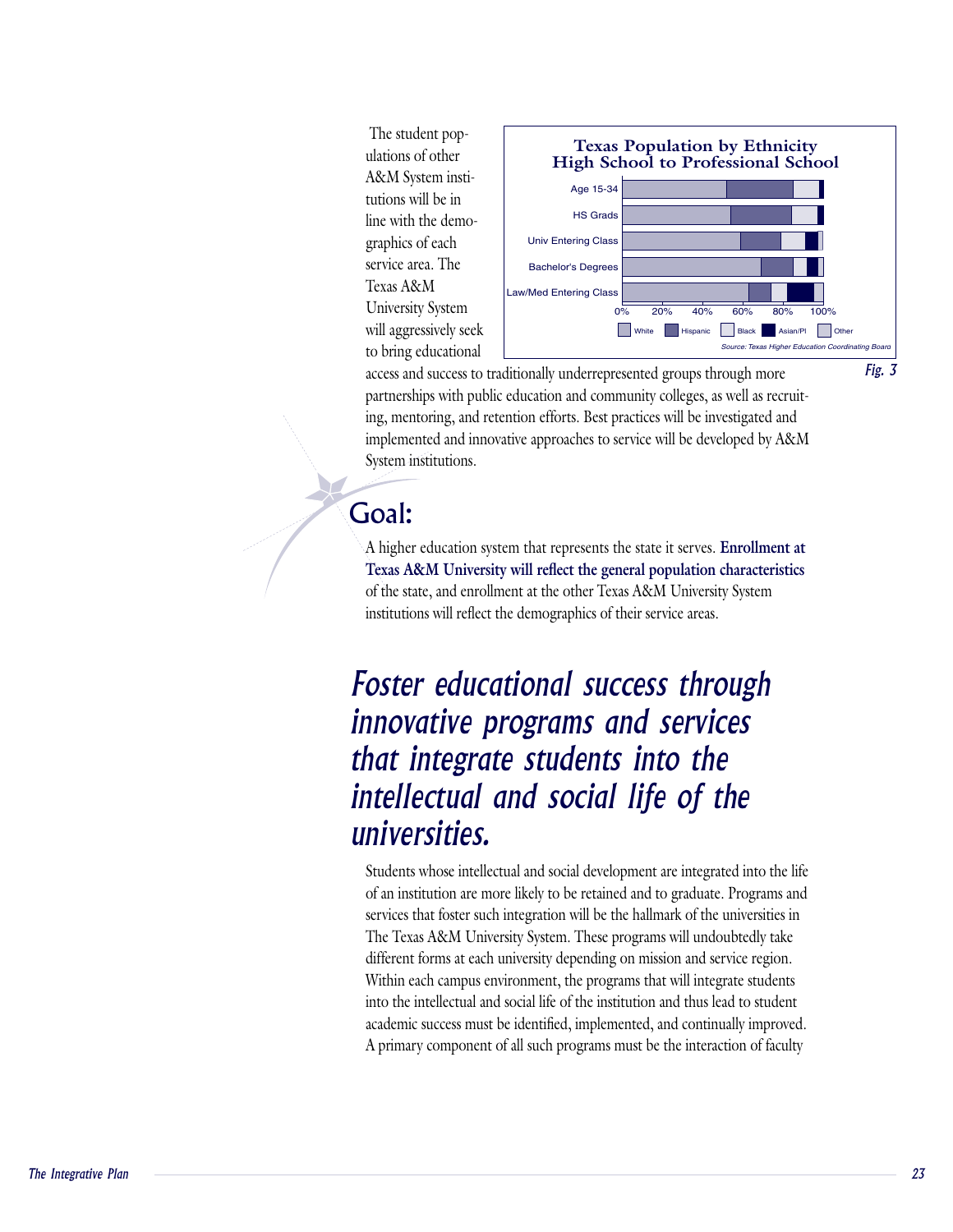and students in and out of the classroom. Students will continue in their studies and ognized that institutions will have lower refention rates or require more time to graduate in a timely manner. It is recgraduation when more students attend graduation when more students attend<br>
part time, are older with job and family responsibilities, or may have entered with<br>less preparation. However, our expectations for our students are high and our commitment to their success is equally less preparation. However, our expectahigh.

While retention and graduation returns with an and graduation rates with an and graduate structure of the structure of the structure of the structure of the structure of the structure of the structure of the structure of t

#### **variant institution to institution**, we Goal:  $\epsilon$  continuous improvement and that,  $\epsilon$

While retention and graduation rates will expect continuous improvement and that, on average, The Texas A&M University vary from institution to institution, we System will have 80 percent retention **rates for first-time, full-time freshmen and 60 percent six-year graduation rates for first-time, full-time freshmen, including students who graduate from another institution.**





## Use technology, where  $p$ pidistance education will be a powerful force in reaching a powerful  $p$  $\sigma$  excellence. The world. The world. The will be will be will be will be  $\sigma$  $\mathbf{r}$  coordinated plan for distance education that for distinctive education that for distinctive education that for distinctive education that for distinctive education  $\mathbf{r}$

Interaction for both formal continuing culculator courses and miorina advice<br>and counsel. The academic institutions will focus distance education efforts<br>on post-baccalaureate degree programs, although not to the exclusion Distance education will become a powerful force in reaching all parts of Texas, the nation, and the world. The Texas A&M University System will have a coordinated plan for distance education that focuses on the distinctive competencies of each institution and extending those to all who can benefit from them. The agencies will work to serve more Texans through Web-based interaction for both formal continuing education courses and informal advice. and counsel. The academic institutions will focus distance education efforts on post-baccalaureate degree programs, although not to the exclusion of ing education courses will be developed in concert with business and industry in Texas and beyond. The distance education initiatives established by our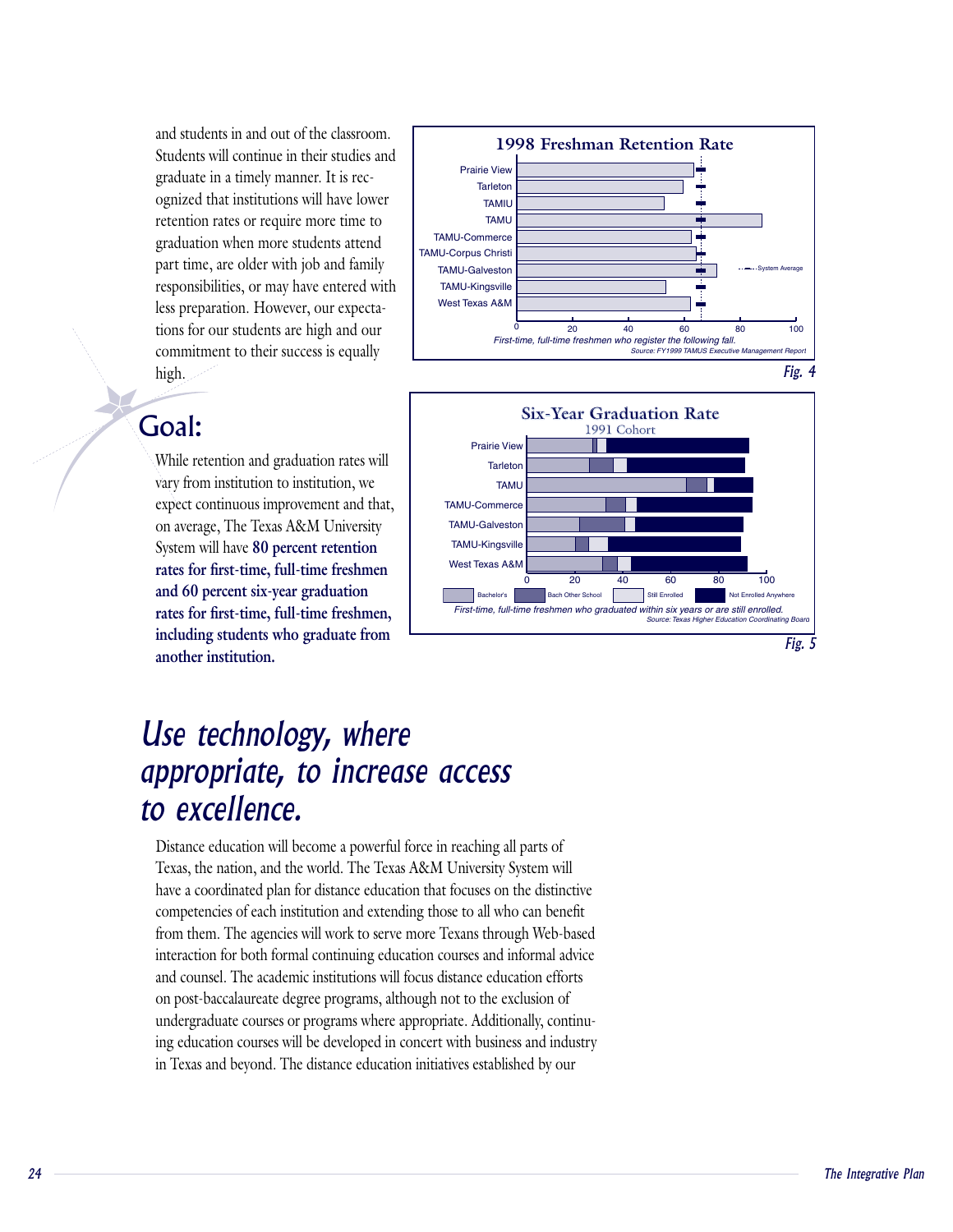members will increase the effectiveness of on-campus instruction. The high<br>degree of interaction between faculty and students through electronic communication will be carried into courses for residential students as well. degree of interaction between faculty and students through electronic com-

Distance education will provide the opportunity for students in The Texas A&M University System to access the best the system offers. In addition, many of the agency programs that serve millions of Texans every year will be increased in efficacy and impact through well-developed distance education efforts. The Texas A&M University System will become a leader in integrating distance and traditional educational opportunities to serve the

#### academic and continuing education courses via distance education and the Goal:

Easy access to the best courses at all A&M System universities and **iOAI:**<br>Easy access to the best courses at all A&M System universities and<br>extension activity at or through agencies. The percent of students taking academic and continuing education courses via distance education and the number of academic degree programs available via distance education are expected to grow dramatically. Baseline data will be established and goals set that will help position The Texas A&M University System as a leader in distributed teaching and learning.

## $T$ uluvult purullisinys will  $T$ ommunity colleges. With the state of the state  $\sim$  $\frac{1}{\sqrt{2}}$  of the minority of the minority to attend com-

graduates win be offered special admissions status to our senion institutions<br>to encourage them to continue study. A seamless relationship of post-<br>secondary educational experience in Texas is required to effectively serve The Texas A&M University System will develop stronger, more productive working relationships with the community colleges of the state. Increasing munity colleges. It is essential that the transfer of students from community colleges to four-year institutions be increased. In Texas, about 38 percent of numbers of students, many of them minorities, are choosing to attend comthose who start on an academic track at a public community college transfer to a public four-year institution. Of those who do transfer, 43 percent graduate, but, overall, only 16 percent of those who start on an academic track at a community college graduate from a four-year institution. Strong affiliations with community colleges, either through traditional articulation agreements or imaginative new relationships, will be established. Transfer of hours will be easy to understand and accomplish. Community college graduates will be offered special admissions status to our senior institutions secondary educational experience in Texas is required to effectively serve the state, and The Texas A&M University System will be a leader in weaving that to encourage them to continue study. A seamless relationship of post-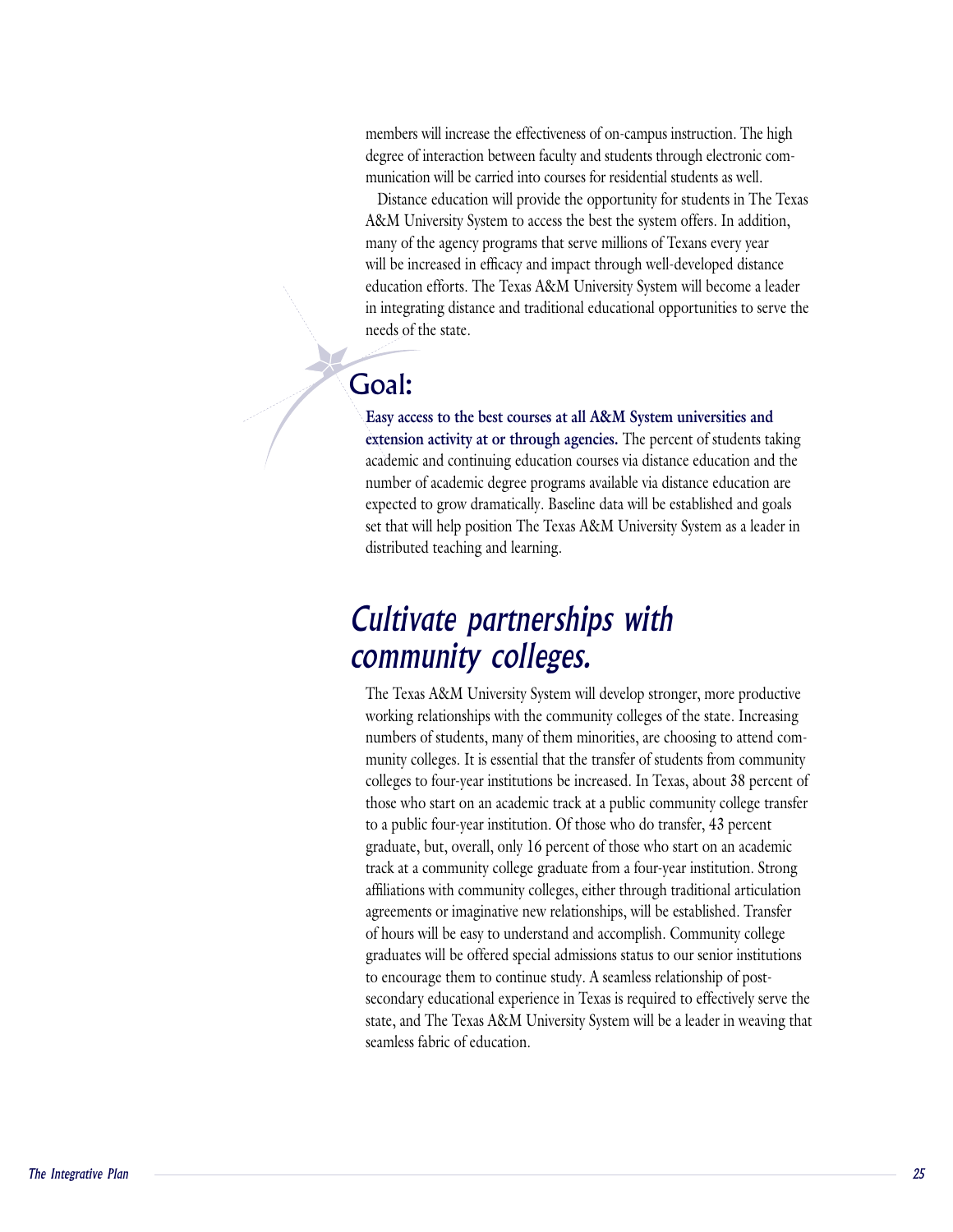# the university education at community colleges. Goal:

Achieve greater transfer rates and completion rates for students who begin their university education at community colleges. Have community college **transfer students make up 40 percent of upper-division enrollment and strive for 70 percent of community college transfers to complete their bachelor's degree in six years, on average, across the A&M System.**

 $A^{\mu\nu}$ eve greater transfer rates and completion rates for students who begin begin begin begin begin begin begin begin begin begin begin begin begin begin begin begin begin begin begin begin begin begin begin begin beg

"Our demographers have painted a gloomy picture of what Texas would be like into the next century if we do not do a much better job of educating all our people. We'll have a growing unskilled, under-educated workforce, more spending on social programs, higher rates of crime, less ability to compete successfully with other states, and less ability to have a higher quality of life for all Texans." -Commissioner Don Brown presentation to the Texas Higher Education **Coordinating Board Planning Committee** September 29, 1999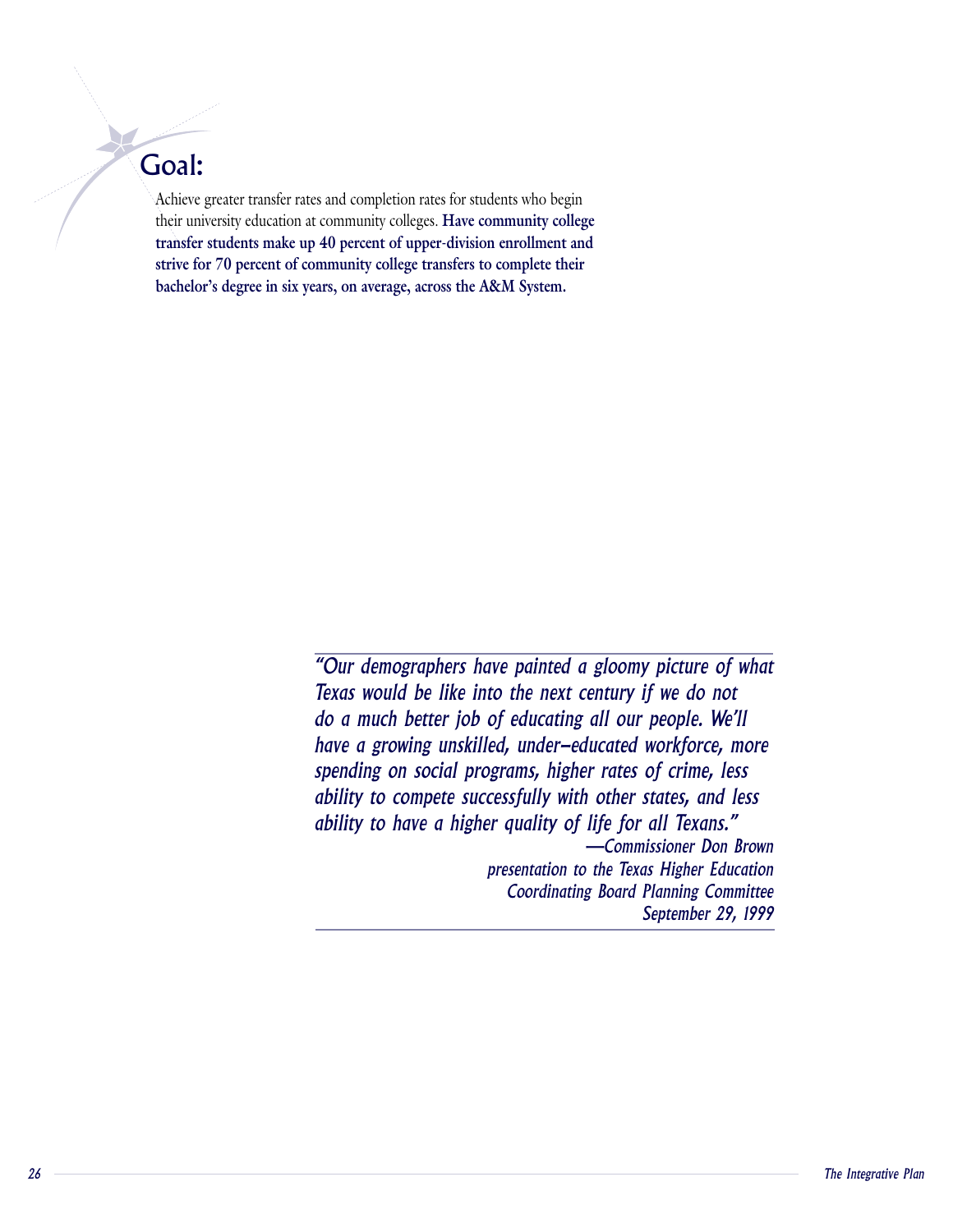#### Increase the Value of Our Academic Programs and value of our academic programs as  $\mathbb{R}^n$ At the heart of every university are excellent academic programs. We must by pass rates on certification exams, job placement rates that show the desir-

At the heart of every university are excellent academic programs. We must ability of our graduates to employers in and out of Texas, and participation strive constantly to increase the value of our academic programs as evidenced rates in graduate and professional programs by our graduates. In addition, by pass rates on certification exams, job placement rates that show the desirthe personal satisfaction and growth experienced by individuals must be recognized as essential components of the value of our academic programs. Each university will set goals against which the progress of its academic programs will be measured. The goals will be established by benchmarking performance against that of appropriate institutions.

## Deliver core programs that develop Bochtiai academic and nje brind in all students.  $t_{\rm max}$  and technological skills, and the ability to work the ability to work the ability to work the ability to work the ability to work the ability to work the ability to work the ability to work the ability to work th

Every A&M System university will provide core academic programs that develop critical thinking, verbal and written communication skills, computational and technological skills, leadership skills, and the ability to work collaboratively. Our core programs will encourage students to become lifelong learners, an increasingly important characteristic in our rapidly changing world. Experiences that build understanding of cultural differences and increase global awareness will be incorporated. There must be a continuing dialogue on the form the curriculum takes. Retention and assistance programs must be in place to support students from educationally disadvantaged backgrounds, including first-generation college students, in the mastery of this curriculum. Mastery of core academic skills will provide opportunity to individuals and add value to the Texas economy.

# Goal:

and life skills in all students. The Texas A&M University System will use<br>and life skills in all students. The Texas A&M University System will use<br>the National Survey of Student Engagement or an equivalent instrument<br>with **Each university in The Texas A&M University System will deliver the** highest quality core academic programs that develop essential academic Each university in The Texas A&M University System will deliver the highest quality core academic programs that develop essential academic and life skills in all students. The Texas A&M University System will use the National Survey of Student Engagement or an equivalent instrument with samples of freshman and senior students to indicate the effectiveness of core academic programs, to improve performance, and to provide evidence to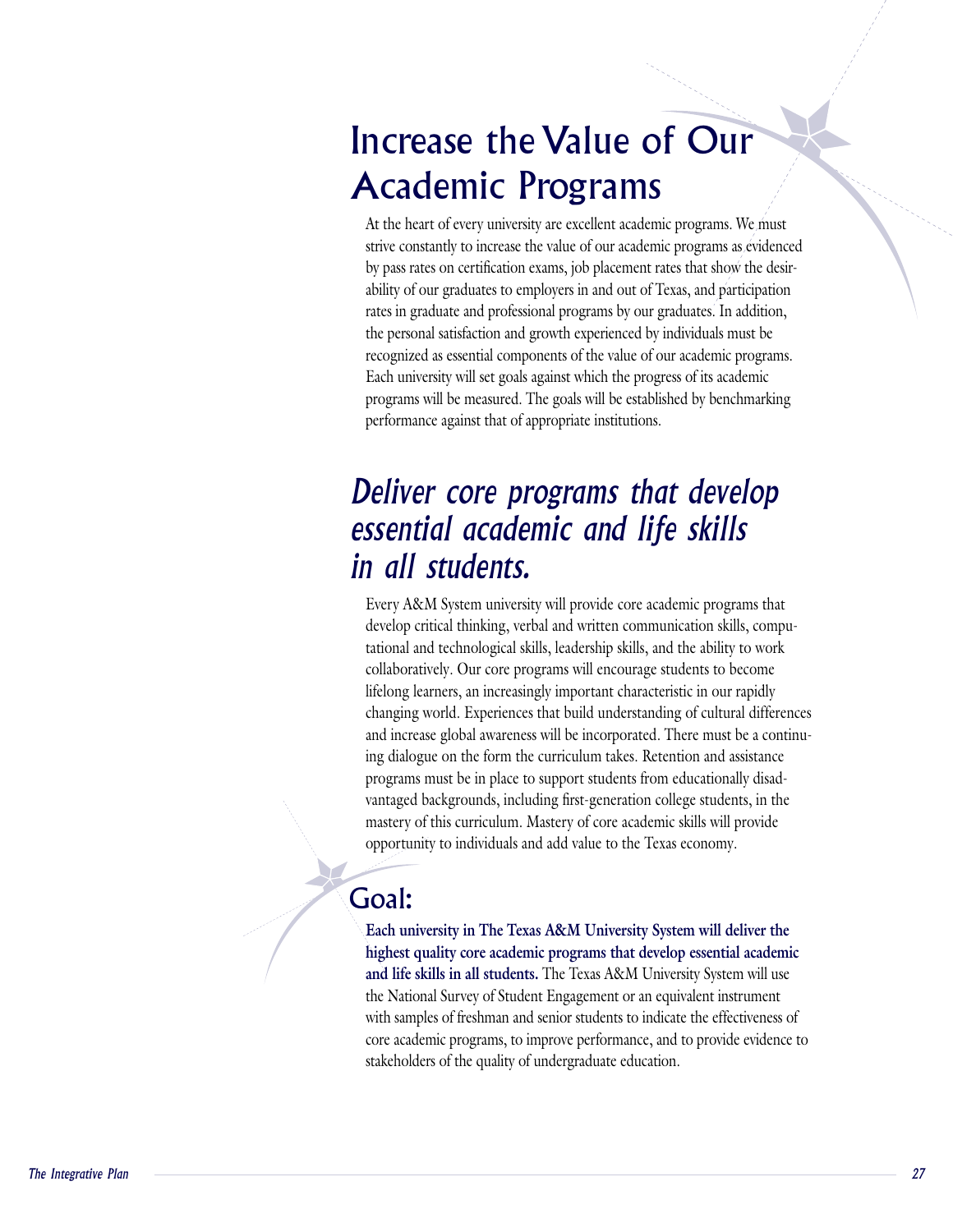## Tourice The  $\eta$  is computed to include the state of  $\eta$ or the state of Texas and beyond. measure the individual and collective impact of  $\frac{1}{2}$

The Texas A&M University System is committed to improving the state of Texas and beyond by producing highly qualified graduates. How to best measure the individual and collective impact of higher education and its quality is a continuing debate nationally and internationally. Members of The Texas A&M University System must be active participants in this debate. We ing them. The members of the A&M System will develop and implement multi-dimensional measures of program quality, student attainment, and the are committed to being accountable for educational outcomes and to improvindividual and collective impact of education. We will use these measures to continually improve the qualifications of our graduates.

# University System through assessment. One yardstick will be Goal:

**COAL:**<br> **Goal:** Continually improve the outcomes of education in The Texas A&M **improvement Goal:** Continually improve the outcomes of education in The Texas A&M<br>University System through assessment. One yardstick will be **improvement**<br>of pass rates on all licensure exams taken by students in The Texas A&M University System.



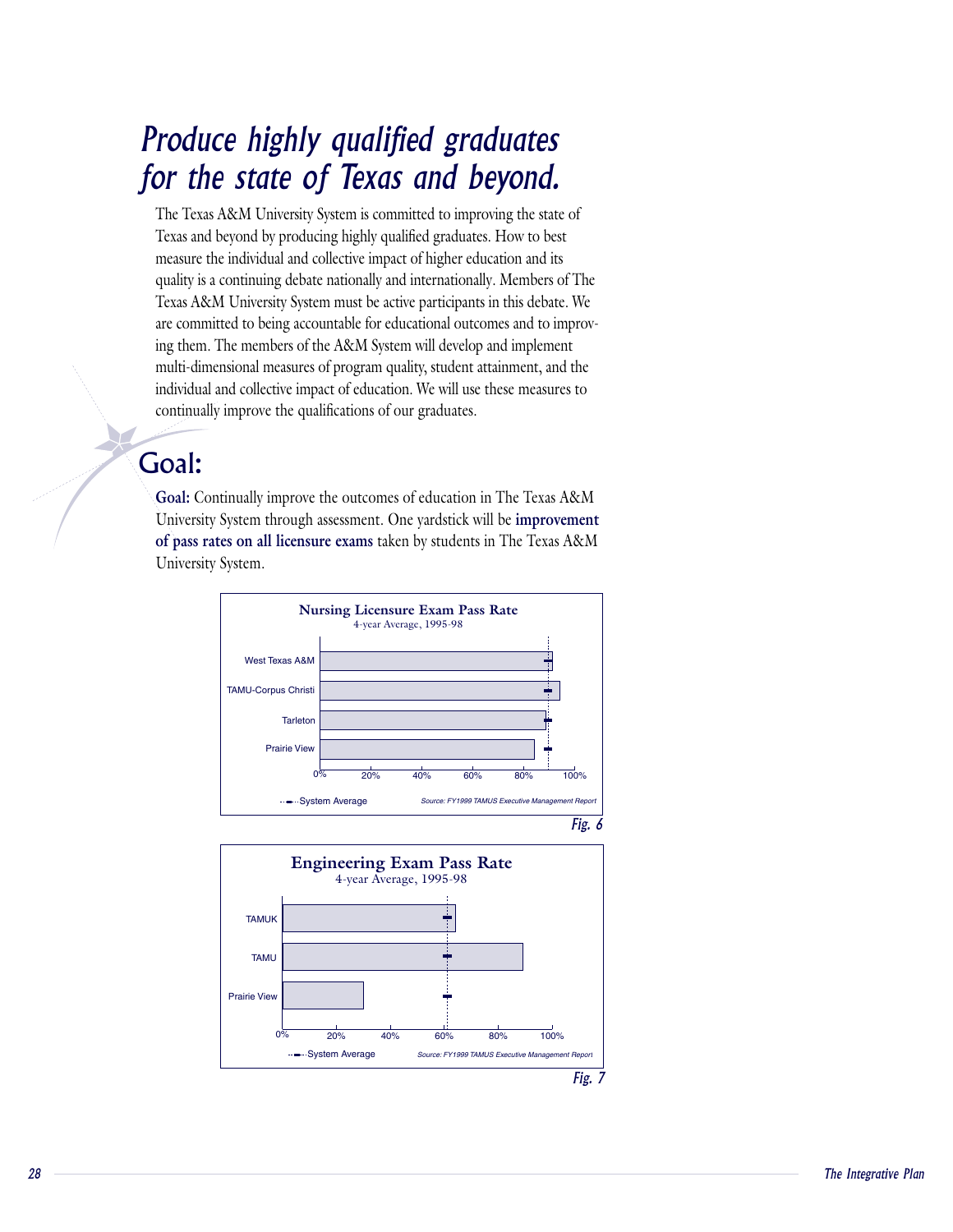# All universities in The Texas A&M University System will provide excellence *superior faculty who understand*or each member. The A&M System's value will be functional by  $\mathcal{S}$ members' distinctive academic programs, which will be coordinated with *and are committed to theirRecruit, develop, retain, and reward*

All universities in The Texas A&M University System will provide excellence All universities in The Texas A&M University System will provide excelle<br>in core programs. The A&M System's value will be further enhanced by members' distinctive academic programs, which will be coordinated with and among A&M System members. These programs will be recognized at the national or global level for the quality they bring to a specific area of study. Smaller institutions will have fewer distinctive competencies. A larger institution will have a greater number of distinctive competencies. Agencies, to be truly effective, must operate from the same perspective. Distinctive competencies will never be a substitute for core excellence, but the absence of nationally recognized distinctiveness will lessen the attraction of the institution and the A&M System.

#### Goal:  $s_{\rm max}$

**Goal:** National recognition of an academic or other program for each **Documented evidence of excellence** in a field or specialization at the national level by a respected source.

# Recruit, develop, retain, and reward superior faculty who understand and are committed to their institutional missions. where the institutional mission and who pursue its accomplishment  $\mathcal{L}$

professional and scholarly organizations. Faculty salaries and support, as well<br>professional and scholarly organizations. Faculty salaries and support, as well<br>as creation and maintenance of environments that support vigor Faculty members are the strength of our universities. All members of The Texas A&M University System will recruit, develop, retain, and reward faculty with energy and intellectual creativity. Faculty will be involved in research activities related to their development and the renewal of educational material. who embrace the institutional mission and who pursue its accomplishment Faculty must teach well, publish regularly, advise and counsel students as individuals and in organizations, participate in community life, and lead professional and scholarly organizations. Faculty salaries and support, as well as creation and maintenance of environments that support vigorous academic communities, must be a priority of the A&M System. Rigorous annual review processes and post-tenure review will be the norm, with achievement criteria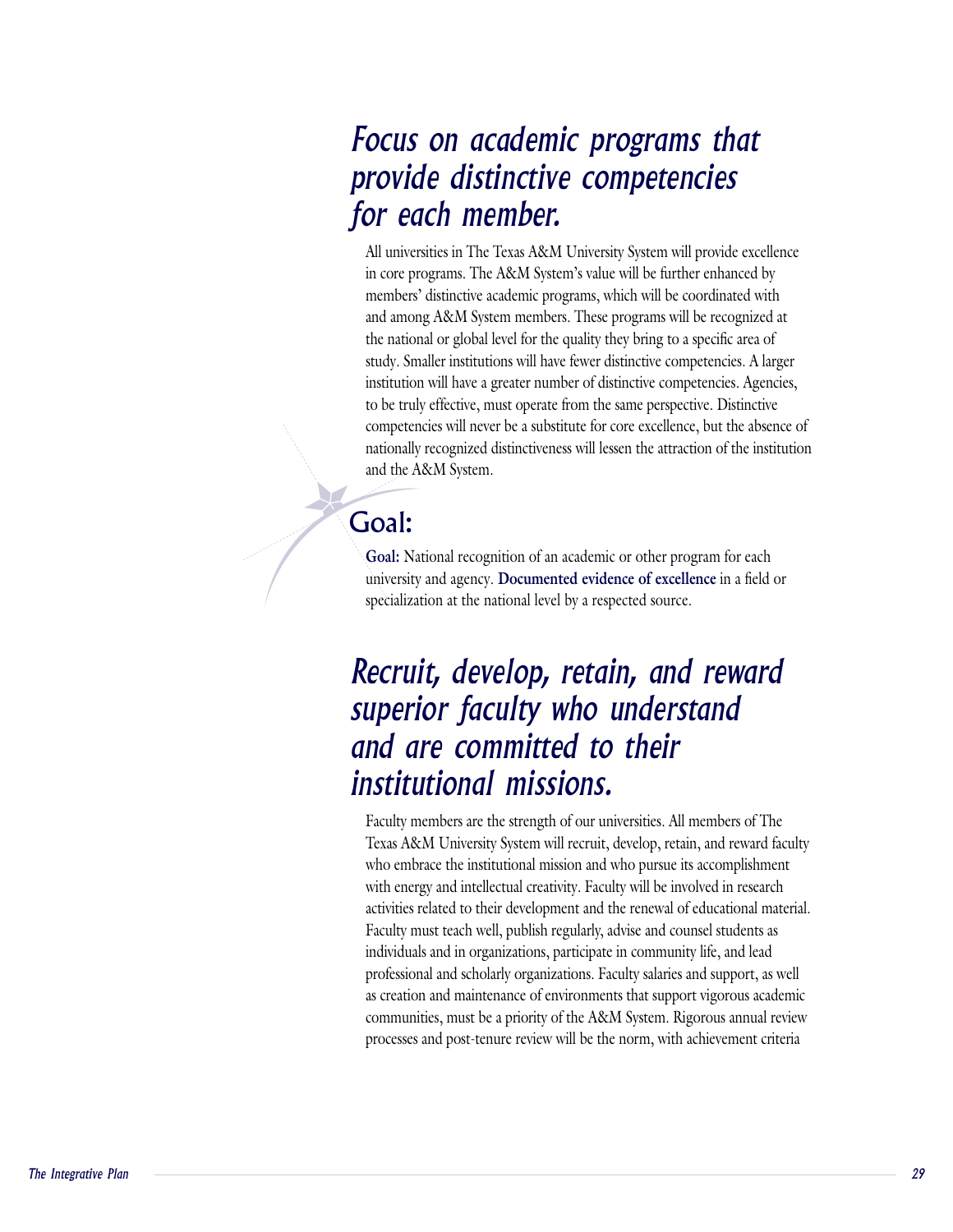relevant to the mission and needs of each institution. The leadership of the universities will challenge and require the very best from all faculty.

#### $f_{\alpha\alpha}$  $\epsilon$  and standards include holding a terminal degree, publica-degree, publica-degree, publica-degree, publica-degree, publica-degree, publica-degree, publica-degree, publica-degree, publica-degree, publica-degree, publica Goal:

Faculty, as

**iOal:**<br>Faculty, as measured by commonly accepted standards, will compare favorably to peers at institutions having similar missions and recognized as excellent. Examples of standards include holding a terminal degree, publication in refereed journals, membership in scholarly societies or national academies, number of research grants, and teaching or research awards.

# Recruit, develop, retain, and reward excellent staff and administrators who understand and are committed to their institutional missions. missions and administrators, and administrators, and administrators, as well as well as well as well as well a

*administrators is essential to accomplishing the teaching, research, and service* missions of the institutions and agencies. Staff and administrators, as well as faculty, must understand and commit to institutional missions. An institutional *environment* should be cultivated in which there are high expectations for  $\alpha$ , and in place. *that progress are valued, opportunities for solid progress are valued, opportunities for* Faculty are the strength of the universities, but the support of staff and staff, their contributions to institutional progress are valued, opportunities for are the norm, and fair compensation systems are in place.

# and administrators and high satisfaction levels. Goal:

**Achieve high levels of understanding of institutional mission** among staff

environments, teaching practices, and evaluative procedures<br>that result in solid learning for the students to be served."<br>——Arthur Chickering<br>Higher Education Scholar<br>The Integrative Plan "The principal justification for the existence of a college or university does not rest on its capacity simply to provide credentials, but on its capacity to create educational environments, teaching practices, and evaluative procedures that result in solid learning for the students to be served." -Arthur Chickering **Higher Education Scholar**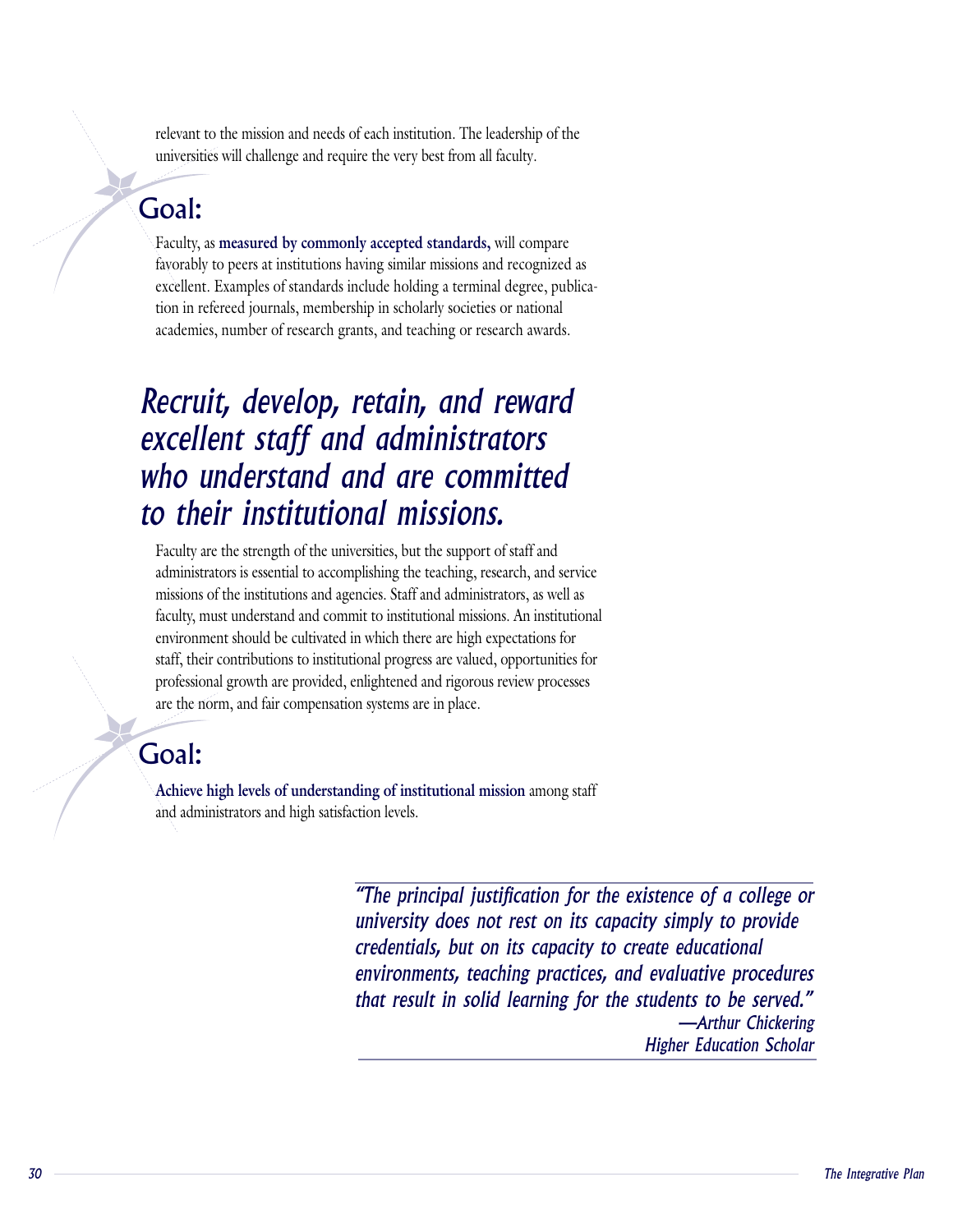## Programs will use innovative instructional technology to improve educational *and the needs of employers.* f innovative instructional technology based class to engage class to engage comment *Be responsive to emerging disciplines*

Programs will use innovative instructional technology to improve educational outcomes. At this time, that may mean using a list-serv in a residentially based class to engage classmates in discussion, or it may mean the use of distance education technology to provide access to programs otherwise not available. In the future, the technologies and their applications will no doubt change. A&M System universities and agencies will lead in the application of innovative technology to learning. To achieve this leadership, some faculty and staff must be actively involved in the development and application of new technologies, and their efforts must be supported. Others not actively involved in the development of new approaches must have opportunities to stay abreast of technological advances.

#### the percentage of classrooms equipped to use  $\mathcal{L}_{\text{total}}$ :  $\sum_{i=1}^{n}$

**Establish a baseline** for the percentage of faculty using up-to-date instructional technology and the percentage of classrooms equipped to use instructional technology and increase appropriately to enhance learning.

## a responsive to emerging disciplines nd the needs of employers  $\mathbf r$  $\mathbf{r}$  and the technology discreting for gradients for  $\mathbf{r}$

other knowledge and service professionals are just a few examples. The A&M<br>System universities and agencies must respond to new needs as they emerge<br>in the energetic economy of Texas. Systemwide forums will be established A responsive and well-educated worktorce will build the economy of Texas as it changes. Shifts in business and industry suggest a greater demand in uates. The Report of the Governor's Texas Strategic Economic Development Planning Commission pointed to education and workforce development as service and technology disciplines that will spawn new opportunities for gradthe state's number one economic development priority. It noted that the state needs more highly educated workers, as well as curricula that are more responsive to changes in the economy. New disciplines in areas related to technology and service industries are being born regularly. The need for webmasters, corporate art curators, intermodal transportation experts, and other knowledge and service professionals are just a few examples. The A&M System universities and agencies must respond to new needs as they emerge in the energetic economy of Texas. Systemwide forums will be established in which university leaders regularly meet with corporate executives to discuss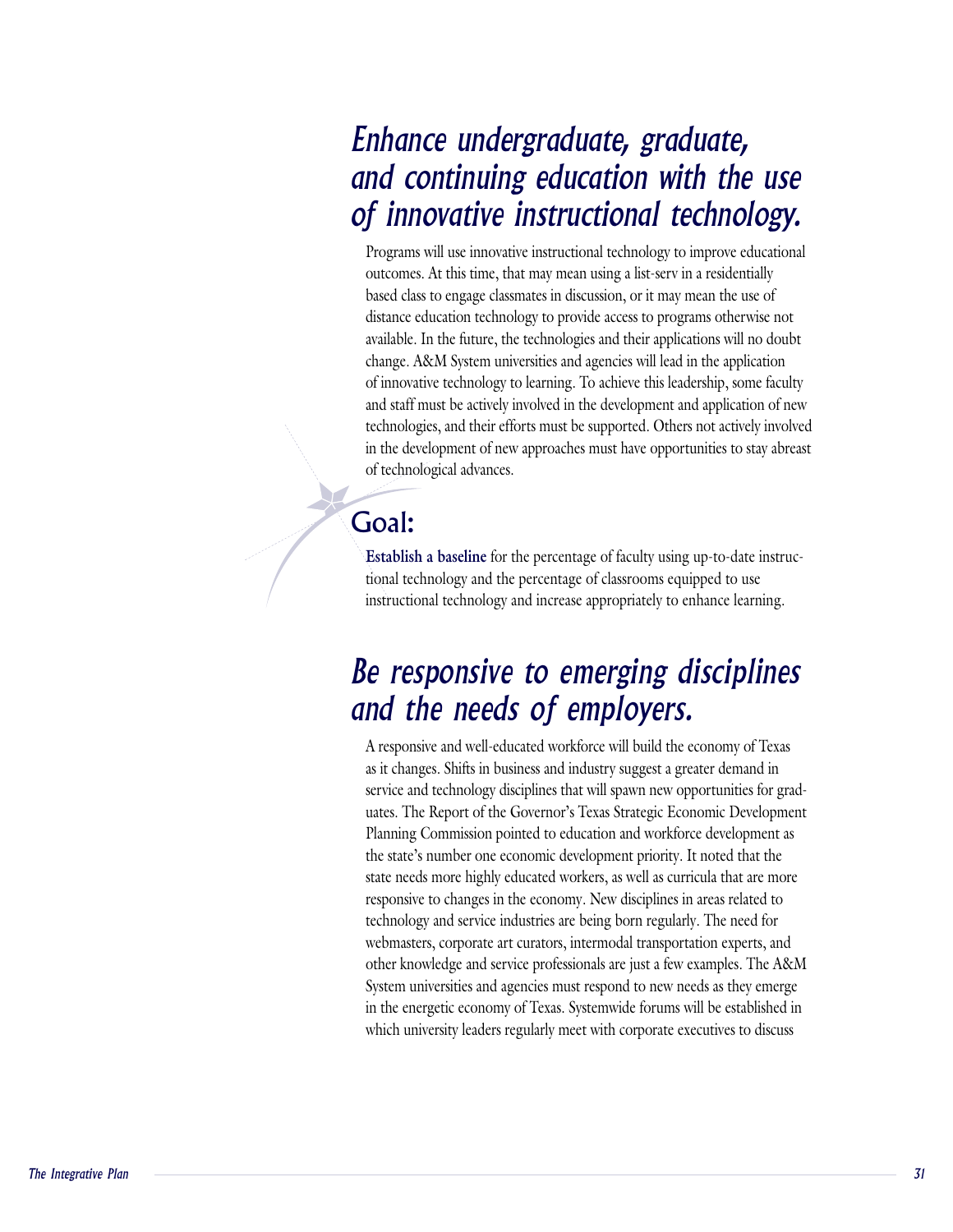emerging needs. Leading businesses and industries in Texas will indicate increasing satisfaction with graduates of A&M System institutions.

#### $\mathbf{a}$  in terms of discipline-specific skills, written and verbal communications and verbal communications and verbal communications and verbal communications and verbal communications and verbal communications and verb  $s_{\text{max}}$ Goal:

**I**<br>**Increase the level of satisfaction** of employers with A&M System graduates in terms of discipline-specific skills, written and verbal communication skills, computer literacy, ability to work collaboratively, ability to work in international and multicultural environments, and leadership.

# Integrate agency researchers and staff into the academic pursuits  $f$  the universities. The agencies with  $f$  $\boldsymbol{\eta}$  and universities. Many projects and initiatives already cross the boundaries already cross the boundaries of  $\boldsymbol{\eta}$

Our knowledge-generating, knowledge-sharing missions require that staff, scientists, researchers, and scholars of the agencies work closely with faculty at the universities. Many projects and initiatives already cross the boundaries between agencies and universities. In the future, the work of both will become more integrated and as many faculty as is practicable will have appointments in appropriate A&M System agencies. Likewise, researchers and scholars in the various agencies will be afforded faculty status at A&M System universities. This will promote interaction among the organizations and provide. opportunity for both graduate and undergraduate students to become more involved in the knowledge-generating, knowledge-sharing work of the agencies associated with The Texas A&M University System.

# the agencies will be on some form of shared approximation  $\mathcal{L}$

**Thirty percent of the faculty in the universities and the research staff** of the agencies will be on some form of shared appointment.

## The Tease about the System is the Texas A  $\bm{v}$  moral and ethical setting participation in the strong participation in the strong participation in the strong participation in the strong participation in the strong participation in the strong participation in th  $\sum_{i=1}^{\infty}$  a central feature of all our university.

The Texas A&M University System is fully committed to strong leadership<br>development, moral and ethical skill development, and strong participation in<br>the democratic society being a central feature of all our universities. The Texas A&M University System is fully committed to strong leadership development, moral and ethical skill development, and strong participation in led and student-developed activities are one avenue for such development.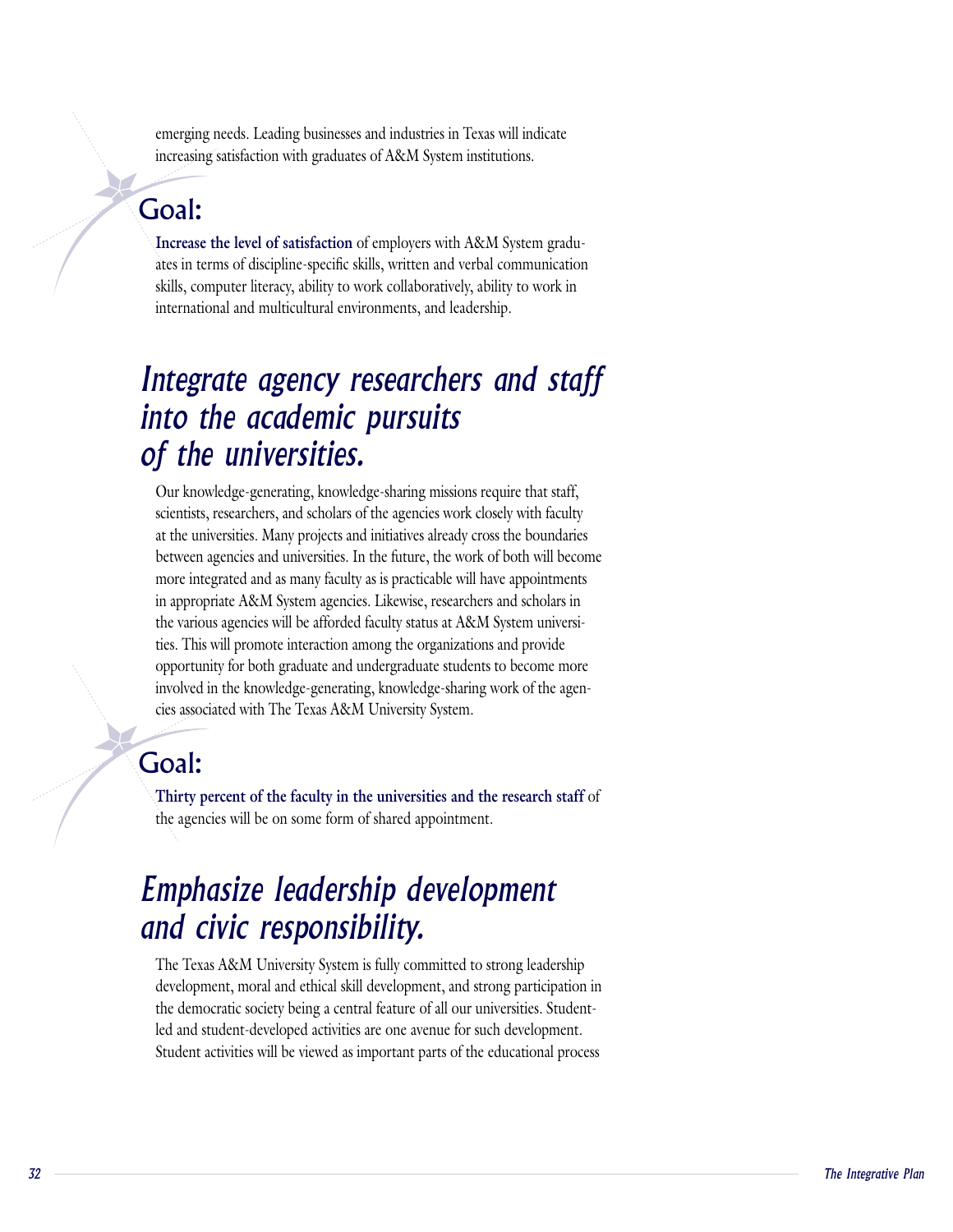tunities they bring. Integrating the development of leadership and civic responsibility into the curriculum will also distinguish The Texas A&M and will distinguish our institutions for the leadership development oppor-University System.

The Texas A $\mathcal{L}_{\mathcal{A}}$  and National Survey of Studients System will use the National Survey of Students Survey of Students

#### $\sum_{i=1}^n a_i$ Goal:

W

The Texas A&M University System will use the National Survey of Student Engagement or an equivalent instrument with samples of freshman and senior **the development of leadership and civic responsibility**  $\mathbf{r}$ **in its students.** *diffused through a community, are essential to the* 

"The benefits of education and free knowledge, generally diffused through a community, are essential to the preservation of a free government."

-Sam Houston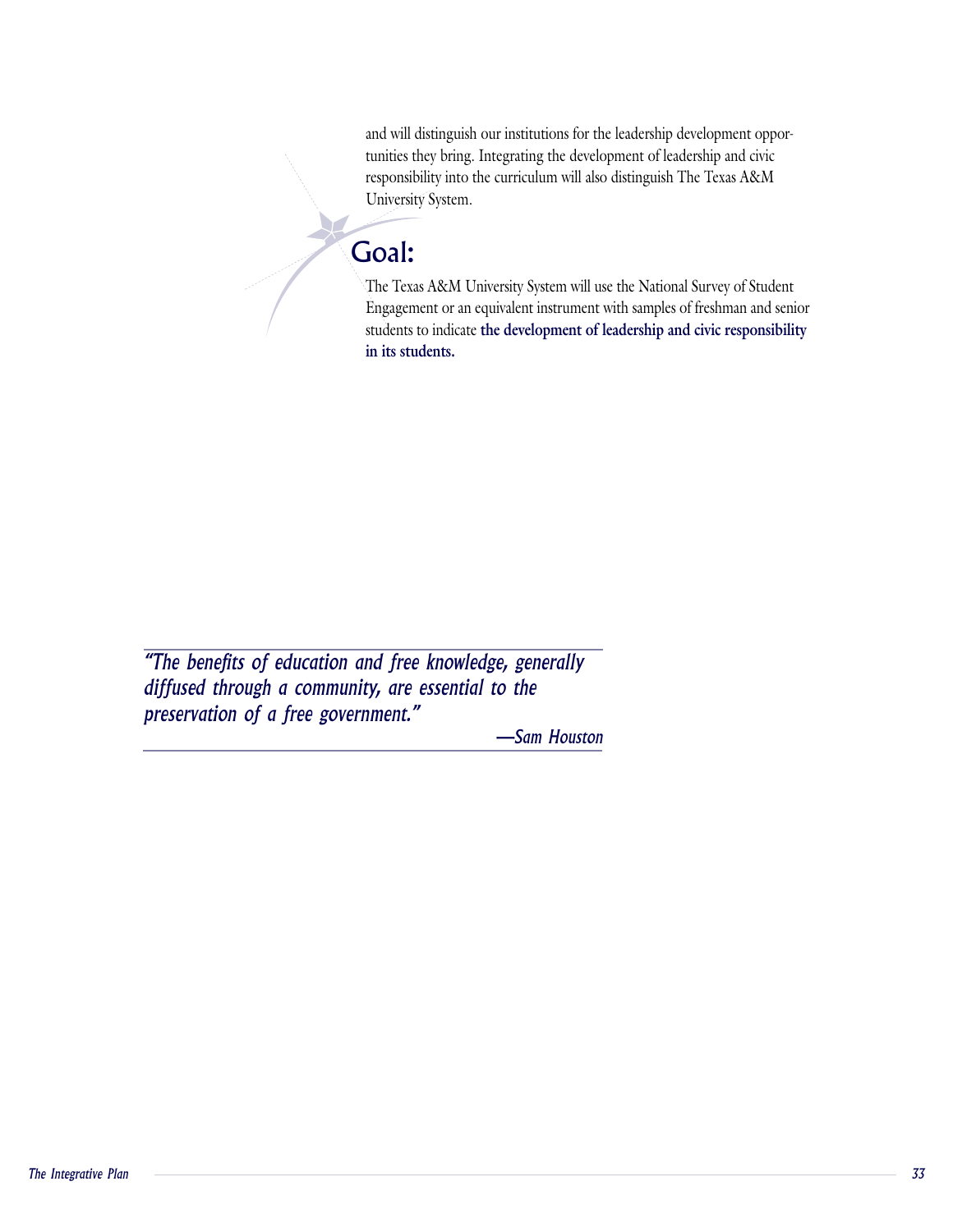# Increase the Value of Our Scholarship and Research The knowledge generation research, scholarship, and creative activity activity activity activity activity activity activity activity activity activity activity activity activity activity activity activity activity activit

The knowledge generated through research, scholarship, and creative activity is transforming our lives—how we work, how we communicate, how we live



our daily lives, how our societies function. The research activities of The Texas A&M University System will be central to this progress. Sponsored research programs will vary in intensity and institution and agency to

research and the application of research will be critical in the ascension of the Texas higher education enterprise to national leadership. Innovative research will not only provide incentive to faculty and students, but it will assist in fueling the Texas economy and offer new jobs and career opportunities for Texans. The Texas A&M University System has thus far played a major role in the development of new industry for Texas through research. National leadership, however, will require enhanced resources for focused research by qualified faculty and scholars throughout The Texas A&M University System.

## Celebrate and support the broad  $\mathcal{L}$ sturtit inissivity, italiansistosity, has a more encompassion in  $\mathcal{L}$ mission with regard to regard the A&M System with regard to regard the A&M System. In the A&M System with the A&M System with  $\sim$  $\mathcal{D}$  and constantly reviewed, and constantly reviewed, on areas of focus for form

For a case of the *The Integrative Planch* and supported.<br>
The Integrative Planch and Section is the University and Section 2. This mission will be celebrated<br>
and supported.<br>
The *Integrative Plan* Texas A&M University, as a Research I university, has a more encompassing mission with regard to research than other universities in the A&M System. Decisions must still be made, and constantly reviewed, on areas of focus for sponsored research. A fundamental question is whether to build on current research excellence or open new areas of research. The university must make such decisions deliberately and with appropriate input. The commitment to research at Texas A&M will be evident in resource allocations, as well as in tenure and promotion requirements. This mission will be celebrated and supported.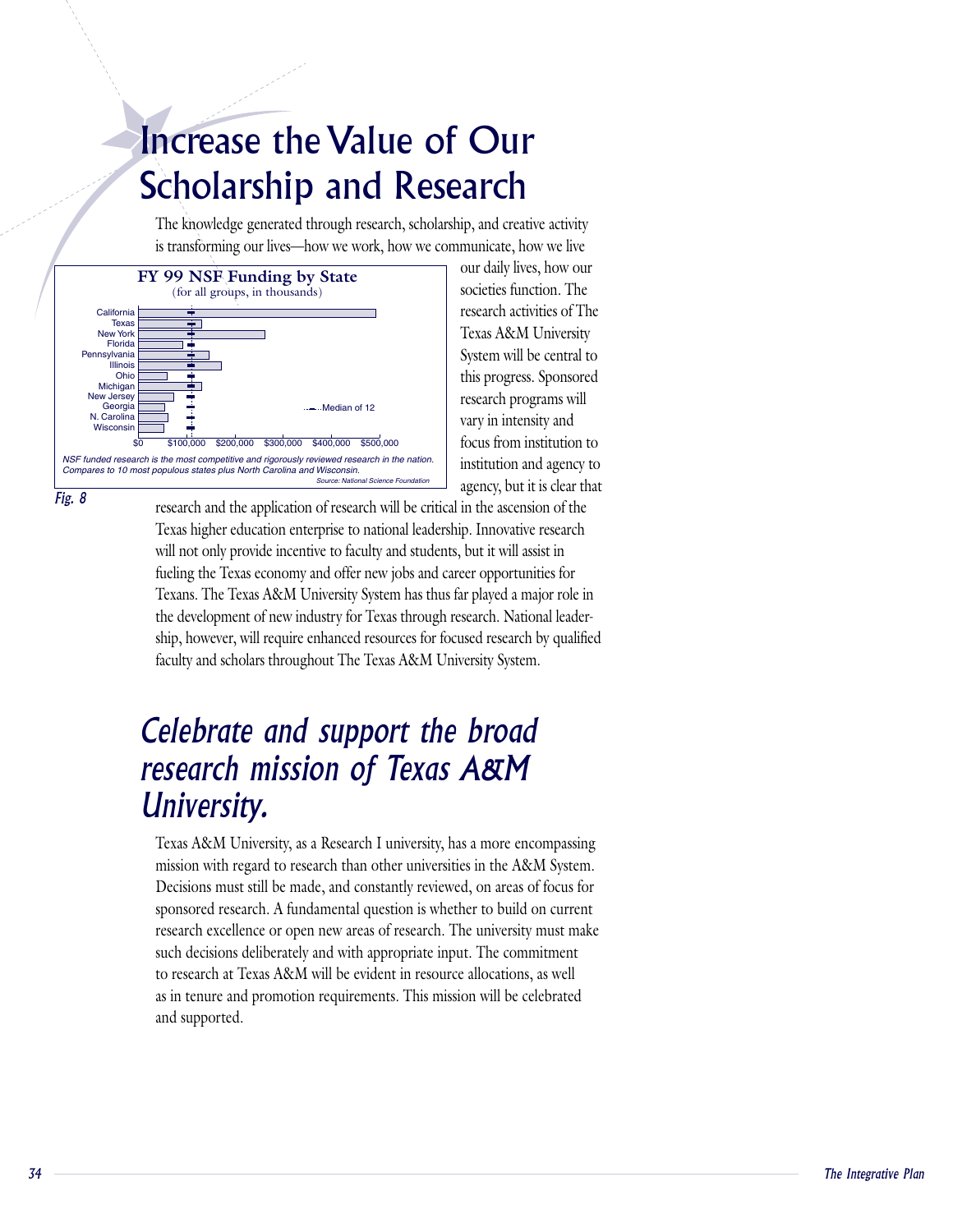# Goal:

Texas A&M University will also attained the second will also attained the second will also attained the second

Texas A&M University will attain top five status in total research funding and top 10 status in federally funded research.

## Have targeted research missions  $\sigma$  agencies and comprehensive research agenda that is responsive to its mission and the area it serves. The area is made to its mission and  $rac{1}{2}$

Each agency and comprehensive university will have a focused sponsored research agenda that is responsive to its mission and the area it serves. The research missions, while constructed on the unit level, will gain greatest strength if there is understanding and appreciation for the mission of each institution with respect to the other. This will not limit research activity or hamper creativity, but will gain maximum advantage from the integrated programs of The Texas A&M University System. Each institution must assess its current and predicted strengths relative to the environment in which it exists and make institutional commitments to pursue those strengths before others. While the agencies should have distinct research distinction to the member in stitution and the member in the whole A cooperative venture, is a computer of the whole and the computer of the cooperative venture, is a cooperative venture, supported by  $\frac{1}{2}$  and  $\frac{1}{2$ defining and carrying out their research mission, especially where research *public funds and carrying out their research mission, especially where research*<br>infrastructure may be modest. Having targeted research missions will bring distinction to the member institution and the whole A&M System

#### funded research. Goal:

Research excellence will increase steadily.

**Double research funding across COAL:**<br>Research excellence will increase steadily. Double research funding across<br>A&M System institutions and agencies, with half coming from federally **Example 3.1** *Research excellence will increase steadily* 

public funds and private patrons as a social enterprise,<br>because it enriches human understanding and contributes<br>to human well-being."<br>—The Glion Declaration: The University at the Millennium<br><br>—The Glion Declaration: The U "Scholarship, though it is rooted in individual insight and personal inquiry, is a cooperative venture, supported by public funds and private patrons as a social enterprise, because it enriches human understanding and contributes to human well-being."

-The Glion Declaration: The University at the Millennium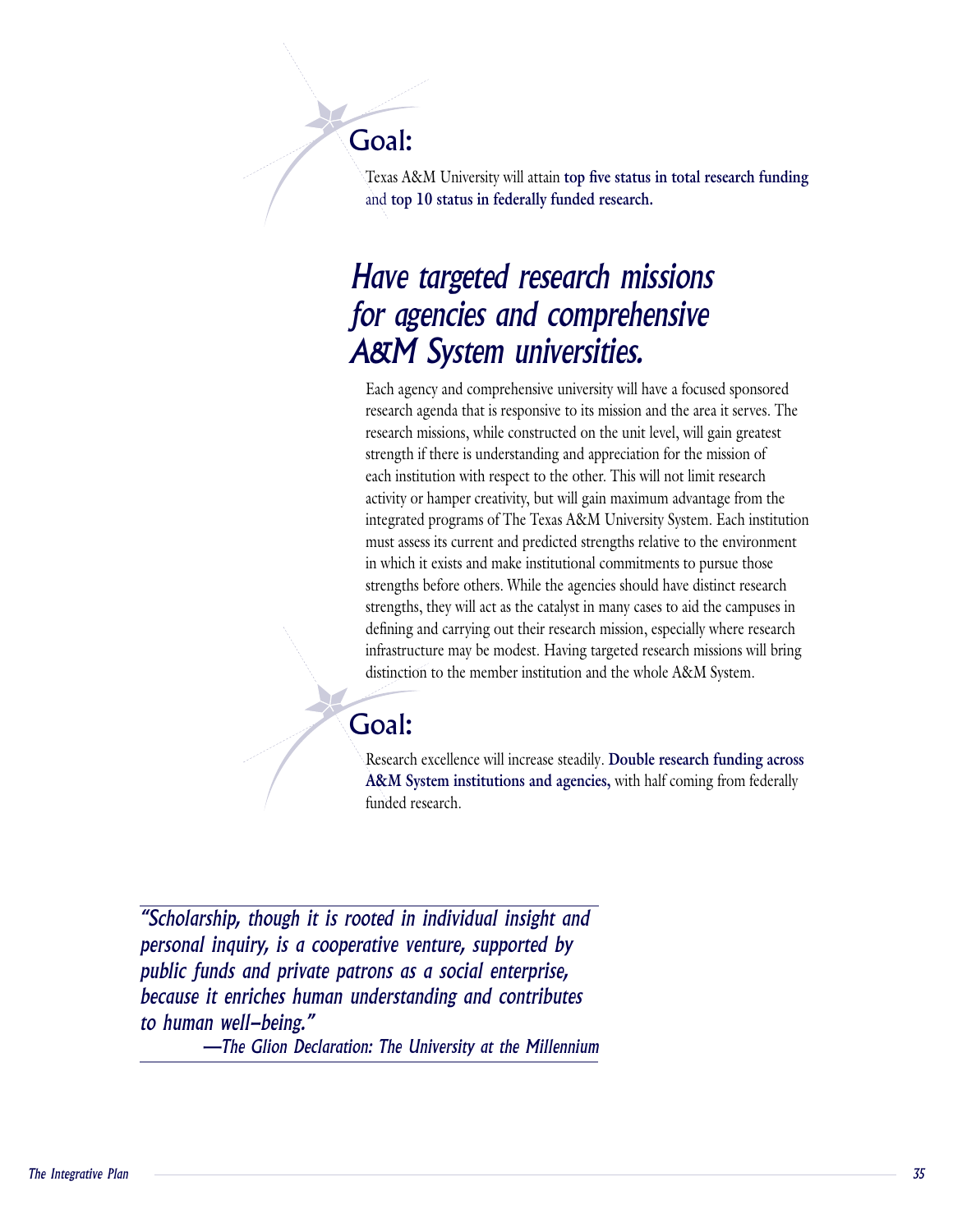### mong the universities and agencies. Enhance research collaboration among the universities and agencies.

Cooperation among the members of the A&M System will create a whole<br>that is greater than the sum of the parts. If institutions excel at different that is greater than the sum of the parts. If institutions excel at different areas of research and have different foci, the opportunity to create and support integrated research across institutional boundaries will be strengthened. Complex problems that face Texas, the nation, and the world require interdisciplinary expertise. Outstanding disciplinary expertise, coupled through collaboration, will yield the strongest interdisciplinary efforts. Universities and agencies of The Texas A&M University System will build on the existing strength of their own scholars and bridge that strength into other institutions of the A&M System and beyond to enhance productivity and the interdependence of the universities and agencies. A mechanism for facilitating collaboration among researchers and scholars must be established.

#### $\mathbf{S}$ on member and A&M System potential. Goal:

Build research and scholarship activity that requires distinctive competencies of A&M System institutions to complete the work. This will allow focus on member and A&M System potential. Increase by a factor of five **the number of inter-institutional research** and scholarly projects that are funded by external sources.

Build research and scholarship activity that requires distinctive competencies

## ith business and industry. However, and a Enhance research collaboration  $\sum_{i=1}^{n}$  should be further developed to guide and nurture  $\sum_{i=1}^{n}$

that the university and the state create an environment that encourages<br>informed risk-taking and entrepreneurial efforts. The expected outcomes<br>formed risk-taking and entrepreneurial efforts. The expected outcomes Research collaboration with industry is already a strong component of many A&M System institutions and agencies. However, collaboration with business and industry should be further developed to guide and nurture opment. The Texas A&M University System will establish a cooperative research program with industry to identify and promote basic research that informed research and application of that research to state economic develwill benefit students, faculty, citizens, and the state's economy. A program of matching grants, with funding provided by the state, will be established to fund peer-reviewed projects in identified fields. Such collaboration requires that the university and the state create an environment that encourages informed risk-taking and entrepreneurial efforts. The expected outcomes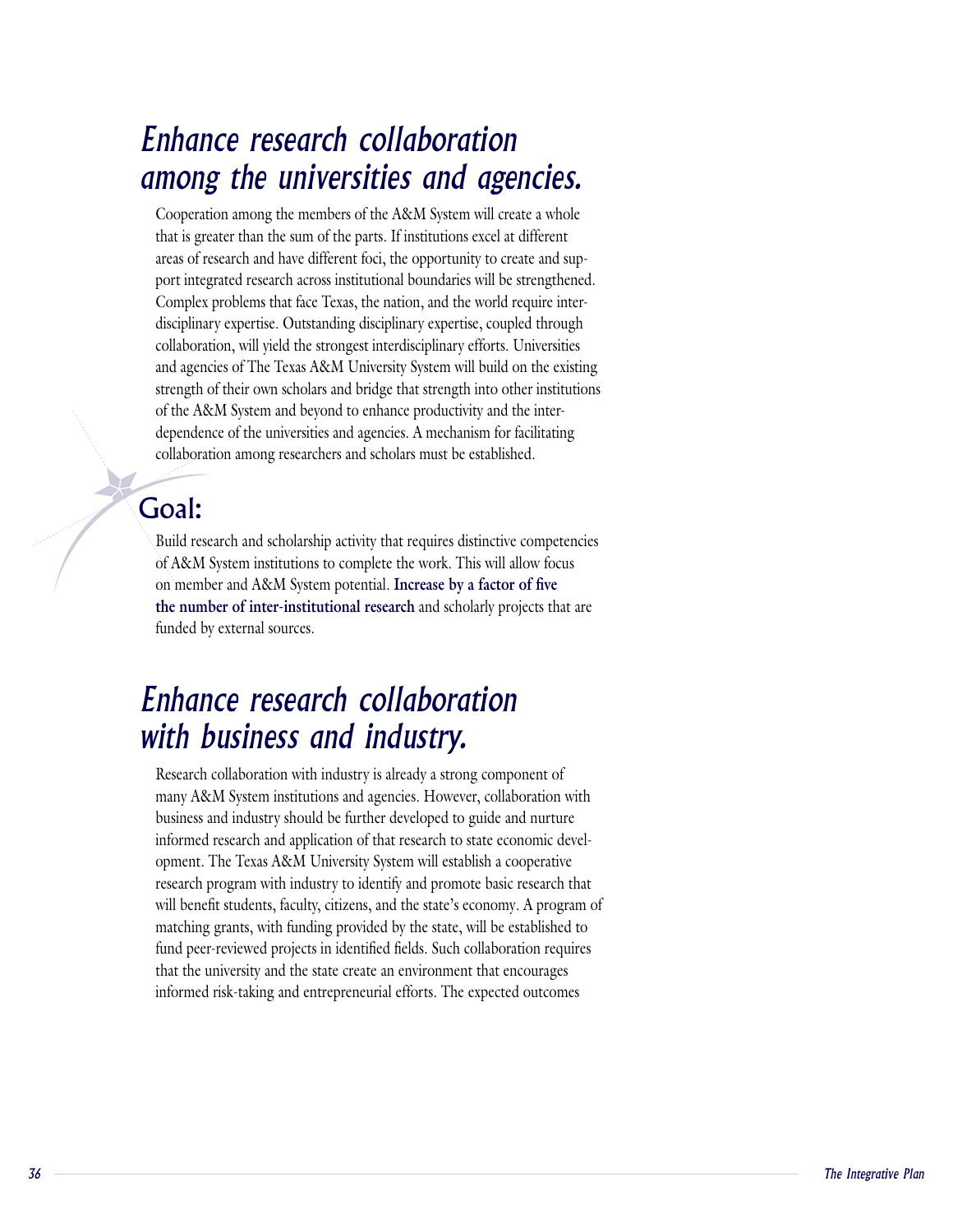ucts and technologies, the education of workers for knowledge-based *industries, and the stimulation of the high-tech economy. This will require* include promotion of early research, expediting development of new prodthe research agencies to play a greater role in the state's urban areas. *cooperation of many minds."*

Research in collaboration with business and industry will be increased to

#### provide opportunity for faculty and student application of knowledge to Goal:  $p_{\text{max}}$

Research in collaboration with business and industry will be increased to with business and industry will be increased to<br>aculty and student application of knowledge to<br>**Double industry-sponsored research** at institutions and agencies of the A&M System. *—Alexander Graham Bell1847-1922*

"Great discoveries and improvements invariably involve the cooperation of many minds."

> -Alexander Graham Bell 1847-1922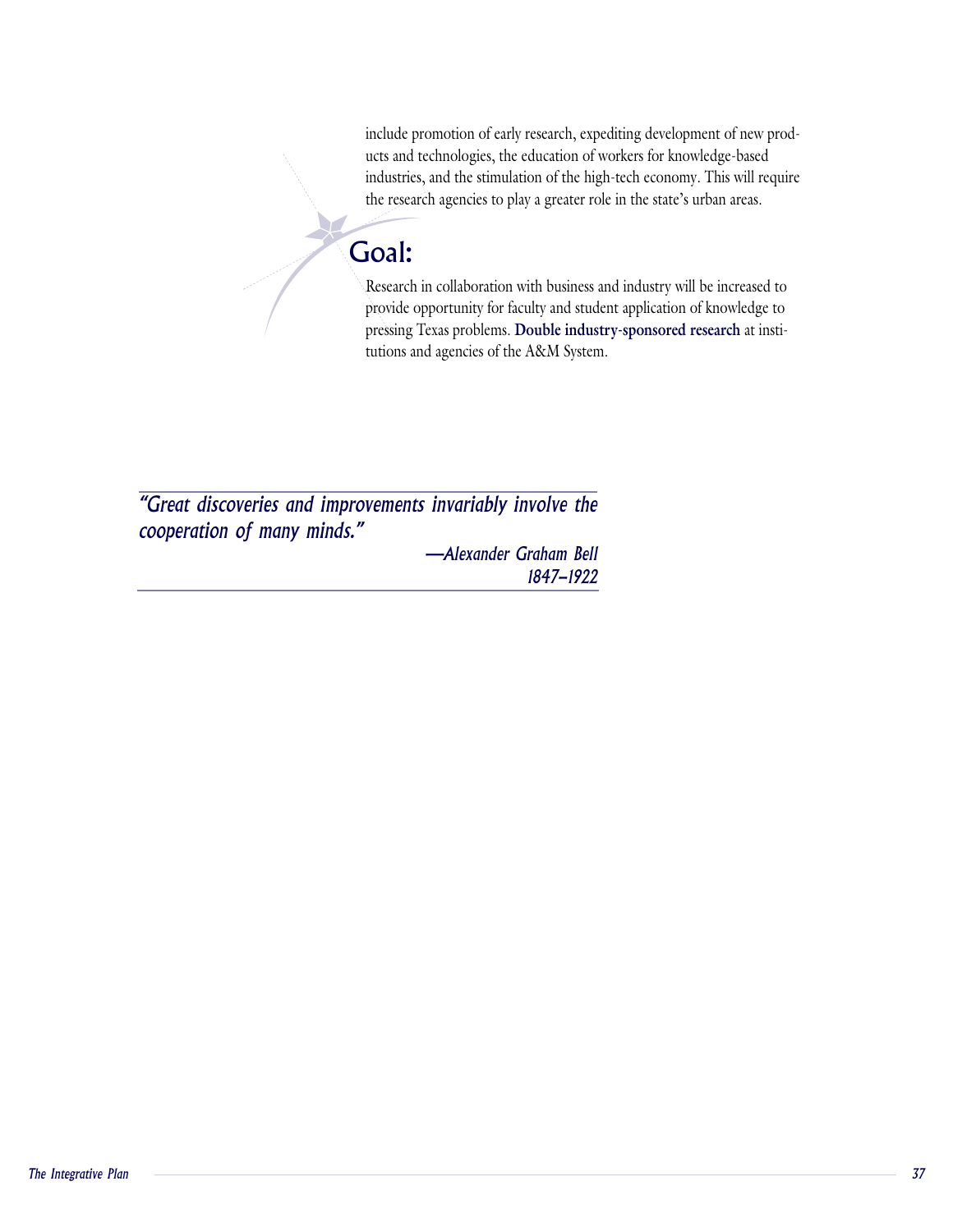# Serve Texas and Beyond: Anticipate and Solve Critical Problems **The Texas A**  $\overline{\mathbf{a}}$  , we will we will work with with with will work with with with will work with with with with with  $\overline{\mathbf{a}}$

*and broaden the concept of outreach* 

*beyond agriculture and engineering.*

Applying research and scholarship to the solution of real problems in Texas agencies on the well-being of the state. This means that we will work with business and industry in the state, that we will partner with public and will focus The Texas A&M University System family of universities and private educational institutions to provide lifelong educational opportunity, and that service to citizens will mark the work of our faculty, staff, and students. Service is the fundamental concept upon which the A&M System was founded and service will be its fundamental concept in this century.

# Develop the distinctive competency of service throughout the A&M System The Divadent and Concept of Valicach eyond agriculture and engineering. to service, born out of the submitted and history.

Texas A&M University, Prairie View A&M University, and the agencies of The Texas A&M University System have a long and distinguished commitment to service, born out of their land-grant designation and history. The other members, although not chartered as land-grant institutions, have a similar institutions in the A&M System. The A&M service agencies will play a special role in helping to extend the services of the universities and in continuing the commitment to service. That commitment must be a hallmark of all the development of a culture of service throughout the A&M System.

world. The notion of service will be integrated into academic programs, as<br>well as evidenced in traditional outreach programs.<br>B The Morrill Act of 1862 called for the establishment of colleges which, "without excluding other scientific or classical studies," would teach "such branches of learning as are related to agriculture and mechanic arts." We must update our understanding of the land-grant service mission to one which goes beyond agriculture and engineering to one which encompasses 21st-century urban concerns. Each institution will, in light of its mission, articulate how it will serve its community, the state, the nation, and the world. The notion of service will be integrated into academic programs, as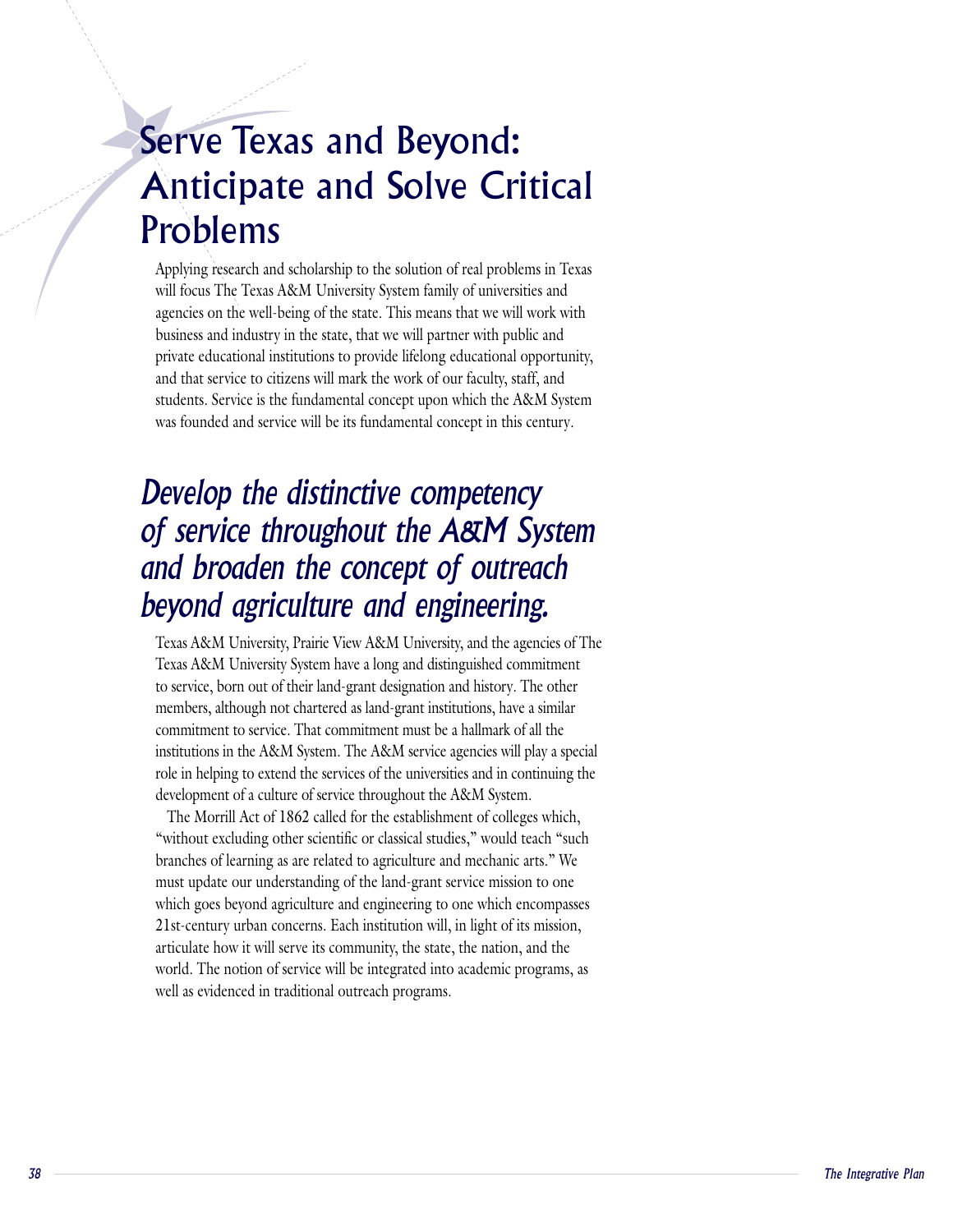#### and satisfaction among users of outreach programs.Goal:

A commitment of

A commitment of service to Texans evidenced by nationally significant **programs** of university outreach in many disciplines and areas of expertise and satisfaction among users of outreach programs.

## Partnerships with business, industry, and government will keep The Texas *student preparation and teacher* he solution of critical problems. the solution of critical problems. *partnerships with public education, Enhance partnerships with business,*

Partnerships with business, industry, and government will keep The Texas A&M University System in touch with the needs of the environment in which it exists—an environment that needs educated citizens capable of understanding, engaging with, and enhancing the world in which they live just as much as it needs workers trained to do jobs that will fuel the economy. Special attention will be paid to the development of intellectual property and the transfer of technology to the private sector.

## Goal:

Establish a systemwide

Establish a systemwide **business incubator that will create new resources for Texas at four times the present rate, and double the number of patents issued through our institutions and agencies.**

Create and sustain exemplary partnerships with public education, communities, and parents to improve  $\alpha$  and  $\beta$  public education in Texas has started to improve in Texas and  $\alpha$ education. partnerships of higher education institutions with public education, com-

recent years. However, much progress remains to be made. Successful<br>partnerships of higher education institutions with public education, com-<br>munities and parents have already been shown to be a significant<br>factor in impro The effectiveness of public education in Texas has started to improve in recent years. However, much progress remains to be made. Successful munities and parents have already been shown to be a significant partnerships of higher education institutions with public education, comship role in implementing such partnerships and continuously improving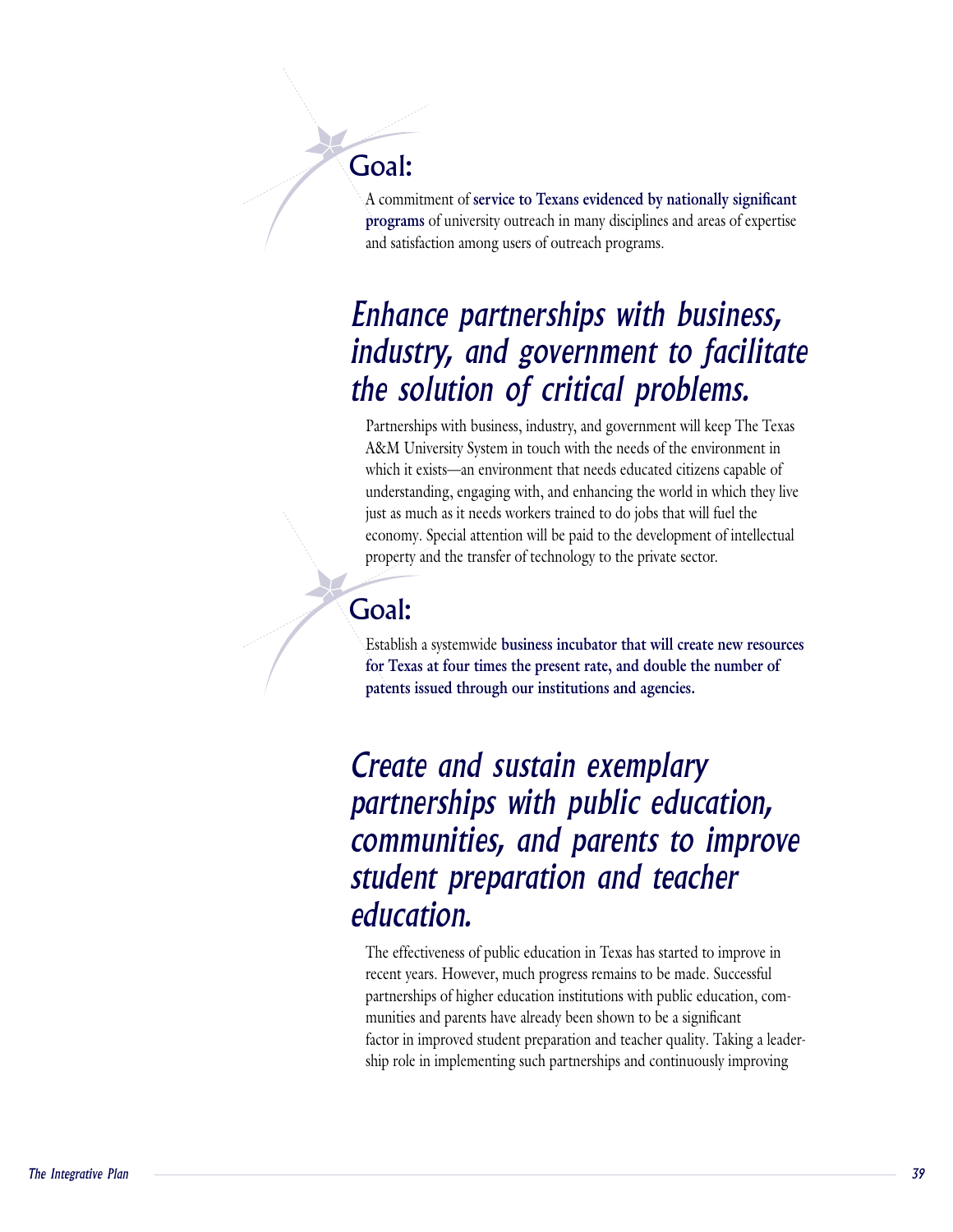them through regular evaluation will be a major emphasis of institutions in The Texas A&M University System. Higher education cannot thrive without students who receive adequate preparation in public schools and who are motivated to attend aration without highly qualified teachers. Effective partnerships can play a significant college. Students cannot obtain that preprole in developing students and teachers.



# $Goal:$  Fig

**Attain 95 percent pass rates on appropriate examinations** for teacher certification from all A&M System institutions.

> "If you are planning for one year, grow rice. If you are planning for twenty years, grow trees. If you are planning for centuries, grow and educate people."

 *The Integrative Plan* -Chinese proverb 1847-1922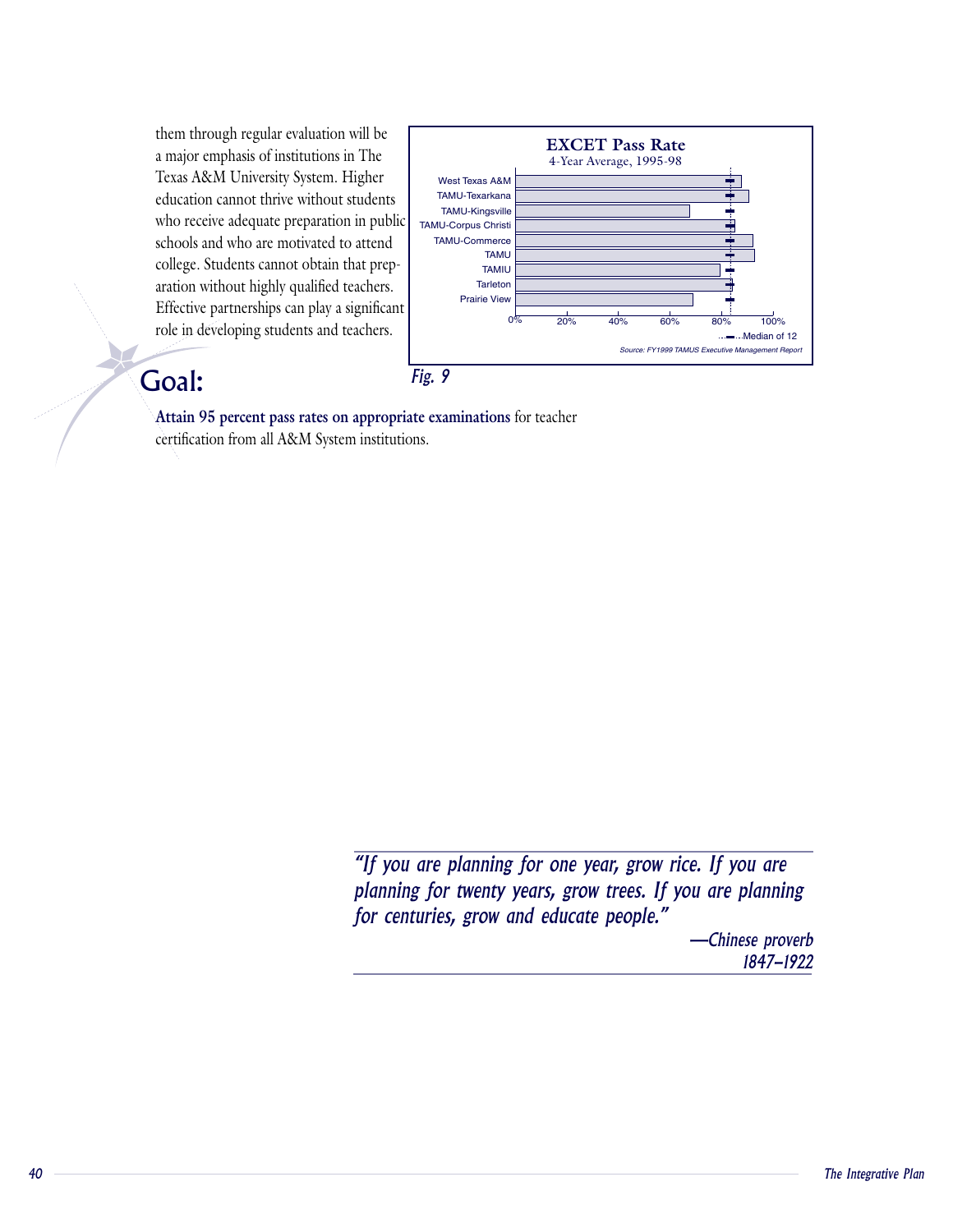## Enhance Acquisition of Resources and Maximize Their Effective Use  $\mathcal{L}$ The Texas A $\frac{d}{d}$  $\blacksquare$ opportunity and  $\blacksquare$  higher level of  $\blacksquare$

*funding, particularly general revenue,* 

*for access and research excellence.*

The Texas A&M University System must carefully manage resources from all sources, public and private, to meet its goal of increasing educational opportunity and excellence in Texas. A higher level of funding per student from the Legislature is essential and will be pursued. Research and service indirect costs and other forms of income from our knowledge work will be increased. Private giving will become a priority for each institution and agency to further generate needed resources. Students may be expected to pay more for educational opportunity, supported by a greater range of grants, loans, and work possibilities. Our stewardship of all resources must be impeccable, and accountability will be expected of all individuals.

## Obtain increased state higher education mone <sub>T</sub>exandery post-secondary education in the participal position in the participation is the participation in pr access and research excellence.  $\,$ research excellence.

dge-based society and economy. Access and More Texans must obtain post-secondary education if they are to be partici-



research excellence are equally critical. The A&M System must work in concert with all of Texas higher education to communicate to Texans the different and important missions that access and research excellence play in the state's economic and social future, and convince them to fund each accordingly. The state must provide higher education access to Source: Research Associates of Washington cated, that population can become an asset. an increasing population, many of whom will If not, it can become a burden on the state's  $\frac{1}{4000}$   $\frac{1}{5000}$   $\frac{1}{5000}$   $\frac{1}{8000}$  seek education in their communities. If edu-

resources. The same lime, the state mass have obtaining research<br>universities that produce the knowledge undergirding our economic stability. The Texas A&M University System must work diligently to convince<br>Texans that fun resources. At the same time, the state must have outstanding research ity. The Texas A&M University System must work diligently to convince Texans that funding both aspects of higher education is an investment in universities that produce the knowledge undergirding our economic stabil-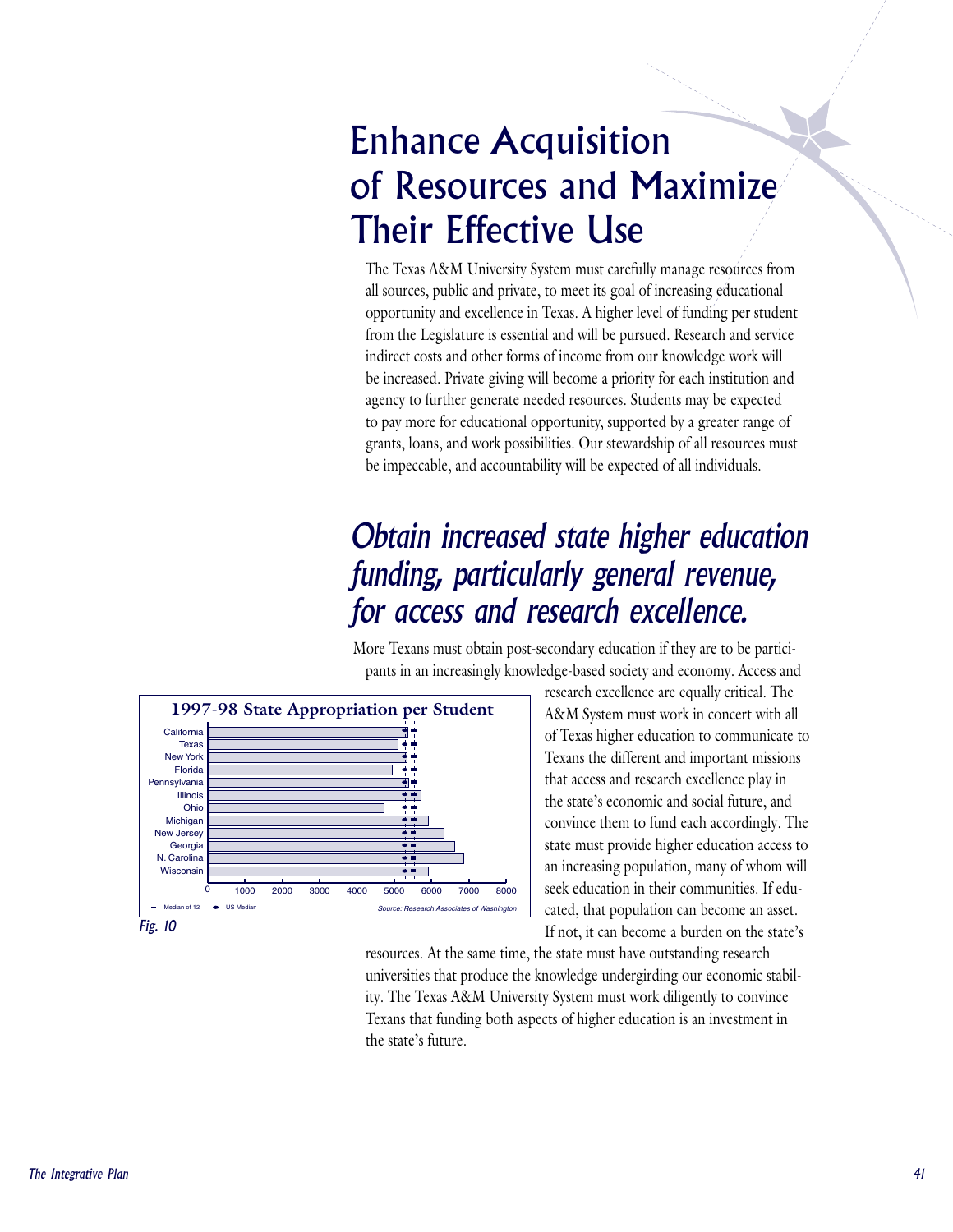## Goal:

**Appropriated funding on a per-student basis that exceeds the median**  of the 10 most populous states, as well as a doubling of the general *Envanue has for the agencies* **revenue base for the agencies.**  *System members.* 

### $R$ erch and service work work work provides  $\mu$ esearch and service projects.  $R_{\text{R}}$  and  $R_{\text{R}}$  costs, over  $\sum_{i=1}^{n} a_i$  costs, or

dents to achieve academic success and to solve problems for Texans. Research funding, returned indirect costs, overhead, and other outcomes of Research and service work provides opportunity for both faculty and stuthe investigative process also provide additional funding that provides the means to obtain a margin of excellence and incentive to carry out effective work. The Texas A&M University System will develop research and service missions that produce residual income for the universities and agencies, and mechanisms will be in place to encourage energetic missions that produce income.

# Goal:

**Increase extramural funding for research and service by a factor of three.** 

## $m$ undice private giving to an ricert wctom momhorc faculty, and administrators in the form

giving that provides funding for students, faculty, and administrators in the form Some universities have a culture of of scholarships, endowed chairs, enhanced. ing. Agencies receive gifts that promote program funds, and special project fundfuture, private giving will need to increase and we will be more dependent on the excellence to a lesser extent. In the stream of resources available through gifts.

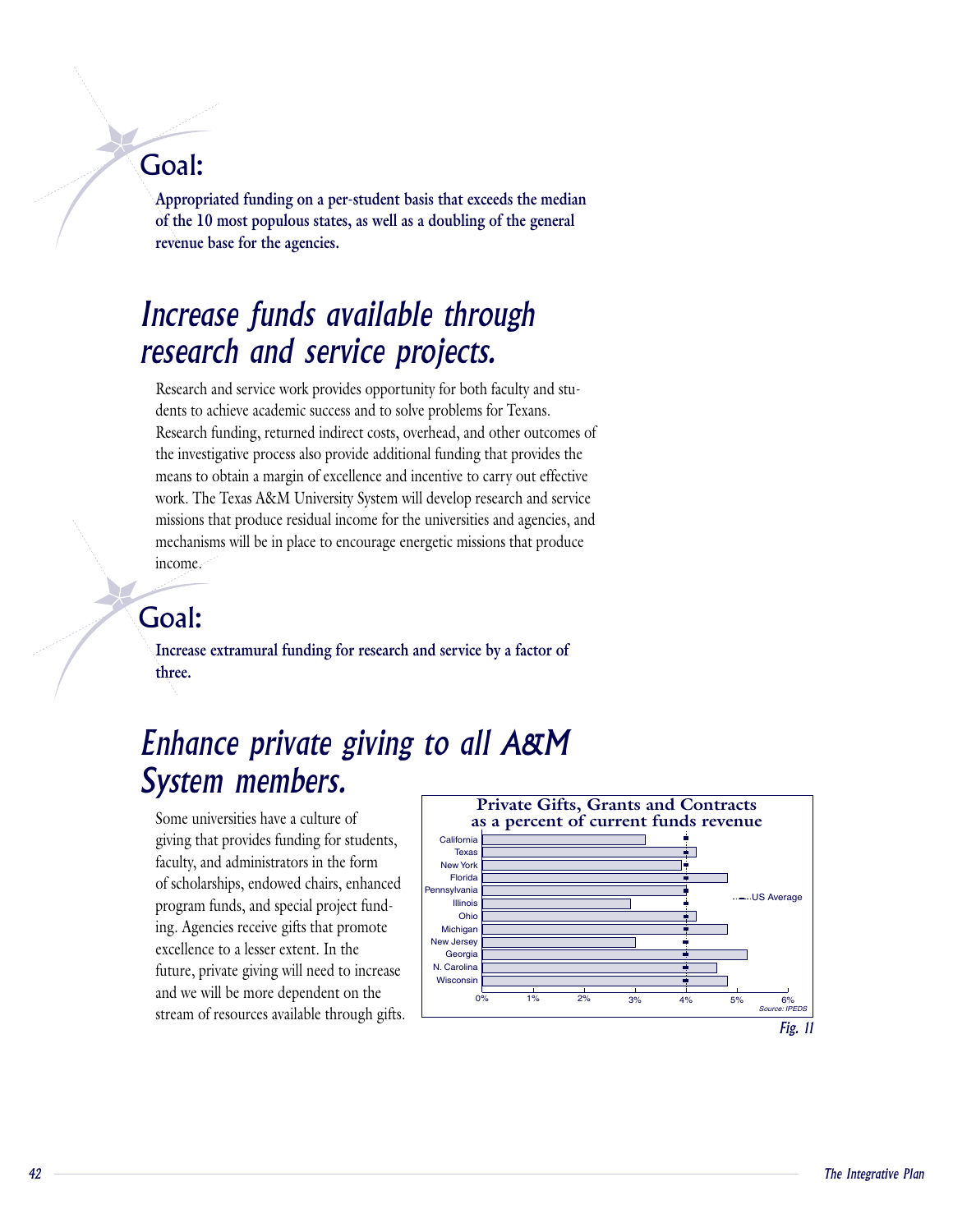The A&M System will encourage, in each member, the development of a culture of giving that assists in the accomplishment of its mission. Inspiring the desire and commitment of graduates to give their time and resources to the university that launched their careers will play an important role in increasing private giving.

Private gifts and earnings on endowments will provide revenue equal to

# Goal:

Private gifts and earnings on endowments will provide revenue equal to 10 **percent of A&M System university and agency budgets.**

## $T$  just of the education and  $T$ e cost of education. proportion of the maintenance of the main  $\mathcal{L}$



**STEP** 

The cost of the education a student receives is subsidized by the state, but at a decreasing proportion of total cost. The maintenance and enhancement of access and quality require a greater contribution from the direct beneficiaries of the educational process. Coupled with increased costs to students for educational opportunity must be increased  $\Box$   $\dot{\bullet}$  Research I university is obtained. It is one and other financial aid possibilities to offset increasing costs. The ability to charge differential tuition at the

Fig. 12

state's Research I universities is one avenue which will be investigated. Tuition and fees at each university will be matrix will be matrix will be matrix  $\mathcal{L} = \mathcal{L}$ 

# Goal:

Tuition and fees at each university will be market responsive and will reflect **tuition and fee structures at the very best universities in their class** nationally.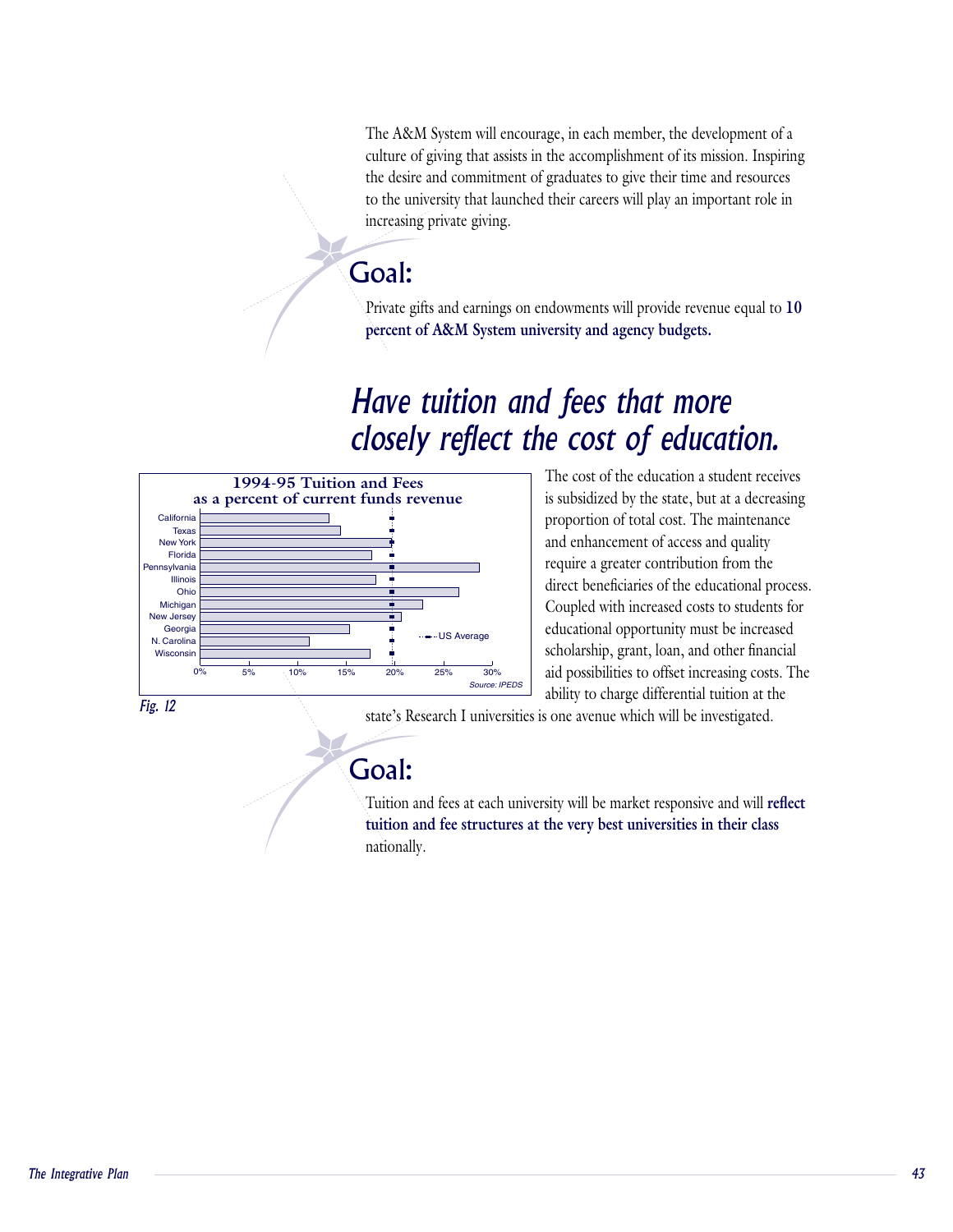## Every way in which The Texas A&M University System can leverage the *higher education brings to the state.*nd enhance accountability.  $T_{\text{max}}$  is included use of facilities through  $\sum_{i=1}^{n}$ *Clearly communicate to the public*Leverage resources to provide

The A&M System universities and agencies will

impact of resources must be explored and promising initiatives implemented. This includes more effective use of facilities through year-round operation; Every way in which The Texas A&M University System can leverage the the negotiation of systemwide contracts for furnishings, software, hardware, and other appropriate items; voluntary four-year graduation contracts; and other innovative approaches to maximizing the effective use of every resource available to the system and its institutions. We must earn the trust and confidence of elected officials at all levels of government: federal, state, county, and city.

#### res *res* Goal:

**for efficiency**<br>The A&M System universities and agencies will set the standard national<br>for efficiency and accountability in the development and deployment of **set the standard nationally**  resources.

## Clearly communicate to the public na inclusionalistic including The Texas A igher education brings to the state  $h_{\theta}$  is the characteristic returns to the education of  $\theta$

will be regularly shared with the public and the Legislature so the benefits<br>of higher education may be more readily understood. Most important, this<br>effort would allow for continual tuning of the offerings of the A&M Syst All of Texas higher education, including The Texas A&M University System, must clearly communicate to the public and the Legislature the benefits higher education returns to the state through the education of its citizens, research, service activities, and economic development. The longer time horizon for measuring the value of that investment must also be made clear. The A&M System will embark on a longitudinal study, continually updated, tracking the impact of educational developments, patents, service programs, new knowledge, new business start-ups, spinoff industries, economic impact, and the social, moral, and ethical well-being of Texans that can be attributed to the work of The Texas A&M University System. The results of the work will be regularly shared with the public and the Legislature so the benefits. of higher education may be more readily understood. Most important, this effort would allow for continual tuning of the offerings of the A&M System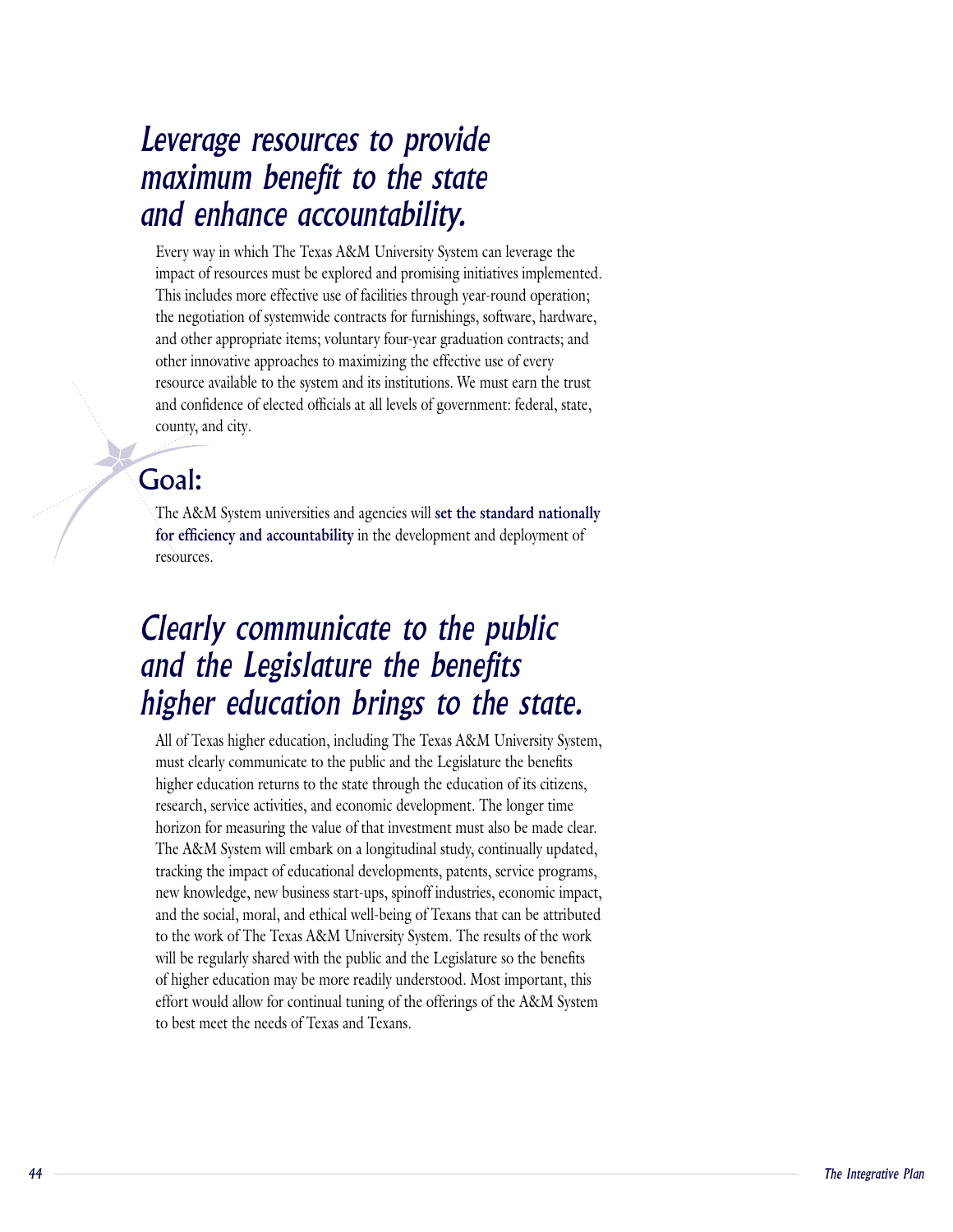#### tracks the impact of higher education in Texas, and especially the positive Goal:  $\epsilon$  Texas A $\epsilon$

**A**<br>**A longitudinal study, coordinated through the A&M System offices, that** tracks the impact of higher education in Texas, and especially the positive effects of The Texas A&M University System. Findings will be reported

## Secure a source of funds at the A&M  $\bm y$ sich Teres to encourage and femalit  $\boldsymbol{x}$  cellence. A source funding is required to  $\boldsymbol{x}$ encourage quality in initiatives of significance for the state funding  $\mathcal{L}(\mathcal{L})$

ings. A source of excellence funding is required to recognize, support, and encourage quality initiatives of significance for the state. Excellence funding The Texas A&M University System desires to increase the quality of its offerwould be distributed to A&M System members by the chancellor to reward and encourage attainment of the A&M System's vision and goals.

#### $\Delta$  $A \bullet A$ Goal:

**A fund will be established by** The Texas A&M University System, to be allocated at the discretion of the chancellor, to achieve the state's and the A&M System's vision for higher education.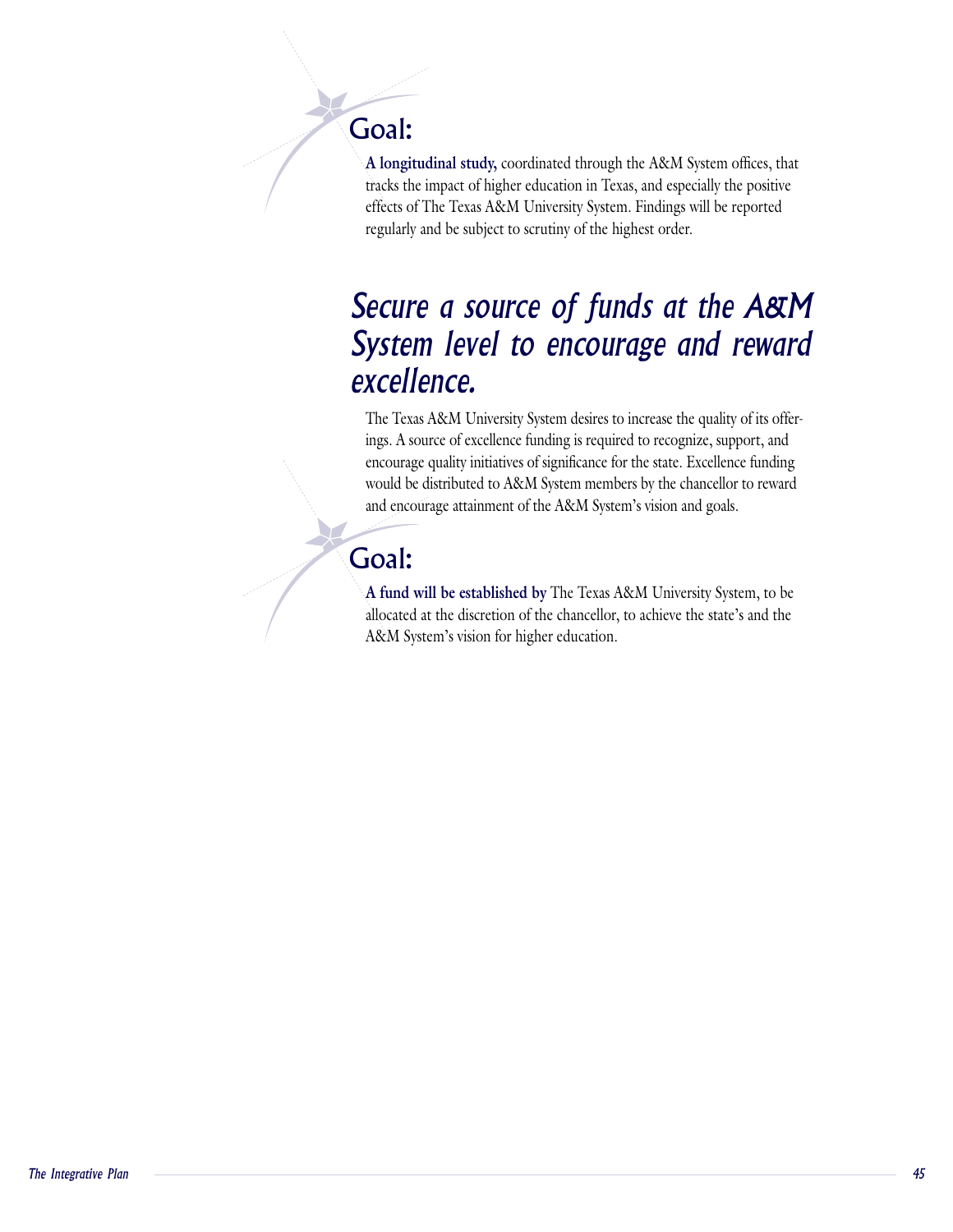# Implementing The Integrative Plan  $\mathcal{L}$  is the facilitation will be facilitated by six system.

The Integrative Plan has been configured with input from many people in The Texas A&M University System and with advice from friends of the A&M System. Implementation will be facilitated by six systemwide committees, each corresponding to an azimuth. The committee members will continue to refine the initiatives and goals and will provide leadership at the universities, agencies, and the Health Science Center for moving the A&M System in the direction of the azimuths. Each university, agency, and the Health Science Center will contribute to the attainment of the goals in ways appropriate to its specific mission. It is expected that individual institutional plans and the systemwide plan will evolve and develop over time. Our view is that strategic management is a continuous process and that planning and implementation must respond to changed forces in the environment and the unfolding expectations of our various publics.